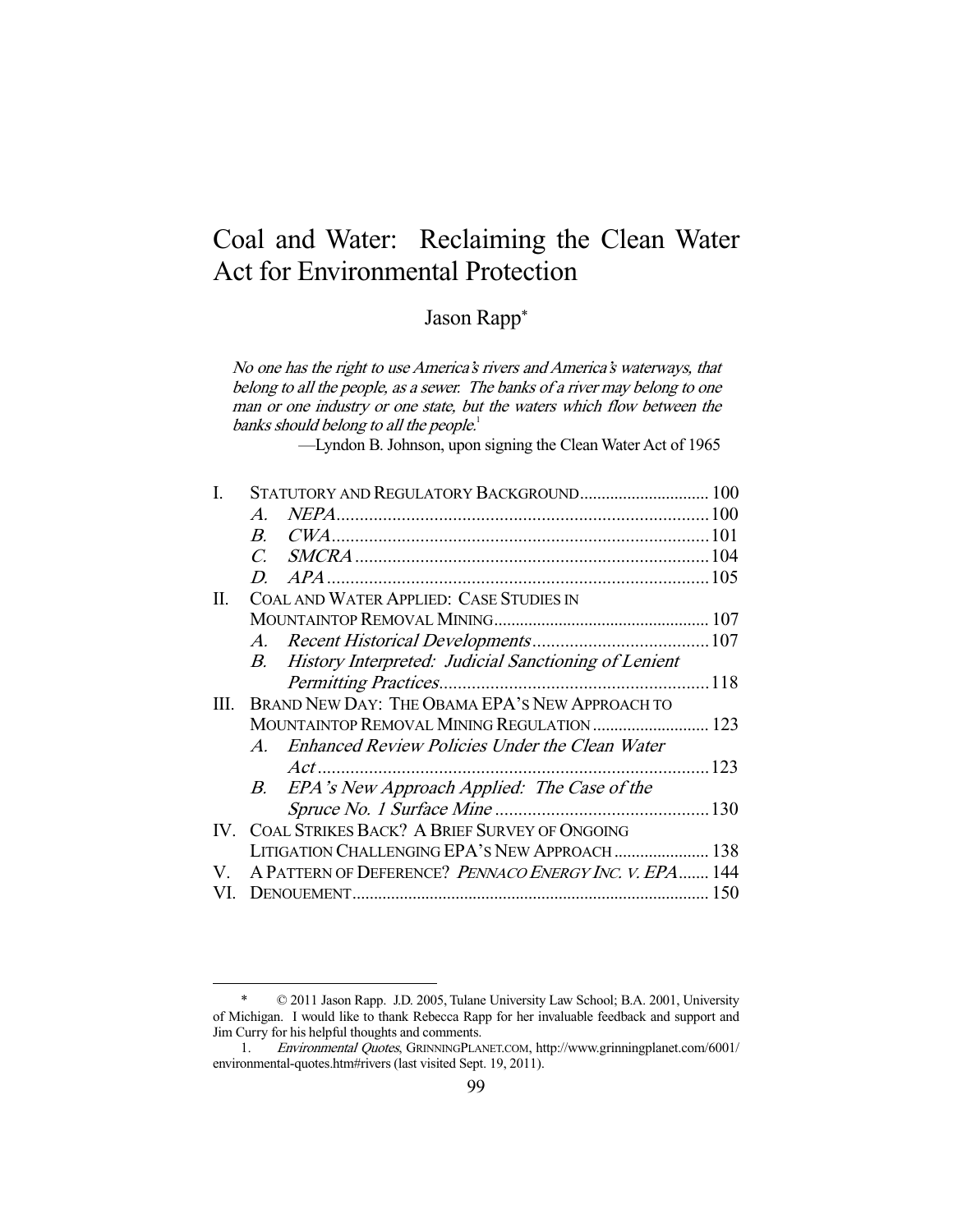Developing domestic sources of carbon-based energy has long been an important policy goal for the United States. However, the extraction of energy resources can cause adverse environmental consequences. Tension between competing interests arises through the interaction of the Clean Water Act (CWA), the National Environmental Policy Act (NEPA), the Surface Mining Control and Reclamation Act (SMCRA), and related federal agency decisions. Where the CWA and NEPA set clear ideals favoring the protection of aquatic resources—respectively seeking to maintain the integrity of the nation's waters and to promote efforts preventing damage to the environment—the government's interest in developing domestic energy sources, per SMCRA, often overrides these ideals, in the name of cheap, bountiful energy.

 This Article will analyze recent case law developments involving the interaction between the CWA, NEPA, and energy extraction, with a particular focus on the issues posed by mountaintop removal coal mining. In general, competing interests have caused a great deal of confusion for courts that have reviewed the environmental impacts of these energy-related activities. However, an overall trend of deference towards energy resource extraction is evident—to the detriment of CWA and NEPA intent. Amidst this disorder, the Environmental Protection Agency (EPA) and citizen groups are currently struggling to reclaim the CWA as an instrument of environmental protection.

## I. STATUTORY AND REGULATORY BACKGROUND

 Before delving into the case law, a brief examination of the relevant statutory and regulatory background is necessary.

#### A. NEPA

-

 NEPA requires all federal agencies to consider the environmental impacts of major federal actions to facilitate environmentally informed decision making, minimizing environmental degradation.<sup>2</sup> NEPA does not demand any particular result—only that agencies follow the proper procedure and take a "hard look" at the possible environmental effects of their actions.<sup>3</sup> NEPA requires that agencies proposing major federal actions "significantly affecting" the human environment complete an Environmental Impact Statement (EIS) before commencing the project.<sup>4</sup>

<sup>2.</sup> See National Environmental Policy Act, 42 U.S.C. §§ 4321-4370f (2006).

<sup>3.</sup> Ohio Valley Envtl. Coal. v. Aracoma Coal Co. (OVEC II), 556 F.3d 177, 191 (4th Cir. 2009) (citing Robertson v. Methow Valley Citizens Council, 490 U.S. 332, 350 (1989)).

 <sup>4. 42</sup> U.S.C. § 4332(C).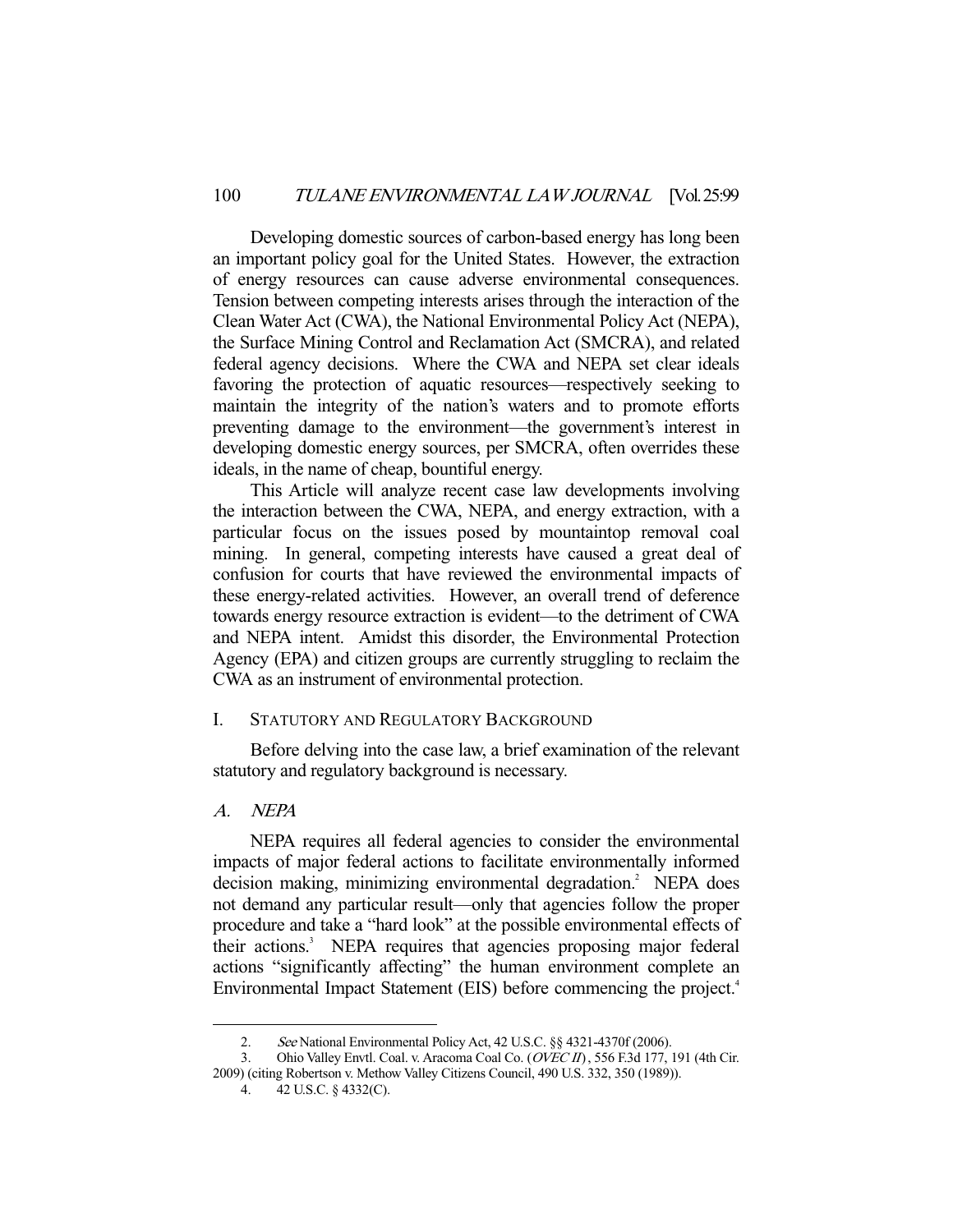The purpose of the EIS is to make detailed information about a project's environmental impacts available to both agency decision makers and the public, in order to ensure that the potential environmental impacts of a project are considered in the decision-making process.<sup>5</sup> Pursuant to the Council on Environmental Quality (CEQ) regulations, the EIS must also address indirect and cumulative impacts and alternatives to the proposed action, while providing the interested public a chance to participate at various stages of the process. A "cumulative impact" is defined as "the impact on the environment which results from the incremental impact of the action when added to other past, present, and reasonably foreseeable future actions[, including impacts] from individually minor but collectively significant actions taking place over a period of time."7

 "Significance" is dependent upon the context, intensity, and severity of the impact.<sup>8</sup> Prior to undertaking an EIS, in order to determine whether an action will rise to the level of "significance," an agency may prepare an Environmental Assessment (EA).<sup>9</sup> Through the EA process, an agency determines whether it must prepare a full EIS or make a "finding of no significant impact" (FONSI).<sup>10</sup> In some instances, an agency may issue a "mitigated FONSI"—if it can impose mitigating measures that reduce the impact of an action below the level of significance.<sup>11</sup> By issuing a mitigated FONSI, the agency may avoid preparation of a full-scale EIS.<sup>12</sup>

## B. CWA

-

 The purpose of the CWA is "to restore and maintain the chemical, physical, and biological integrity of the Nation's waters."13 To further this aim, the CWA prohibits the discharge of pollutants into waters of the United States without a permit.<sup>14</sup> Section 402 of the CWA authorizes discharges under the National Pollutant Discharge Elimination System

 <sup>5.</sup> Robertson, 490 U.S. at 349.

 <sup>6.</sup> See 40 C.F.R. §§ 1502.3, 1502.14, 1508.7, 1508.8 (2011).

<sup>7.</sup> *Id.* § 1508.7.

<sup>8.</sup> *OVEC II*, 556 F.3d at 191 (citing 40 C.F.R. § 1508.27 (2008)).

<sup>9.</sup> *Id.* (citing 40 C.F.R. § 1501.4(b)).

<sup>10.</sup> *Id.* (citing 40 C.F.R. § 1508.9(a)(1)).

 <sup>11.</sup> Id. at 191-92 (quoting Spiller v. White, 352 F.3d 235, 241 (5th Cir. 2003)) (citing Roanoke River Basin Ass'n v. Hudson, 940 F.2d 58, 62 (4th Cir. 1991)).

 <sup>12.</sup> Id.

 <sup>13.</sup> Federal Water Pollution Control (Clean Water) Act, 33 U.S.C. § 1251(a) (2006).

<sup>14.</sup> Kentuckians for the Commonwealth, Inc. v. Rivenburgh (KFTC I), 204 F. Supp. 2d 927, 932 (S.D. W. Va. 2002) (citing 33 U.S.C. §§ 1311(a), 1362(7), (12)), vacated, 317 F.3d 425 (4th Cir. 2003).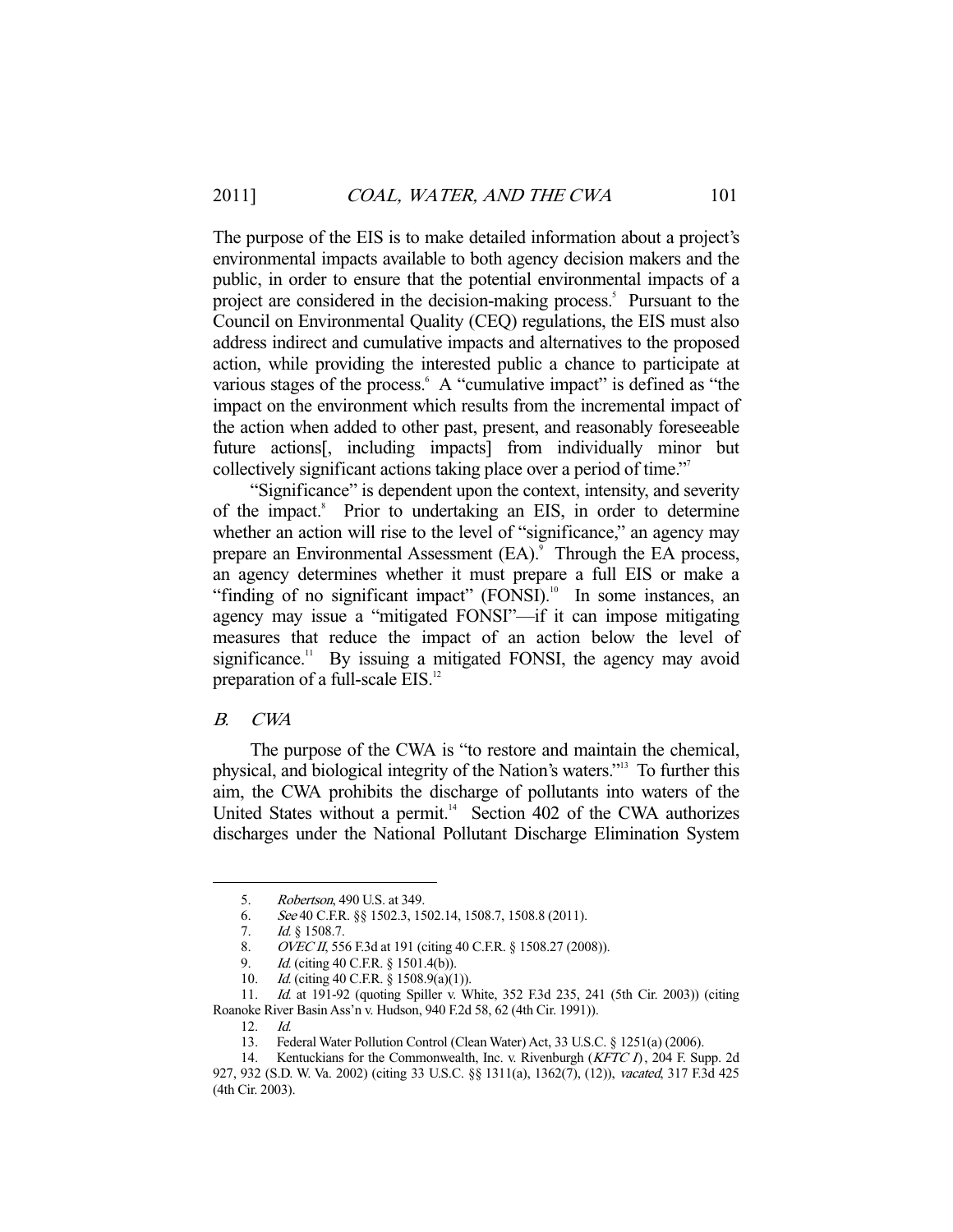(NPDES) for "point sources"<sup>15</sup> of pollution, when the EPA has granted a permit conditioning the terms of the discharge.<sup>16</sup> Section 404 authorizes permits for discharges of "dredged" or "fill" material, which are granted by the Army Corps of Engineers  $(Corps)$ .<sup>17</sup> However, the EPA may withdraw or prohibit specification of a section 404 permit where a discharge "will have an unacceptable adverse effect on municipal water supplies, shellfish beds and fishery areas ..., wildlife, or recreational areas."<sup>18</sup>

 Similarly, the Corps must follow CWA guidelines in deciding whether to issue section 404 permits. Discharges that "will cause or contribute to significant degradation of the waters of the United States" are prohibited.<sup>19</sup> "Significant degradation" occurs where a discharge has "[s]ignificantly adverse effects on human health or welfare, on aquatic life and other wildlife dependent on aquatic ecosystems, on aquatic ecosystem diversity, productivity, and stability, or on recreational, aesthetic, and economic values."<sup>20</sup> In addition, the Corps must "[d]etermine the nature and degree of effect that the proposed discharge will have, both individually and cumulatively, on the structure and function of the aquatic ecosystem and organisms."<sup>21</sup> To the extent that issuance of a section 404 permit will cause a violation of water quality standards, the permittee must "avoid and minimize stream impacts to the extent practicable" and "mitigate for any unavoidable loss of stream functions by restoring, recreating, or preserving other waters.<sup> $22$ </sup> The Corps must also evaluate section 404 permit applications by balancing

 <sup>15. &</sup>quot;Point source" is defined by the CWA as "any discernible, confined and discrete conveyance . . . from which pollutants are or may be discharged." 33 U.S.C. § 1362(14). "Pollutant" is defined as "dredged spoil, solid waste, incinerator residue, sewage, garbage, sewage sludge, munitions, chemical wastes, biological materials, radioactive materials, heat, wrecked or discarded equipment, rock, sand, cellar dirt and industrial, municipal, and agricultural waste discharged into water."  $Id. \S$  1362(6).

 <sup>16.</sup> Id. § 1342.

<sup>17.</sup> *Id.* § 1344(a).

<sup>18.</sup> *Id.* § 1344(c). The language of CWA § 404(c) suggests that even permits that have already been granted by the Corps can be revoked by the EPA: "The Administrator is authorized to prohibit the specification (*including the withdrawal of specification*) of any defined area as a disposal site." *Id.* (emphasis added).

 <sup>19. 40</sup> C.F.R. § 230.10(c) (2011).

<sup>20.</sup> OVEC II, 556 F.3d 177, 191 (4th Cir. 2009) (alteration in original) (internal quotation marks omitted) (citing 40 C.F.R. § 230.10(c) (2008)).

<sup>21. 40</sup> C.F.R. § 230.11(e).<br>22. Sam Evans. *Voices B* 

Sam Evans, *Voices From the Desecrated Places: A Journey To End Mountaintop* Removal Mining, 34 HARV. ENVTL. L. REV. 521, 539 (2010) (citing 33 C.F.R. §§ 332.1(c)(2), 332(a) (2009)).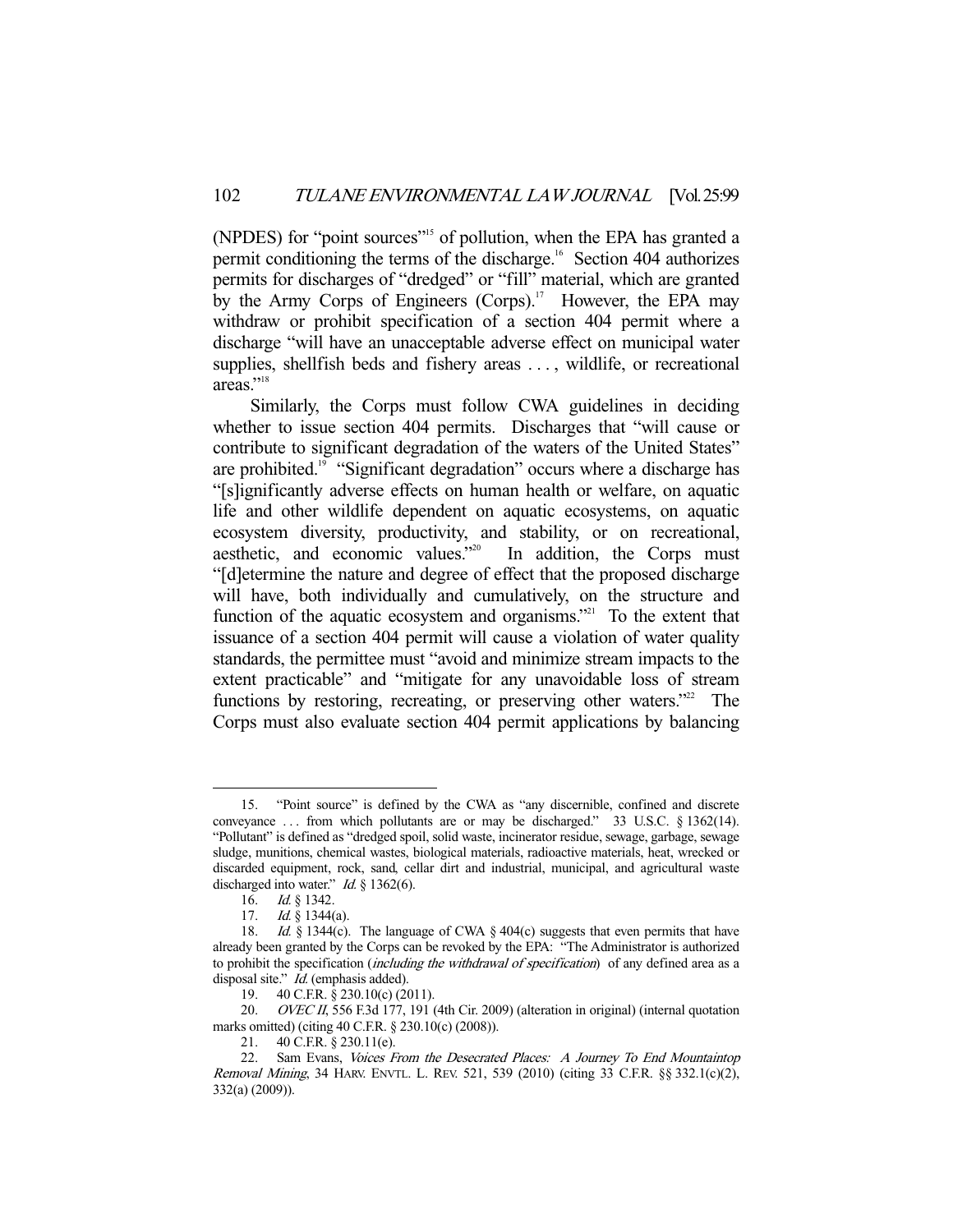the expected benefits of a proposed discharge against its "reasonably foreseeable detriments."23

 The legislative history of the CWA suggests that Congress did not intend section 404 permits to apply to discharges intended for the purpose of waste or pollutant disposal.<sup>24</sup> Rather, the legislative history contemplates a bifurcated approach where section 404 "dredge and fill" permits are intended solely for "useful" purposes, "bringing an area of the navigable waters into a use,"<sup>25</sup> while section 402 NPDES permits regulate disposal of "waste, refuse, and pollutants."26 To wit, from 1977 to 2002, the Corps regulations defined "fill material"—the "discharge" regulated under section 404 permits—as:

any material used for the primary purpose of replacing an aquatic area with dry land or of changing the bottom elevation of an [sic] waterbody. The term does not include any pollutant discharged into the water primarily to dispose of waste, as that activity is regulated under section 402 of the Clean Water Act.<sup>27</sup>

With litigation pending in 2002, the EPA and Corps jointly amended this section of the regulations to affirmatively embrace the inclusion of mining waste within the definition of "fill material."<sup>28</sup> Notwithstanding this subsequent embrace, the original 1977 regulatory definition better reflected the environmentally protective legislative intent of the CWA.<sup>29</sup>

While "point source" discharges are addressed by section 402 of the CWA, subject to NPDES permits, "nonpoint source discharges are not defined by the Act."<sup>30</sup> Instead, Congress put the onus on states to develop water quality standards applicable to nonpoint discharges into intrastate waters.<sup>31</sup> State standards must include the designation of a use for each

 <sup>23. 33</sup> C.F.R. § 320.4 (a)(1) (2011).

<sup>24.</sup> KFTC I, 204 F. Supp. 2d 927, 935 (S.D. W. Va. 2002), vacated, 317 F.3d 425 (4th Cir. 2003).

<sup>25.</sup> Id. at 937 (internal quotation marks omitted) (citing 33 U.S.C. § 1334(f)). The court cited § 1334(f) incorrectly; the correct section is § 1344(f).

<sup>26.</sup> Id. at 935-36 (noting the traditional distinction between the Rivers and Harbors Act and Refuse Act, upon which sections 404 and 402 of the CWA are respectively based); see id. at 933 (noting further that the portion of the CWA allowing for dredge and fill permits was included amid concerns that section 402 permitting would inhibit the dredging necessary to maintain the nation's port system).

 <sup>27. 33</sup> C.F.R. § 323.2(e) (2001).

 <sup>28.</sup> Final Revisions to the Clean Water Act Regulatory Definitions of "Fill Material" and "Discharge of Fill Material," 67 Fed. Reg. 31,129 (May 9, 2002) (to be codified at 33 C.F.R. pt. 323 and 40 C.F.R. pt. 232).

<sup>29.</sup> See 33 C.F.R. § 323.2(e) (2001).<br>30. Pennaco Energy, Inc. v. F.PA. 6 30. Pennaco Energy, Inc. v. EPA, 692 F. Supp. 2d 1297, 1300 (D. Wyo. 2009) (quoting Am. Wildlands v. Browner, 260 F.3d 1192, 1193-94 (10th Cir. 2001)).

 <sup>31.</sup> Id. (quoting Browner, 260 F.3d at 1193-94).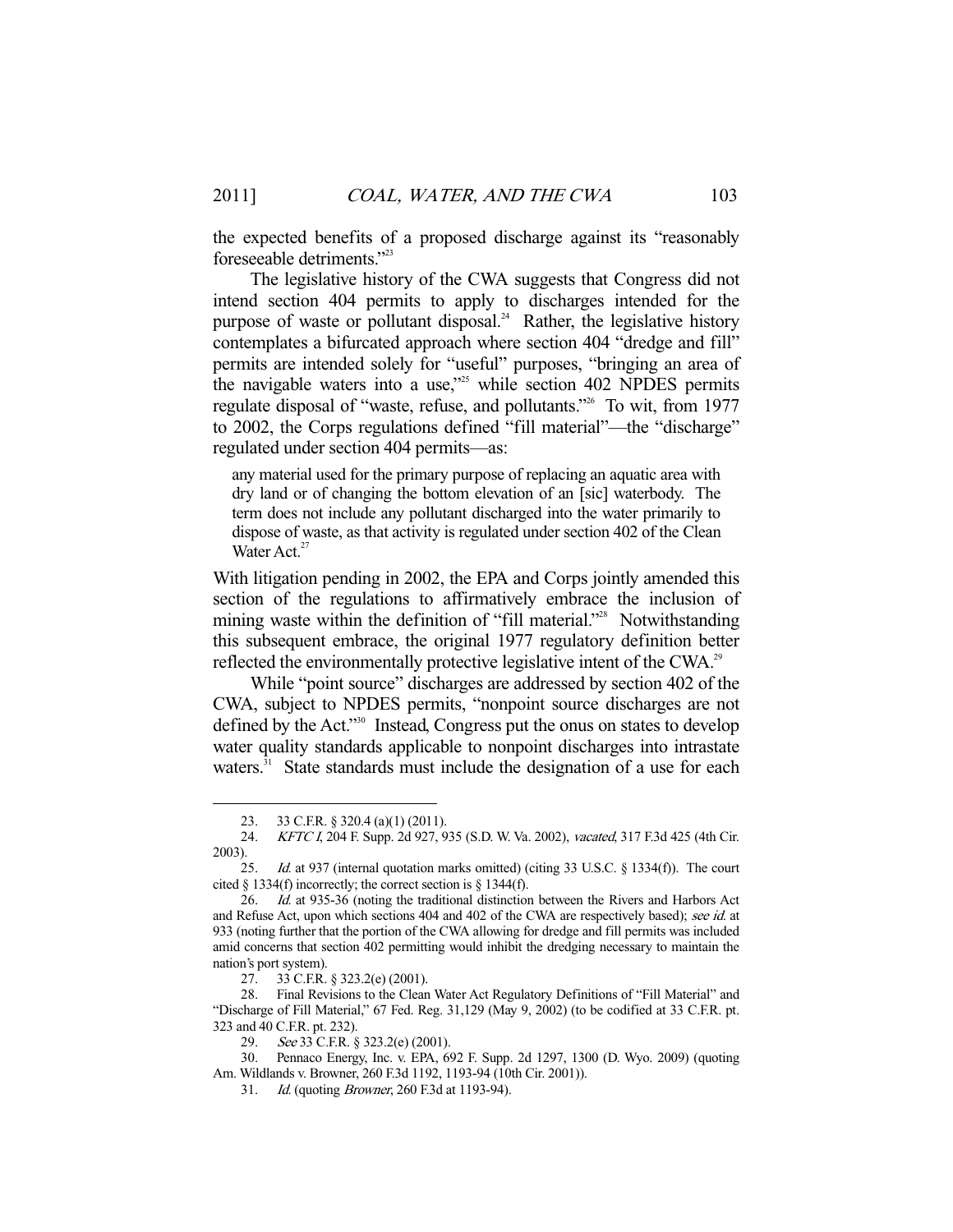water body, $32$  the levels of pollutants or pollutant parameters that may exist without impairing the designated use, and an antidegradation review policy "assess[ing] activities that may lower the water quality of the water body."<sup>33</sup> After state adoption or revision of water quality standards, the standards are submitted to the EPA for review, and the agency then makes a determination whether they are consistent with the  $CWA.<sup>34</sup>$ 

#### C. SMCRA

-

 SMCRA epitomizes the tension between resource extraction and environmental protection. SMCRA "was enacted to strike a balance between the nation's interests in protecting the environment from the adverse effects of surface coal mining and in assuring the coal supply essential to the nation's energy requirements."<sup>35</sup> The Act sets out a "cooperative federalism" approach, setting minimum federal standards for surface mining and authorizing the states to promulgate plans that must at least meet the minimum federal standards when the state demonstrates it is capable of enforcing the law.<sup>36</sup> Once the Secretary of the Interior has approved a state regulatory program, the state has "primacy"—a "status under which its law exclusively regulates coal mining in the State."<sup>37</sup>

 SMCRA also contains a savings clause, providing that the Act shall not "be construed as superseding, amending, modifying, or repealing the . . . Clean Water Act, the State laws enacted pursuant thereto, or other Federal laws relating to preservation of water quality."<sup>38</sup> As a result, in order to deposit the "overburden"<sup>39</sup> resulting from mountaintop removal mining in adjacent valley watersheds, the mining operator must first apply for and receive a section  $404$  permit from the Corps.<sup>40</sup> If the

 <sup>32.</sup> Such uses may include, inter alia, recreation or protection of aquatic life.

<sup>33.</sup> Pennaco, 692 F. Supp. 2d at 1300-01 (quoting Browner, 260 F.3d at 1194).

 <sup>34.</sup> Id. at 1301 (citing Browner, 260 F.3d at 1194).

 <sup>35.</sup> Bragg v. W. Va. Coal Ass'n (Bragg II), 248 F.3d 275, 288 (4th Cir. 2001) (citing 30 U.S.C. § 1202(a), (d), (f); Hodel v. Va. Surface Mining & Reclamation Ass'n, 452 U.S. 264, 268- 69 (1981)).

 <sup>36.</sup> Id. (citing 30 U.S.C. § 1253(a)).

 <sup>37.</sup> Id. at 289 (citing 30 C.F.R. § 948.10 (2000)).

 <sup>38.</sup> KFTC I, 204 F. Supp. 2d 927, 941 (S.D. W. Va. 2002) (quoting 30 U.S.C. § 1292(a)(3)), vacated, 317 F.3d 425 (4th Cir. 2003).

 <sup>39. &</sup>quot;Overburden" is a term of art related to surface mining. Basically, it is the top of a mountain—the soil and rock found above a seam of coal that must be removed in the course of surface coal mining operations. See Evans, supra note 22, at 522.

 <sup>40.</sup> OVEC II, 556 F.3d 177, 190 (4th Cir. 2009) (citing 33 U.S.C. § 1344 (2000)).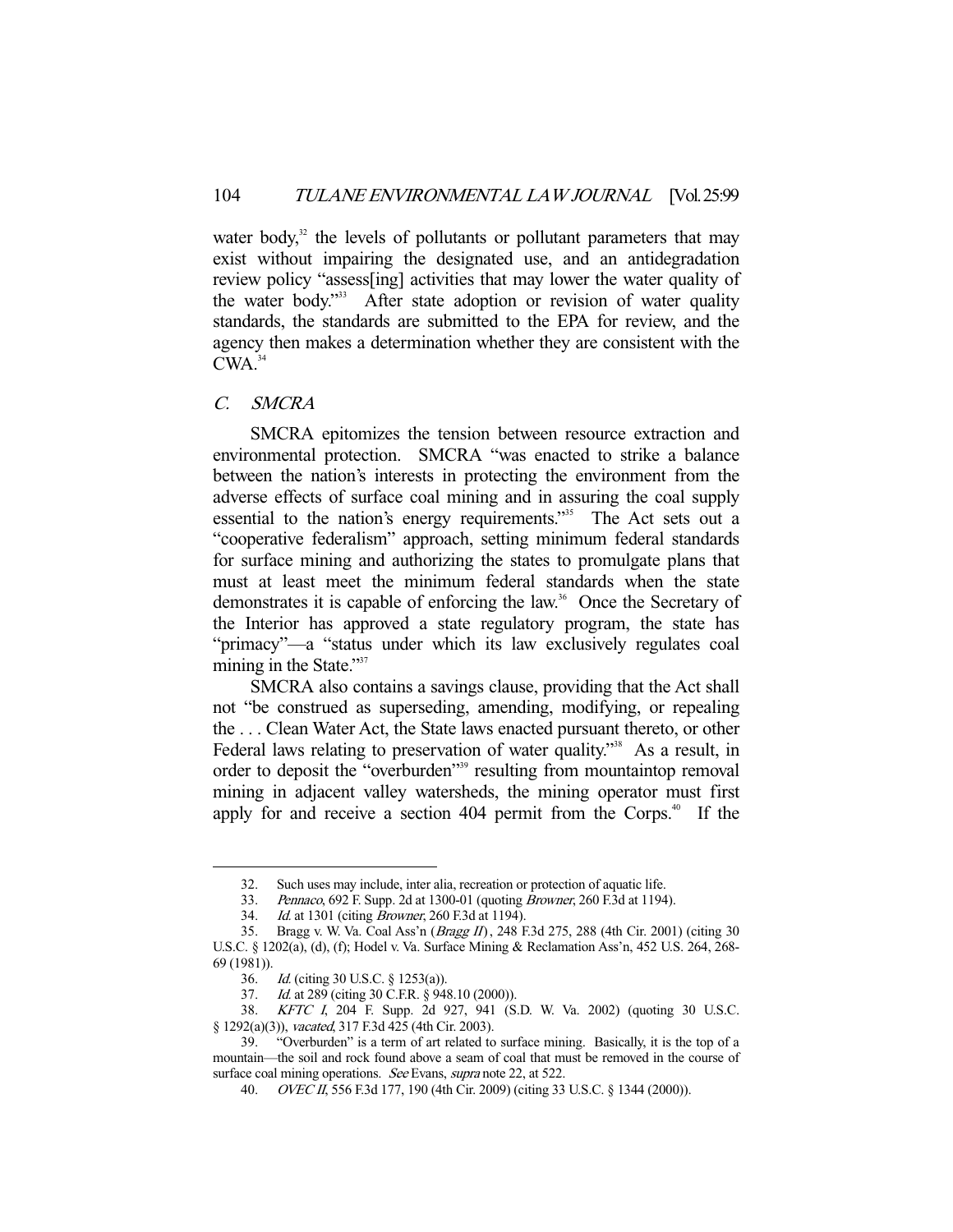project involves a point source discharge of pollutants into navigable waters, the operator must also obtain a section 402 NPDES permit.<sup>41</sup>

 At least one court has concluded that SMCRA's CWA savings clause does not contemplate overburden disposal in valley streams, as that "would be inconsistent with the CWA and it would be trumped by the CWA."<sup>42</sup> SMCRA further requires that surface mining operators return overburden to the mountaintop removal site, in order to "restore the approximate original contour (AOC) of the land.<sup>343</sup> In addition, SMCRA's regulations contain a stream "buffer zone rule," which only permits mining operations within 100 feet of a perennial or intermittent stream where "[s]urface mining activities will not cause or contribute to the violation of applicable State or Federal water quality standards, and will not adversely affect the water quantity and quality or other environmental resources of the stream."44

#### D. APA

-

 Agency actions alleged to be in violation of NEPA or the CWA are subject to judicial review under the Administrative Procedure Act (APA).45 As a general rule, agency actions challenged under the APA will be "set aside only when they are 'found to be ... arbitrary, capricious, an abuse of discretion, or otherwise not in accordance with law."<sup>346</sup> Although this standard is "highly deferential, with a presumption in favor of finding the agency action valid," the reviewing court must also "engage in a 'searching and careful' inquiry of the record."47

The Supreme Court's ruling in *Chevron, U.S.A., Inc. v. Natural* Resources Defense Council, Inc., articulated a two-step approach for assessing the validity of an agency's statutory interpretation under APA review.<sup>48</sup> The reviewing court is to first determine whether the intent of

<sup>41.</sup> *Id.* (citing 33 U.S.C. §§ 1342, 1362(12)). Section 402 permits are issued either by the EPA or an EPA-approved state authority, such as the West Virginia Department of Environmental Protection. The federal permitting authority also requires certification from the approved state regulator that discharges from the mining operation will "comply with all applicable water quality standards." Id.

<sup>42.</sup> KFTC I, 204 F. Supp. 2d at 941.

 <sup>43.</sup> Id. (quoting 30 U.S.C. § 1265(b)(3)). Waivers to the AOC requirement are only allowed where they serve a "constructive primary purpose" improving the site to an "equal or better economic or public use." *Id.* at 941-42; see 30 U.S.C. § 1265(e)(3)(A) (2006).

 <sup>44.</sup> KFTC I, 204 F. Supp. 2d at 942 (quoting 30 C.F.R. § 816.57).

<sup>45.</sup> *OVEC II*, 556 F.3d at 192 (citing 5 U.S.C. § 702 (2006)).

 <sup>46.</sup> Id. (quoting 5 U.S.C. § 706(2) (2000)) (citing Citizens To Preserve Overton Park, Inc. v. Volpe, 401 U.S. 402, 413-14 (1971)).

<sup>47.</sup> OVEC II, 556 F.3d at 192 (quoting Natural Res. Def. Council, Inc. v. EPA, 16 F.3d 1395, 1400 (4th Cir. 1993); Overton Park, 401 U.S. at 416).

 <sup>48. 467</sup> U.S. 837, 842-43 (1984).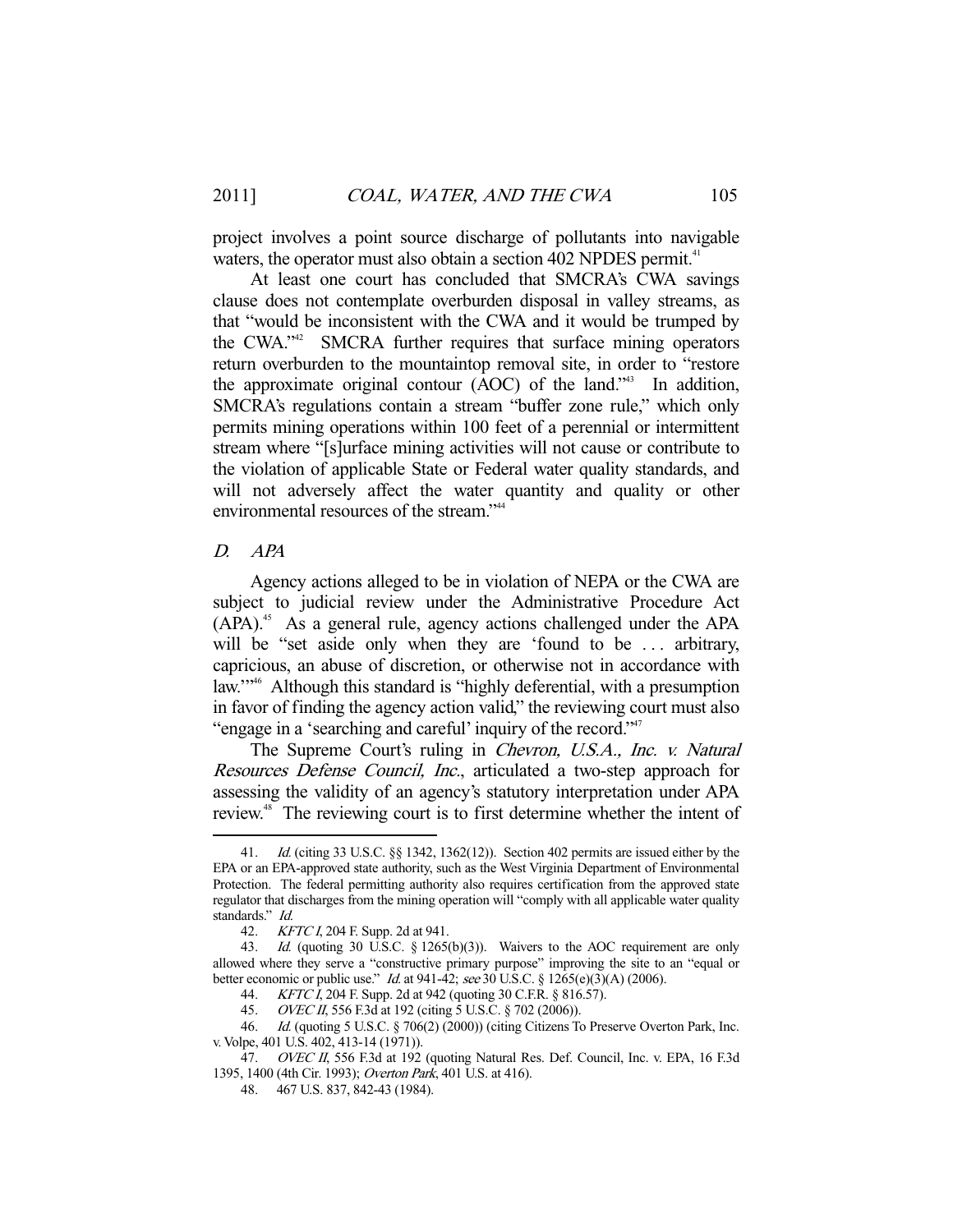Congress is clear as to the precise question at issue.<sup>49</sup> Where Congress has clearly spoken, that is the end of the analysis.<sup>50</sup> However, "if the statute is silent or ambiguous with respect to the specific issue, the question for the court is whether the agency's answer is based on a permissible construction of the statute."<sup>51</sup> Consequently, where statutory ambiguity exists, a court must exercise deference to agency interpretation, unless the interpretation is "plainly erroneous or inconsistent with the regulation."<sup>52</sup>

 The APA also requires federal agencies to follow certain procedures when promulgating regulations. When engaging in "notice and comment" rulemaking, an agency must publish a general notice of proposed rulemaking in the Federal Register.<sup>53</sup> The published notice must include either a proposed rule or a "description of the subjects and issues involved."54 Following the agency's "notice" publication, the agency must provide the opportunity for "interested persons" to participate in the rulemaking, through submissions of their views on the proposal.55 After considering all "comment" submissions, the agency incorporates in the rules a "concise general statement of their basis and purpose."<sup>56</sup>

 Formal "notice and comment" procedures are not required where the agency action is an "interpretative rule" or "general statement[] of policy."57 In assessing whether an agency action is a "legislative rule" requiring formal notice and comment rulemaking, a court will look at whether the agency action has the "force and effect of law."<sup>58</sup> To reach this determination, the court analyzes whether the rule

"narrowly constrict[s] the discretion of agency officials by largely determining the issue addressed"; and "[has] substantive legal effect."... If an agency adopts a new position inconsistent with an existing regulation, or

 <sup>49.</sup> Id.

 <sup>50.</sup> Id.

 <sup>51.</sup> Id. at 843.

 <sup>52.</sup> Bowles v. Seminole Rock & Sand Co., 325 U.S. 410, 414 (1945).

 <sup>53. 5</sup> U.S.C. § 553(b) (2006).

<sup>54.</sup> *Id.* § 553(b)(3).

<sup>55.</sup> *Id.*  $\S$  553(c).

 <sup>56.</sup> Id.

 <sup>57.</sup> Id. § 553(b)(3)(A).

 <sup>58.</sup> See Nat'l Mining Ass'n v. Jackson, 768 F. Supp. 2d 34, 48 (D.D.C. 2011) (quoting Appalachian Power Co. v. EPA, 208 F.3d 1015, 1020 (D.C. Cir. 2000)).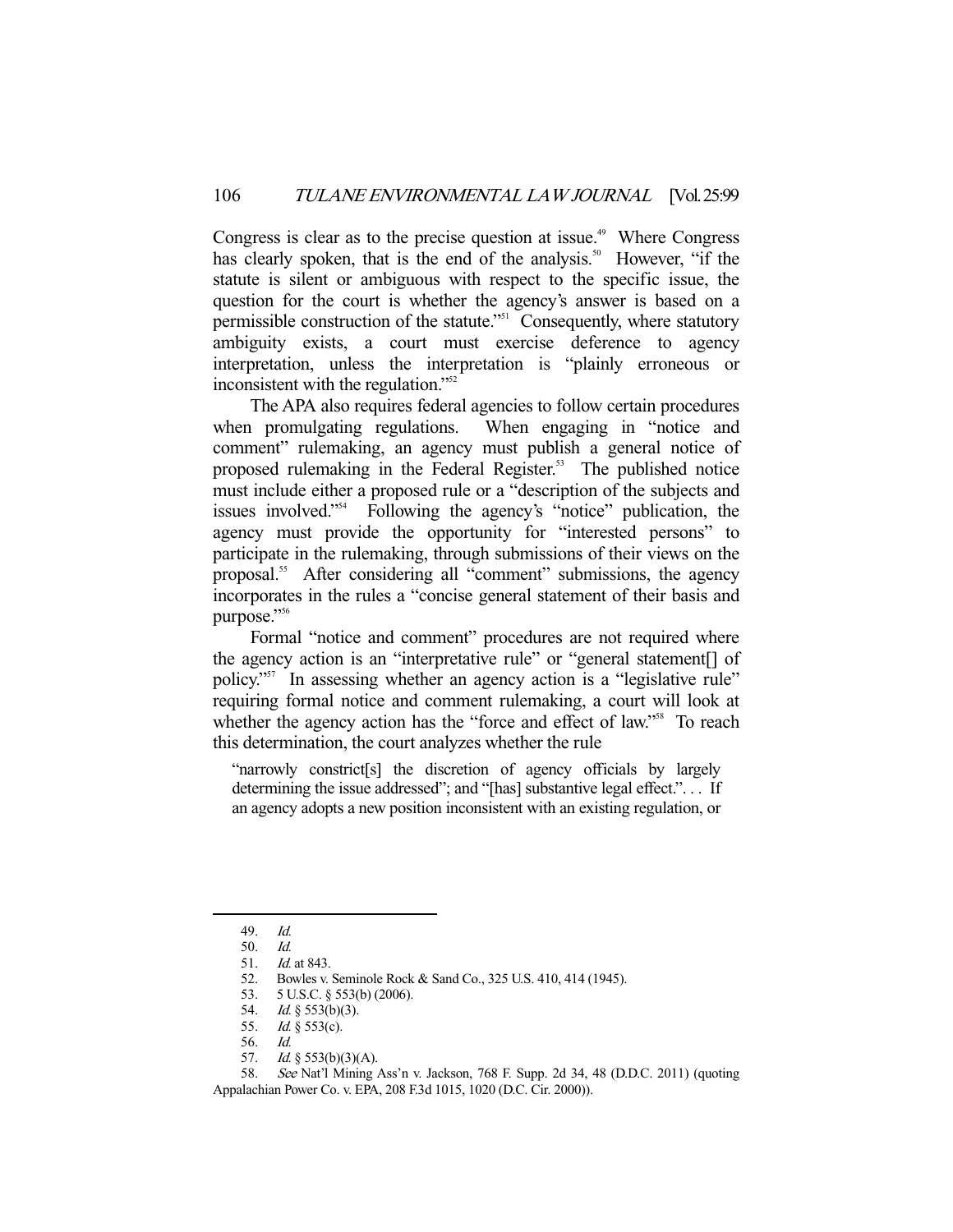effects a substantive change in the regulation, notice and comment are required.<sup>59</sup>

If an agency fails to follow the prescribed notice and comment procedures, the offending action may be challenged under sections 702 and 706 of the APA. $\degree$  The reviewing court will set aside the agency action if it is found to be "arbitrary, capricious, . . . otherwise not in accordance with law; [or] in excess of statutory jurisdiction, authority, or limitations."<sup>61</sup>

# II. COAL AND WATER APPLIED: CASE STUDIES IN MOUNTAINTOP REMOVAL MINING

#### A. Recent Historical Developments

The mining industry is dismantling the ancient mountains and pristine streams of Appalachia through a form of strip-mining known as mountaintop removal. Mining companies blow off hundreds of feet from the tops of mountains to reach the thin seams of coal beneath. Colossal machines dump the mountaintops into adjacent valleys, destroying forests and communities and burying free-flowing mountain streams in the  $process<sup>62</sup>$ 

—Robert F. Kennedy, Jr.

 Since the 1990s, mountaintop removal has become the dominant form of coal mining in Appalachian America.<sup>63</sup> The process is as described above: to get at the coal buried beneath the mountain surface, holes are drilled and packed with explosives.<sup>64</sup> The explosives are then detonated, effectively removing the top of the mountain. The resulting mixture of dirt and rock that formerly composed the mountain's top is artfully termed "overburden" or "spoil" and is routinely disposed of by way of "valley fills"—waste rock and dirt is dumped into adjacent valleys.<sup>65</sup> As a result, the mountain streams that often run into

 <sup>59.</sup> Id. (first and third alterations in original) (quoting Batterton v. Marshall, 648 F.2d 694, 701-02 (D.C. Cir. 1980)) (citing U.S. Telecom Ass'n v. FCC, 400 F.3d 29, 35 (D.C. Cir. 2005)).

 <sup>60.</sup> See 5 U.S.C. § 702 ("A person suffering legal wrong because of agency action, or adversely affected or aggrieved by agency action . . . is entitled to judicial review.").

<sup>61.</sup> *Id.* § 706(2)(A), (C).

<sup>62.</sup> ROBERT F. KENNEDY, JR., CRIMES AGAINST NATURE 114 (2004).

 <sup>63.</sup> Evans, supra note 22, at 523-24 (citing M.A. Palmer et al., Mountaintop Mining Consequences, 327 SCIENCE 148, 148 (2010)).

<sup>64.</sup> Id. at 524 (citing U.N. Comm'n on Sustainable Dev., 15th Sess., Appalachian Coalfield Delegation Position Paper on Sustainable Energy 9 (2007) (Harvard Ayers et al.)).

 <sup>65.</sup> KFTC I, 204 F. Supp. 2d 927, 930 (S.D. W. Va. 2002), vacated, 317 F.3d 425 (4th Cir. 2003).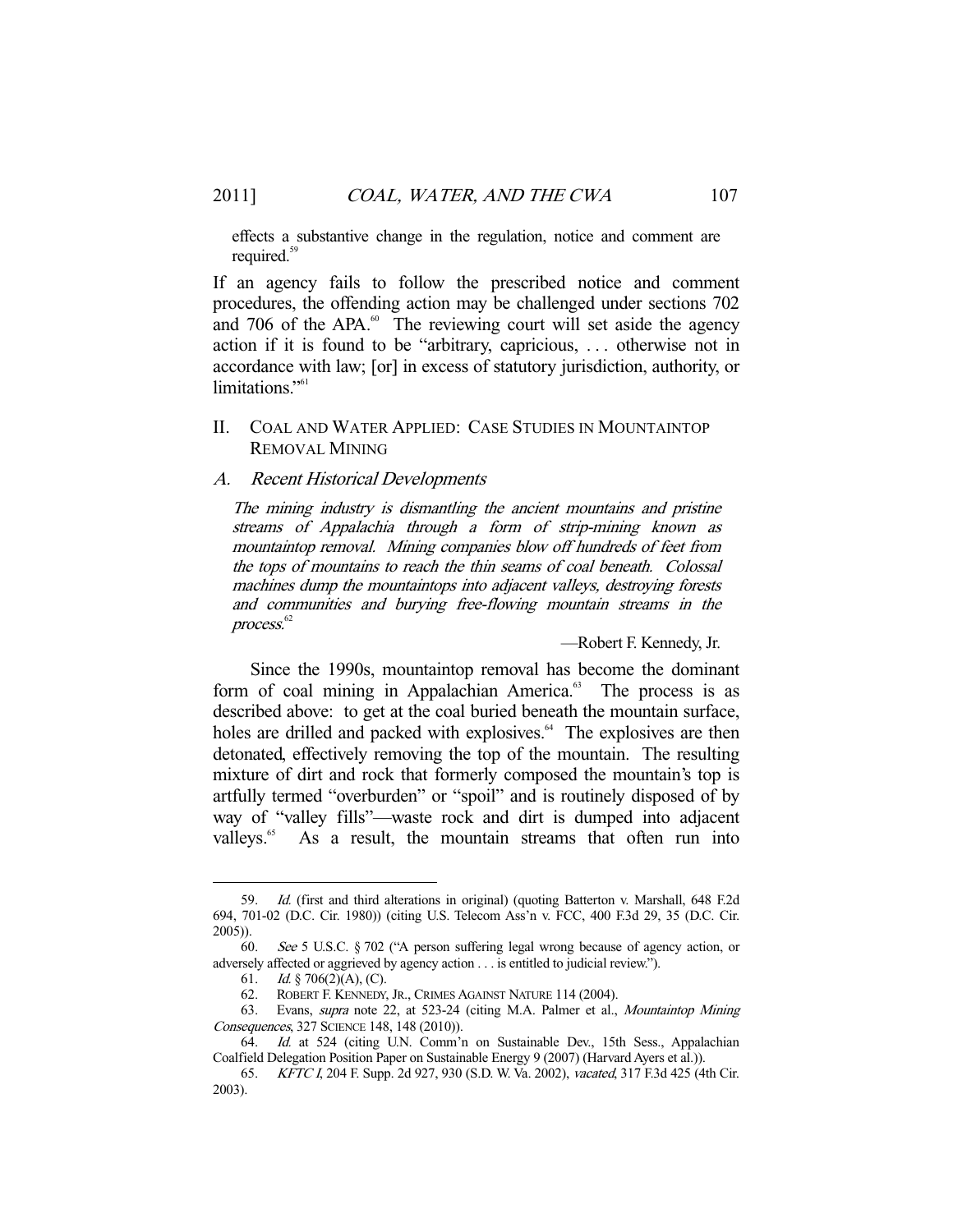Appalachian valleys are effectively covered and obliterated, along with any life within.<sup>66</sup>

 Because valley fills have the effect of filling waters of the United States, mountaintop removal mining operations require CWA permits often under both section 402 and section  $404$ .<sup> $\sigma$ </sup> Since these discharges tend to bury mountain streams, mining permits granted under these sections have been challenged on NEPA and CWA grounds.

In Kentuckians for the Commonwealth, Inc. v. Rivenburgh (KFTC <sup>I</sup>), the plaintiff citizens' group (KFTC) alleged that the Corps had improperly granted a section 404 permit on behalf of Martin County Coal Corporation (MCCC), for a proposed mountaintop removal coal mining project in Martin County, Kentucky.<sup>68</sup> The Corps authorized the project under a section 404 nationwide permit (NWP), which is available for actions that "will cause only minimal adverse environmental effects when performed separately, and will have only minimal cumulative adverse effects on the environment."<sup>69</sup> NWP-21 permits apply to activities related to surface coal mining.<sup>70</sup> The District Court for the Southern District of West Virginia noted that all NWP-21 permits issued in 2000 "impacted a total of 460,575 linear feet (approximately 87 miles) of stream."71 Approximately eighty-five miles of the affected stream in this total occurred in the Huntington, West Virginia Corps' district.<sup>72</sup>

The plaintiff in *KFTC I* argued that the "primary purpose of valley fills is to dispose of waste," and therefore the section 404 permit issued to MCCC violated the Corps' own section 404 regulations.<sup>73</sup> Under these regulations, discharges with the primary purpose of "waste disposal" are specifically excluded from the definition of permissible fill material for section 404 permits. $4^4$ 

 The Corps defended its practice of issuing section 404 permits for valley fills under NWP-21, despite the discharge's characterization as mining waste, by arguing that its long-standing use of the EPA's definition of "fill material" allows it to grant section 404 permits for any

 <sup>66.</sup> Id.

 <sup>67.</sup> OVEC II, 556 F.3d 177, 190 (4th Cir. 2009) (citing 33 U.S.C. §§ 1342(c), 1344 (2000)).

 <sup>68. 204</sup> F. Supp. 2d at 930.

 <sup>69.</sup> Id. at 930 n.2 (quoting 33 U.S.C. § 1344(e)(1)).

 <sup>70.</sup> Id.

 <sup>71.</sup> Id. at 930 (citing Kentuckians for the Commonwealth, Inc. v. Rivenburgh, 204 F.R.D. 301, 305 n.3 (S.D. W. Va. 2001)).

 <sup>72.</sup> Id.

<sup>73.</sup> *Id.* (citing 33 C.F.R. § 323.2(e)).

<sup>74.</sup> See 33 C.F.R. § 323.2(e) (2011).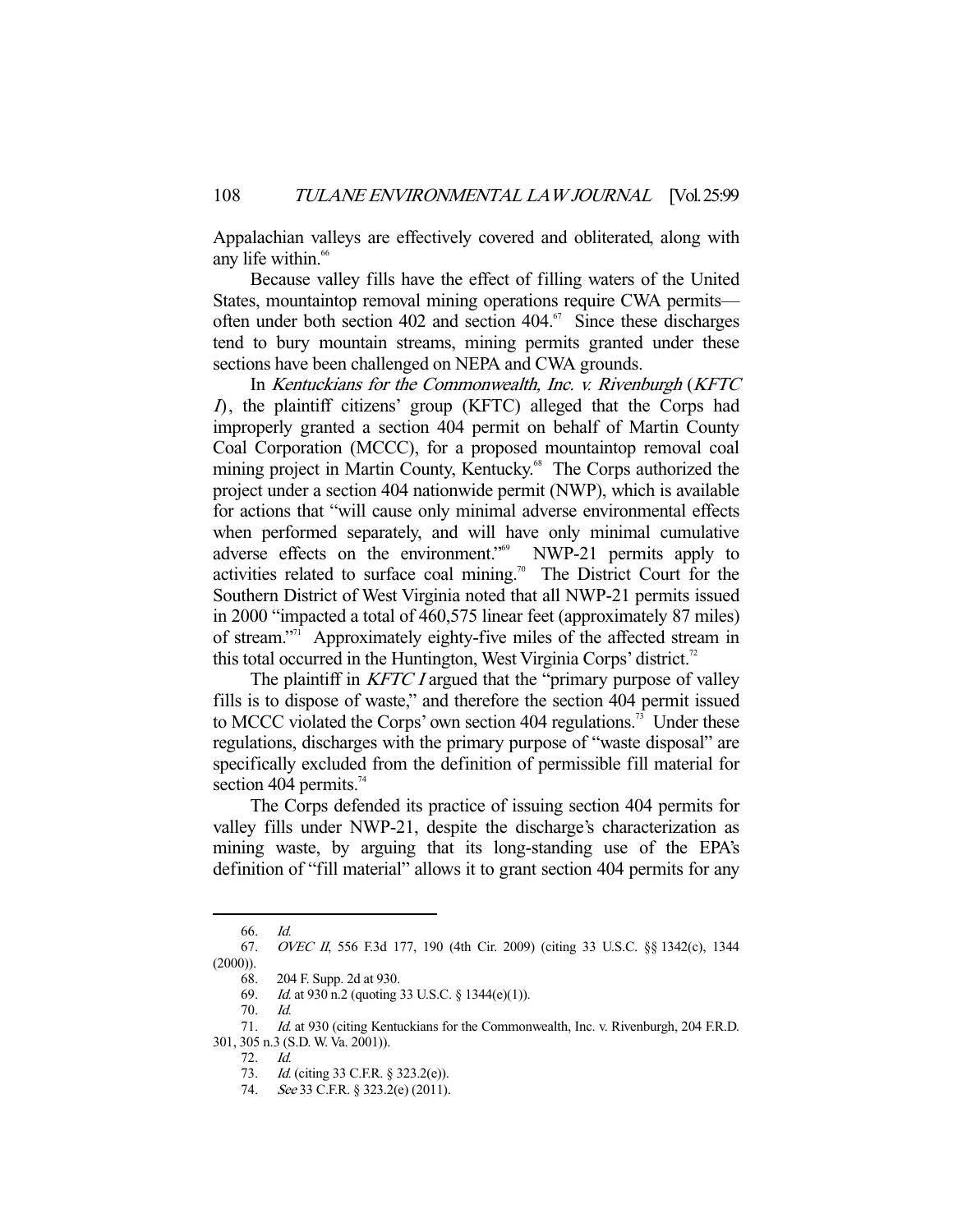purpose, including waste disposal of overburden by valley fill.<sup>75</sup> The EPA defines "fill material" as "any 'pollutant' which replaces portions of the 'waters of the United States' with dry land or which changes the bottom elevation of a water body for any purpose."76 However, section 404 of the CWA nonetheless requires fill to have some type of beneficial purpose, providing for the discharge of fill material "incidental to any activity having as its purpose bringing an area of the navigable waters into a use to which it was not previously subject."<sup>77</sup>

The district court, applying step one of the *Chevron* test, held that the long-standing Corps practice of issuing section 404 permits for valley fills violated the clear congressional intent of the CWA and was beyond the authority of the Corps.<sup>78</sup> While acknowledging that the EPA definition of "fill material" introduced some ambiguity into its review,<sup>79</sup> the court ultimately determined, following a lengthy consideration of the legislative history and purpose of the CWA, that the text of section 404 and the Corps' own regulatory definition of "fill material" did not support approval of section 404 permits for the purpose of mining waste disposal.<sup>80</sup> Holding that "Congress did not, however, authorize cheap waste disposal when it passed the Clean Water Act," the court broadly enjoined the Huntington Corps District from issuing mountaintop removal overburden valley fill permits solely for waste disposal under section 404 and ruled that only Congress could change the definition of "fill material" under the CWA to include discharges for the purpose of waste disposal.<sup>81</sup>

 On appeal, the United States Court of Appeals for the Fourth Circuit overturned the district court's ruling. The Fourth Circuit unanimously held that the district court's injunction blocking future issuance of section 404 permits under NWP-21 in the Huntington Corps District was overbroad.<sup>82</sup> A majority of the court also held that the Corps' general interpretation of section 404 in favor of permitting valley fills for disposal of mining waste was valid.<sup>83</sup> Because the plaintiffs in  $KFTC I$ had only alleged an injury-in-fact with regard to the Corps' issuance of a

<sup>75.</sup> KFTC I, 204 F. Supp. 2d at 943.

<sup>76.</sup> *Id.* at 938 (citing 40 C.F.R. § 232.2).

 <sup>77. 33</sup> U.S.C. § 1344(f)(2) (2006).

<sup>78.</sup> KFTC I, 204 F. Supp. 2d at 946.

<sup>79.</sup> *Id.* at 938-39.

<sup>80.</sup> *Id.* at 946.

<sup>81.</sup> *Id.* at 945-46.

<sup>82.</sup> Kentuckians for the Commonwealth, Inc. v. Rivenburgh (KFTC II), 317 F.3d 425,

<sup>430 (4</sup>th Cir. 2003).

 <sup>83.</sup> Id. at 447.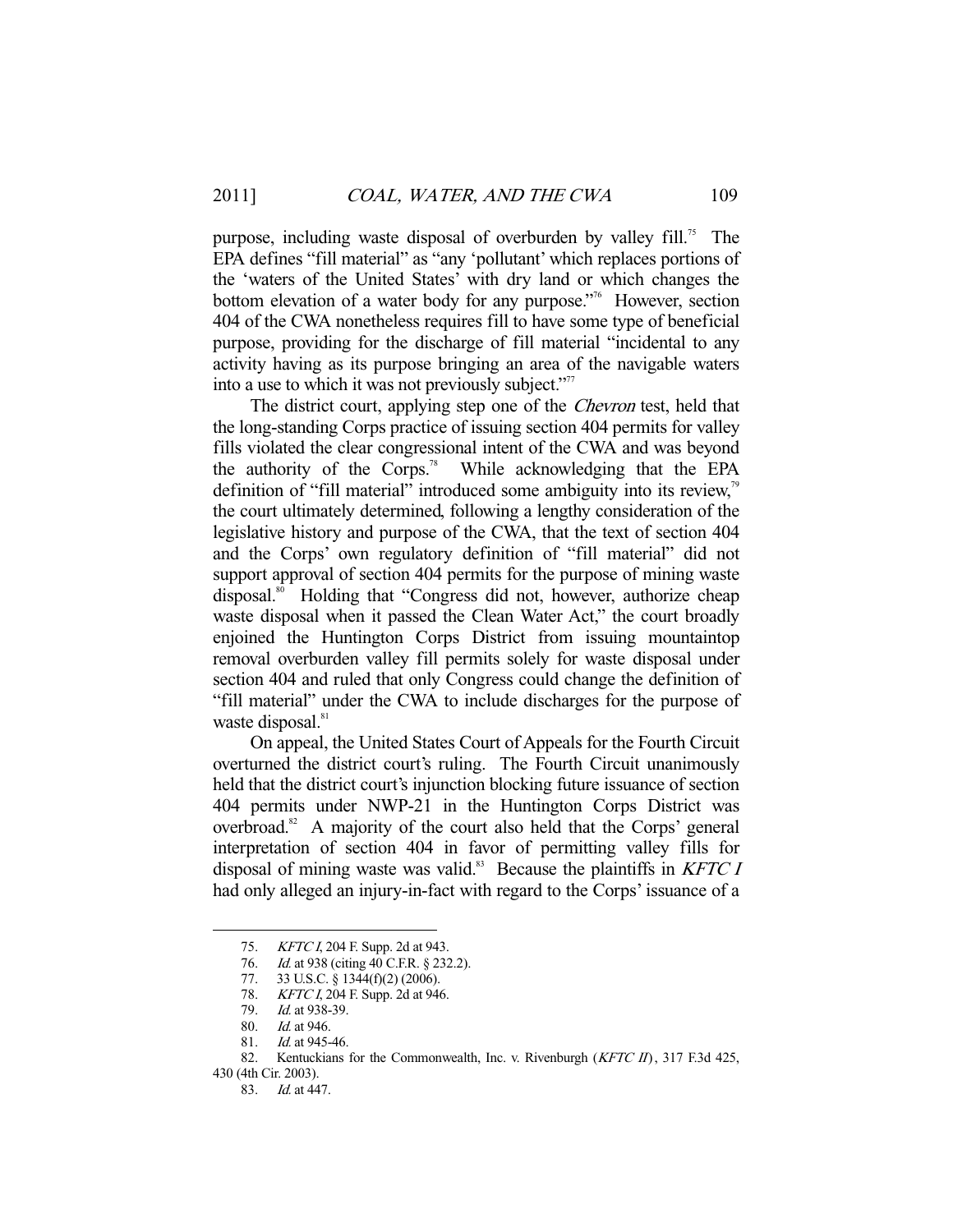section 404 permit to MCCC, the Fourth Circuit concluded that the injunction issued by the district court was "far broader than necessary to provide Kentuckians complete relief."84

 The Fourth Circuit applied Chevron differently than the district court, finding that the Corps could properly issue a section 404 permit to MCCC primarily for the purpose of waste disposal. Where the district court had found clear congressional intent against permitting discharges for waste disposal under section 404, the Fourth Circuit found statutory ambiguity.<sup>85</sup> As a result, the Fourth Circuit moved to *Chevron* step two and deferred to the Corps' long-standing practice of issuing such permits, holding that "it was not plainly erroneous or inconsistent with the [Corps'] regulation for the Corps to have asserted that its use of the term 'waste' in the 1977 Regulation was not intended to defer to the EPA on all material deposited for disposal."<sup>86</sup>

 In sum, the Fourth Circuit majority found that because the CWA created a statutory role for both the Corps and  $EPA$ ,  $s<sup>7</sup>$  the Corps could ignore its own regulations defining the permissible scope of section 404 permits and adopt an ambiguous EPA definition of "fill material." Thus, the Corps was allowed to act in contravention of the text of its own regulation and the statutory purpose of the CWA. Judge Luttig dissented from this part of the court's decision.<sup>88</sup> While concluding that the issue of the validity of the Corps' interpretation of section 404 was not actually presented in the litigation,<sup>89</sup> Judge Luttig's dissent also expressed discomfort with the majority's holding on the issue, stating:

As the majority correctly recites, the agency interpretation must not be "inconsistent with the text of the regulation.". . . While the majority asserts that the Corps' assumed interpretation is consistent with the term "waste" as used in the regulations, it completely fails to analyze whether that interpretation is consistent with the "primary purpose" test also established by the regulations. And how the deposit of mining spoil into waters of the United States for purposes of disposal has the primary purpose of creating dry land or elevating the waterbody is, at the very least, not immediately obvious.<sup>90</sup>

Prior to overruling the district court in *KFTC I*, the Fourth Circuit had similarly overturned an earlier ruling—Bragg v. Robertson (Bragg

<sup>84.</sup> *Id.* at 436.<br>85. *Id.* at 445.

Id. at 445.

<sup>86.</sup> *Id.* at 447.

 <sup>87.</sup> Id.

<sup>88.</sup> Id. at 451-52 (Luttig, J., concurring in part and dissenting in part).

 <sup>89.</sup> Id. at 448-49.

 <sup>90.</sup> Id. at 451.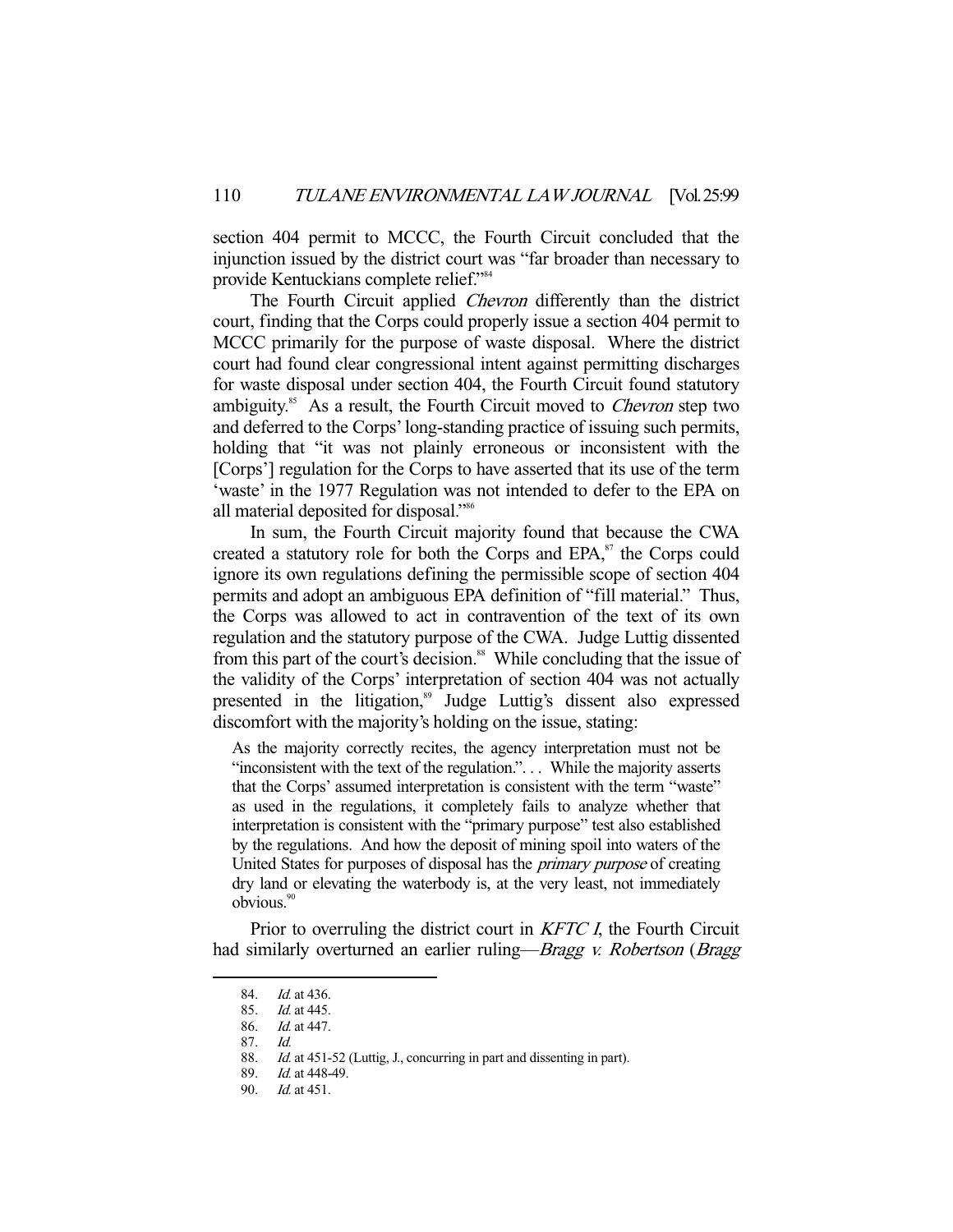<sup>I</sup>)—by the same District Court for the Southern District of West Virginia, in Bragg v. West Virginia Coal Ass'n (Bragg II). In Bragg I, the district court had ruled in favor of the plaintiff, finding that mountaintop removal mining permits issued by the West Virginia Division of Environmental Protection (WVDEP) violated certain SMCRA requirements.<sup>91</sup> In particular, the district court held that the Director of WVDEP had failed to make the requisite findings under the stream buffer rule as to the impact of granting the permit on water quality.<sup>92</sup> According to the district court: "[T]he Director has a nondiscretionary duty under the buffer zone rule to deny variances for valley fills in intermittent and perennial streams because they necessarily adversely affect stream flow, stream gradient, fish migration, related environmental values, water quality and quantity, and violate state and federal water quality standards."93

 On appeal, the Fourth Circuit reversed the injunction issued by the district court on the grounds that the Director was a state official acting under the authority of state law and therefore had sovereign immunity from federal lawsuits under the Eleventh Amendment of the United States Constitution.<sup>94</sup> Because of SMCRA's "cooperative federalism" approach, which cedes exclusive regulatory authority to the state once the Secretary of Interior has approved the state's parallel version of SMCRA, the Fourth Circuit held that only a West Virginia state court could properly hear the plaintiff's challenge.<sup>95</sup> Alternatively, upon a finding by the Secretary of the Interior that West Virginia's SMCRA program violated minimum federal standards, the Secretary could have initiated an enforcement proceeding to revoke West Virginia's authority to regulate surface mining.<sup>96</sup> Here, the Fourth Circuit noted that West Virginia had enacted legislation with a citizen-suit provision mirroring the federal statute in SMCRA, allowing affected individuals the right to bring suit in state court, to uphold state law. $\alpha$ <sup>97</sup> Thus, the federal interest in assuring compliance with the minimum SMCRA standards could be vindicated in the more appropriate state court forum.<sup>98</sup>

<sup>91.</sup> Bragg v. Robertson (Bragg I), 72 F. Supp. 2d 642, 661 (S.D. W. Va. 1999), vacated sub nom. Bragg II, 248 F.3d 275 (4th Cir. 2001).

 <sup>92.</sup> Id.

<sup>93.</sup> *Id.* at 663.

<sup>94.</sup> *Bragg II*, 248 F.3d at 298.

<sup>95.</sup> *Id.* at 294-95.

 <sup>96.</sup> Id. at 297.

<sup>97.</sup> *Id.* (citing W. VA. CODE § 22-3-25).

 <sup>98.</sup> Id. (citing Idaho v. Coeur d'Alene Tribe of Idaho, 521 U.S. 261, 274 (1997) (opinion of Kennedy, J.)).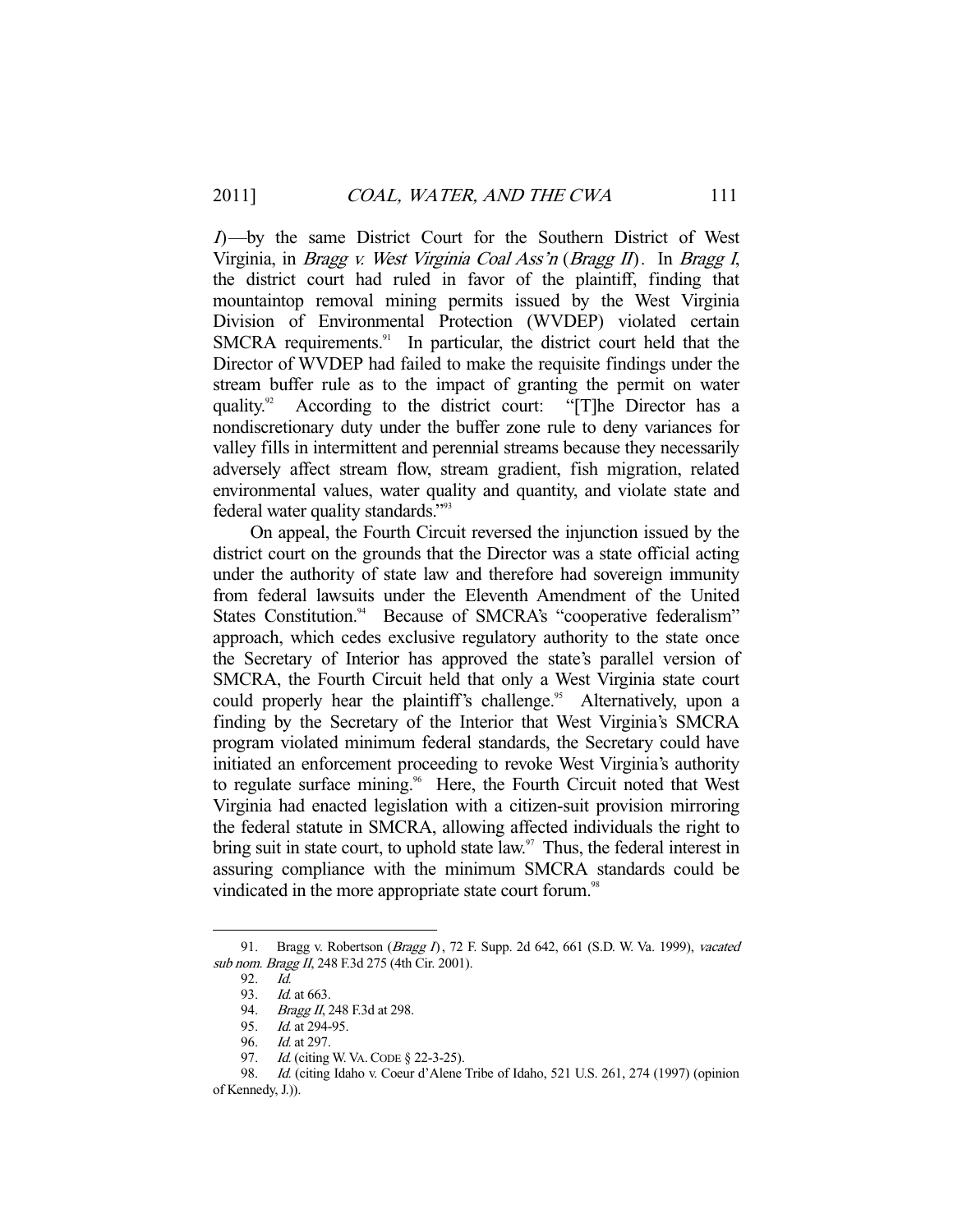More recently, the Fourth Circuit once again overruled a decision by the United States District Court for the Southern District of West Virginia, in Ohio Valley Environmental Coalition v. Aracoma Coal Co. (*OVEC II*). In the district court, the plaintiffs challenged four permits issued by the Corps to fill headwater streams incidental to a planned mountaintop removal coal mining operation, arguing that the Corps violated NEPA and the CWA.<sup>99</sup> Specifically, OVEC alleged that the Corps failed to prepare an EIS adequately assessing the environmental impacts of the proposed mining operation and improperly evaluated the "structure and function" of the streams impacted by the fill, as required by the CWA.<sup>100</sup>

 The district court ruled in favor of the plaintiffs on multiple claims. First, the court held that the Corps failed to comply with the CWA section  $404(b)(1)$  Guidelines,<sup>101</sup> which require the Corps to "assess the effects of the discharge on the 'structure and function' of the aquatic ecosystem."102 In this case, the Corps relied upon "one-time, structural measurements" of the streams to be filled as a surrogate for the regulatory requirement that it consider effects on both "structure and function."<sup>103</sup> The Corps defended its action by claiming that it was exercising its best professional judgment that the mitigation provided for in the permits would offset any lost functional value.<sup>104</sup> The court disagreed, holding that while the Corps was entitled to deference on how to measure "structure and function," here, the Corps' "best professional judgment" did not meet the obligations of the CWA and the section 404(b)(1) Guidelines because it failed to assess the stream functions lost under the permits.<sup>105</sup> In this regard, the court was persuaded by OVEC's expert witnesses, who had testified that "functions better reflect the overall health and role of the stream as an aquatic resource" by providing valuable ecological services such as nutrient processing and contaminant removal.<sup>106</sup>

 The court also held that the Corps failed to properly consider the ecological attributes of headwater streams that would be filled under the

<sup>99.</sup> Ohio Valley Envtl. Coal. v. U.S. Army Corps of Eng'rs (OVEC I), 479 F. Supp. 2d 607, 614 (S.D. W. Va. 2007), rev'd and vacated sub nom. OVEC II, 556 F.3d 177 (4th Cir. 2009).

 <sup>100.</sup> Id. at 616.

<sup>101.</sup> See id. at 624. The EPA promulgated the CWA section 404(b)(1) Guidelines, which the Corps subsequently incorporated into its own regulations. Id. (citing 33 C.F.R. §§ 320.4(b)(4), 325.2(a)(6)).

 <sup>102.</sup> Id. at 631 (quoting 40 C.F.R. § 230.11(e)).

<sup>103.</sup> *Id.* at 633.

<sup>104.</sup> *Id.* at 634-35.

 <sup>105.</sup> Id. at 635-36.

 <sup>106.</sup> Id. at 632.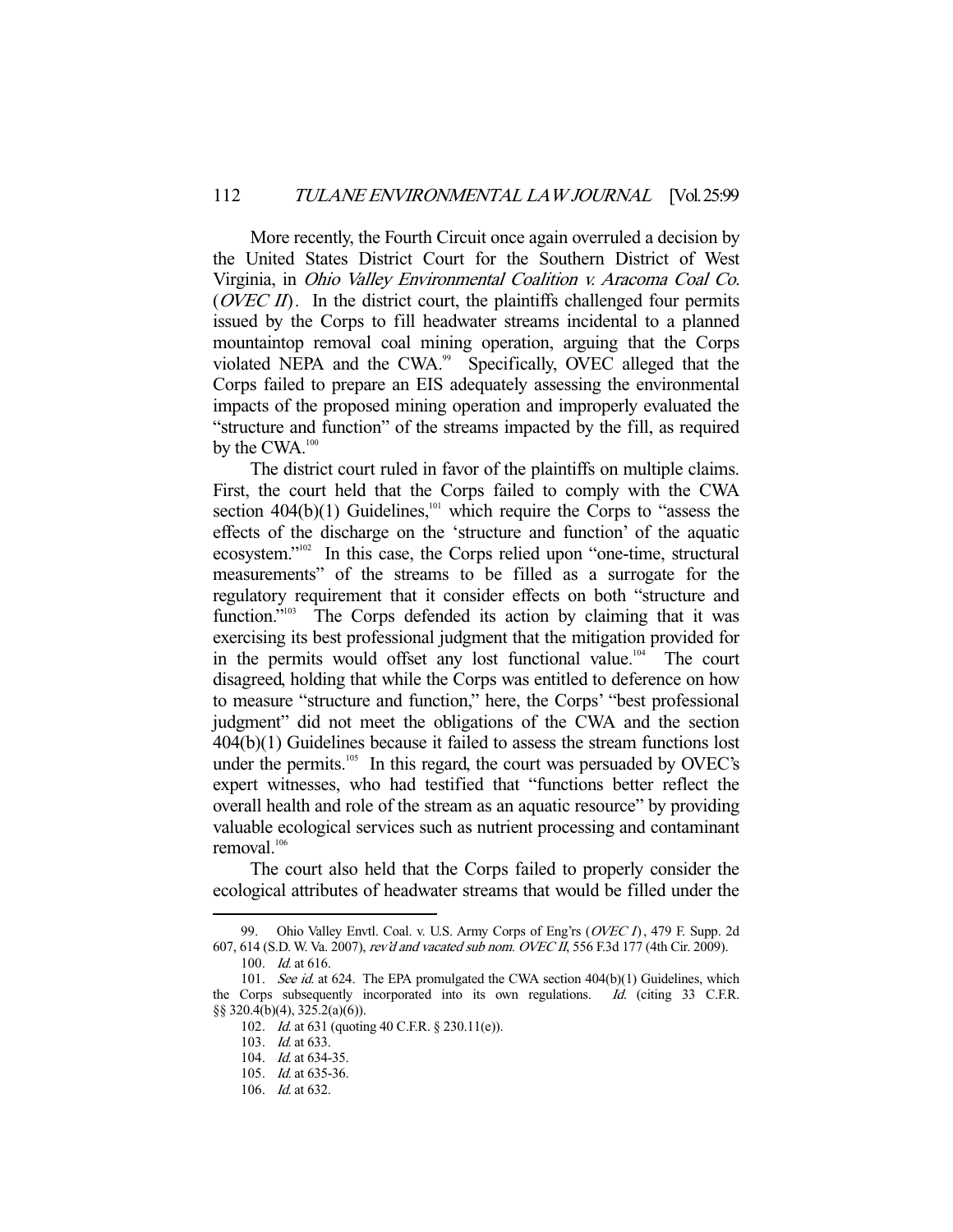permits.<sup>107</sup> While the Corps reported "measurements and observations" of the impacted streams, the court noted that its FONSI did not "evaluate the loss of these resources in terms of their functional values," offering "no discussion of the role of headwaters in the aquatic ecosystem."108 Here again, the court was persuaded by OVEC's expert testimony that "burying substantial lengths of headwaters constituted a serious danger to the aquatic ecology in several ways, clearly a set of adverse impacts under the CWA and NEPA."<sup>109</sup> In sum, the court determined that the Corps' analysis of "structure and function" did not meet the requisite CWA standards. The court explained, "The Corps has evaluated the physical structure of the streams and partially considered impacts to these streams as habitat, but has given no more than lip service to the other attributes of headwaters that must be considered in assessing the structure and function of a stream."<sup>110</sup>

 Despite its superficial consideration of the functions of the aquatic ecosystem to be filled and the effects of filling headwater streams, the Corps argued that its mitigation plan would adequately compensate for the functions lost, rendering the overall impact of the action "not significant."<sup>111</sup> The court rejected this argument, as well. Because the Corps failed to adequately consider the impacts of burying streams and failed to "assess the streams' ecological value properly in the first place," its conclusion that the proposed mitigation measures would offset the adverse environmental impacts of the valley fills was arbitrary and capricious.<sup>112</sup>

 The court also held that the Corps' proposed mitigation was arbitrary and capricious on independent grounds. In its mitigation plan, the Corps had proffered three mitigation techniques: stream enhancement, stream restoration, and stream creation.<sup>113</sup> Evaluating these techniques, the court found that the Corps offered "no reasoned explanation for equating the enhancement of existing habitat in a

 <sup>107.</sup> Id. at 639.

 <sup>108.</sup> Id. at 638.

 <sup>109.</sup> Id.

 <sup>110.</sup> Id. at 636.

 <sup>111.</sup> Id. at 631.

<sup>112.</sup> *Id.* at 642-43.

<sup>113.</sup> See id. at 644-45. Stream enhancement techniques include "stabilizing stream banks, placing rocks or logs in streams to improve habitat or alter flow patterns, and planting vegetation along the riparian areas." Id. at 644. Stream restoration addresses segments of the stream temporarily dammed to collect sediment from the valley fills and involves the removal of dams and reconstruction of the impacted stream channels, as a replica of the original. Stream creation involves the conversion of sediment ditches used to collect runoff produced by mining operations into intermittent streams—or a facsimile thereof. Id. at 644-45.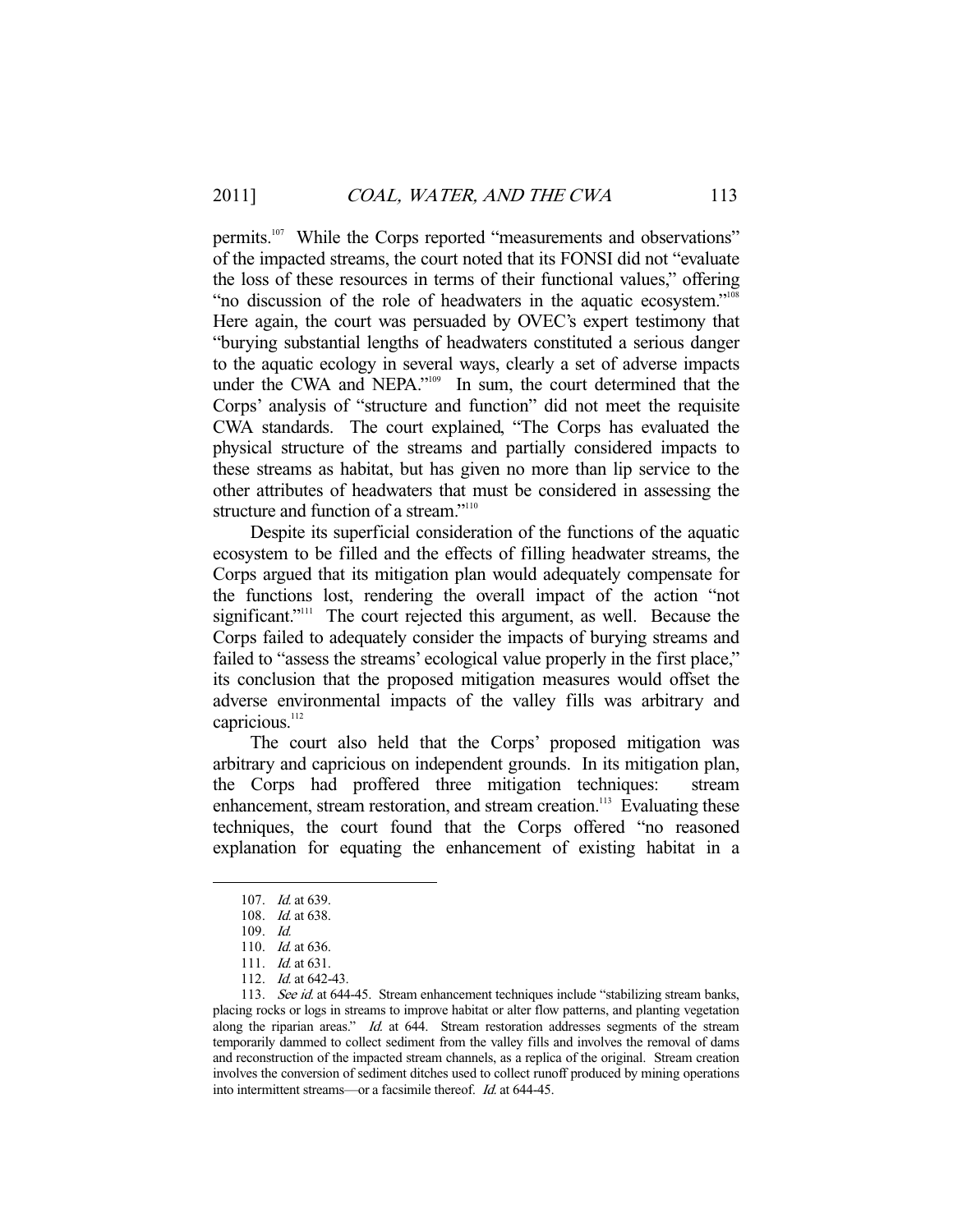perennial stream with the complete destruction of headwater streams" and that the record contained no scientific evidence that the Corps would be able to successfully create new streams from reclaimed mining sediment ditches.<sup>114</sup> The court also noted comments that the United States Fish and Wildlife Service provided to the Corps, which stated that "there was no scientific support for the concept that these ditches could be considered 'even rough approximations' biologically of a stream."115

 Finally, the court held that the Corps failed to adequately consider the cumulative impacts of granting the permits, as required by NEPA.<sup>116</sup> Noting the extensive mining already prevalent in the vicinity of the proposed valley fills, and the concomitant "seriously degrade[d] water quality," the court found that the Corps had not explained how further destruction of streams in the affected watersheds would not contribute to a cumulatively adverse effect on aquatic resources.<sup>117</sup> In the court's reckoning, the Corps' conclusory recitation finding insignificant cumulative impacts did not provide the level of analysis required by NEPA and the CWA to constitute a "hard look," and the Corps could not merely rely on its planned mitigation to justify its conclusion.<sup>118</sup> As the court opined:

Clearly, mining activities already have disturbed a sizeable area of the watershed and caused unfortunate degradation of the streams. However, this fact does not provide a license to destroy more streams without assessing the cumulative impact of this additional destruction.<sup>119</sup>

 Accusing the district court of "[substituting] its judgment for that of the agency," the Fourth Circuit reversed on appeal, holding that the Corps' analyses of stream structure and function, mitigation, and cumulative impacts were not an "abuse of discretion."<sup>120</sup> In particular, the Fourth Circuit agreed with the Corps that because the CWA Guidelines did not provide a definition or methodology for assessing "function," the Corps' use of "structure" as a surrogate was entitled to deference.<sup>121</sup> The Fourth Circuit further found that the Corps' methodology was reasonable under the circumstances and deferred to its professional judgment: "Having found that the Corps was not obligated to engage in a full

 <sup>114.</sup> Id. at 647-48.

 <sup>115.</sup> Id. at 648.

 <sup>116.</sup> Id. at 656.

 <sup>117.</sup> Id. at 658-59.

 <sup>118.</sup> Id. at 659.

<sup>119.</sup> *Id.* (footnote omitted).

 <sup>120.</sup> OVEC II, 556 F.3d 177, 198 (4th Cir. 2009) (citing 5 U.S.C. § 706(2) (2000); Citizens To Preserve Overton Park, Inc. v. Volpe, 401 U.S. 402, 416 (1971)).

 <sup>121.</sup> Id. at 199.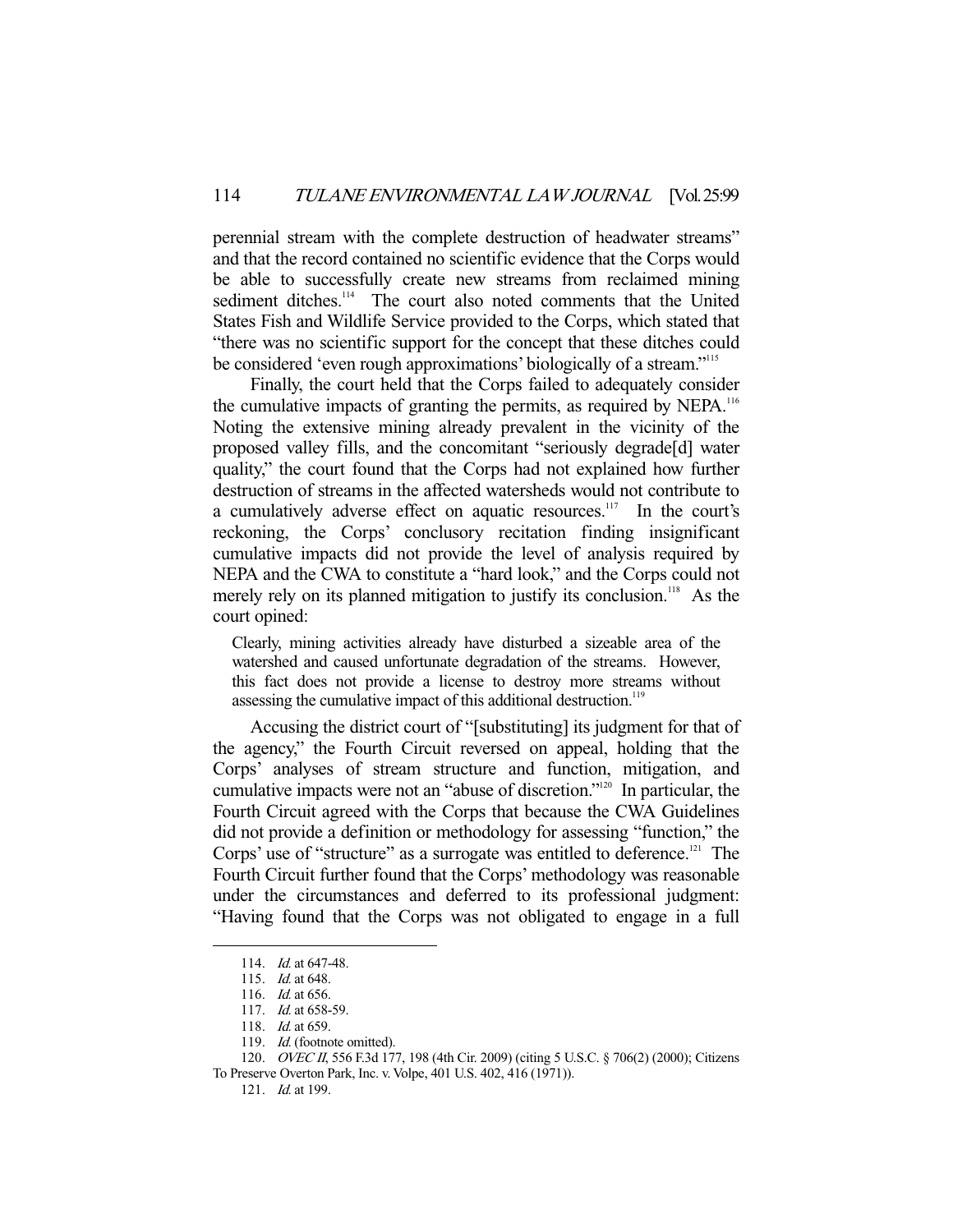functional assessment, it is not our place to dictate how the Corps should go about assessing stream functions and losses."122

 Next, the Fourth Circuit concluded that the Corps was not required to consider the differing functions of headwater and other stream types in determining appropriate mitigation measures.<sup>123</sup> Because the Corps followed its Regulatory Guidance letter (RGL 02-02) by providing for mitigation replacing linear feet of filled streams on a greater than one-toone basis, the Fourth Circuit found that the Corps was justified in issuing a mitigated FONSI.<sup>124</sup> Here, the Fourth Circuit ignored the functional differences between the Corps' proposed mitigation measures and the actual streams filled under the permits—even while acknowledging that the Corps had offered "limited" support to back its claim that the challenged mitigation measures had a good potential for success.<sup>125</sup> As the Fourth Circuit stated, "the novelty of a mitigation measure alone cannot be the basis of our decision to discredit it."<sup>126</sup>

 The Fourth Circuit also rejected the district court's holding that the Corps failed to consider the project's cumulative impacts on streams and watersheds. Instead, the Fourth Circuit found that the Corps properly analyzed cumulative impacts and "articulated a satisfactory explanation for its conclusion that cumulative impacts would not be significantly adverse."127 In reaching this conclusion, the Fourth Circuit was persuaded by the Corps' reliance on WVDEP's water quality certification for the proposed mining activity, which averred that the project would "not cause or contribute to a violation of state water quality standards."<sup>128</sup> Finally, while recognizing that the Corps' finding of no cumulative adverse impacts rested to some extent on the proposed mitigation measures, the Fourth Circuit found that this reliance was not conclusory or perfunctory—particularly in light of the WVDEP's independent analysis of cumulative impacts.<sup>129</sup>

-

127. *Id.* at 209.

 128. Id. at 208 (citing 33 U.S.C. § 1341 (2000)). As part of the SMCRA permitting process, the state must prepare an assessment of probable cumulative mining impacts on the hydrologic balance in the area of the proposed mine and make a finding that the operation will not damage hydrologic balance outside the area. In addition, the state must certify, pursuant to section 401 of the CWA, that the proposed mining operation will not lead to violations of state water quality standards. Id. A section 401 certification is "conclusive"—the Corps does not conduct any independent analysis. Id. (citing 33 C.F.R. § 320.4(d) (2008); Bering Strait Citizens for Responsible Res. Dev. v. U.S. Army Corps of Eng'rs, 524 F.3d 938 (9th Cir. 2008)).

129. Id.

 <sup>122.</sup> Id. at 201.

 <sup>123.</sup> Id. at 203.

 <sup>124.</sup> Id. at 204, 206.

<sup>125.</sup> *Id.* at 205.

 <sup>126.</sup> Id.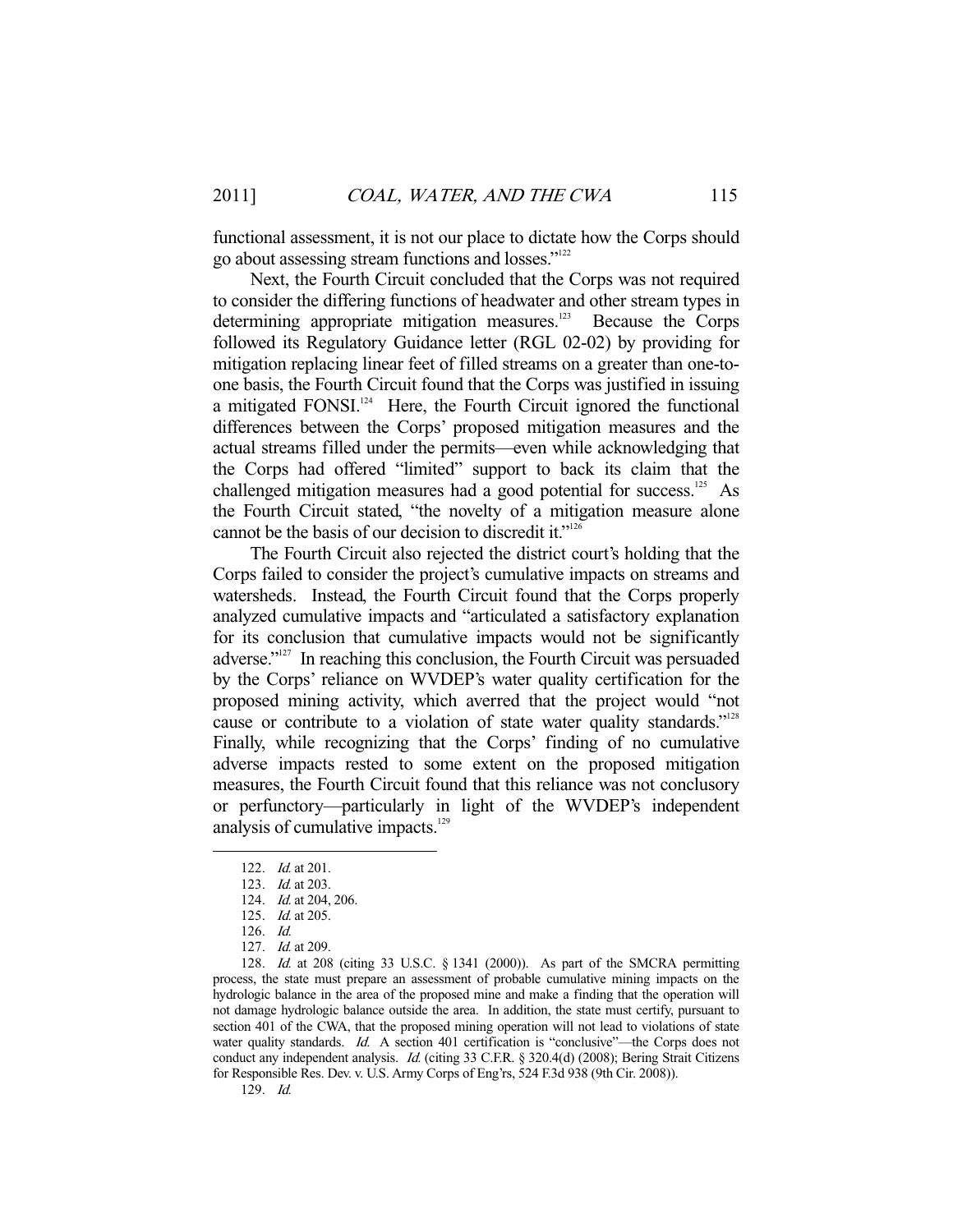Judge Michael concurred in part and dissented in part with the Fourth Circuit majority opinion.<sup>130</sup> Specifically, Judge Michael would have affirmed the district court's judgment rescinding the permits based on the Corps' inadequate analysis of the proposed mitigation and stream "structure and function" under NEPA and the CWA.<sup>131</sup> In contrast with the majority, the dissent found the language of the CWA Guidelines, section 230.11(e), dispositive: "If stream structure were truly an adequate surrogate for stream function, the Corps and the majority should offer some explanation as to why  $\S 230.11(e)$  explicitly requires assessments of the effects of proposed fills on both the structure and function of the aquatic ecosystem and organisms."<sup>132</sup> Based on this textual reading of the applicable regulation, the dissent argued that the Corps' use of structure as a surrogate for function was a "clear abuse of discretion."133 Further, the dissent noted that the Corps' reliance on RGL 02-02 and its requirement of one-to-one mitigation, where adequate functional assessment is not feasible, was itself an implicit admission that the Corps' assessment of stream function was inadequate.<sup>134</sup>

 The dissent also criticized the Corps' proposed mitigation measures as substantively inadequate due to their failure to replace lost stream function.<sup>135</sup> Addressing the Corps' reliance on RGL 02-02 to defend its mitigation proposal, Judge Michael noted that "RGL's are 'issued without notice and comment and do not purport to change or interpret the regulations applicable to the section 404 program [and] are not binding, either upon permit applicants or Corps District Engineers.'"136 Rather, the clear language of the regulation, section 230.11(e), should control where it is inconsistent with the Corps RGL and the Memorandum of

 <sup>130.</sup> In section V of the majority opinion, the court held that the Corps has statutory authority under section 404 to permit discharges of fill sediment into stream segments connecting to downstream sediment ponds. Id. at 216. Such stream segments are a common feature of mountaintop removal mining operations, and allow for the movement of mining runoff from the valley fills into the sediment ponds, where the runoff is ultimately collected. Id. Judge Michael concurred with the majority's holding on this issue. *Id.* at 218 (Michael, J., concurring in part and dissenting in part). It is also interesting to note here that, but for the existence of the valley fills, OVEC's contention that the stream segments at issue were "waters of the United States," and thus subject to regulation by the EPA under section 402 of the CWA, would have been unquestionably valid. See id. at 212 (majority opinion).

 <sup>131.</sup> Id. at 217-18 (Michael, J., concurring in part and dissenting in part).

<sup>132.</sup> Id. at 218. "General principles of statutory construction require a court to construe all parts to have meaning and to reject constructions that render a term redundant." Id. (quoting PSINet, Inc. v. Chapman, 362 F.3d 227, 232 (4th Cir. 2004)).

 <sup>133.</sup> Id. at 219.

<sup>134.</sup> *Id.* at 222.

 <sup>135.</sup> Id.

 <sup>136.</sup> Id. at 223 (alteration in original) (quoting Nw. Bypass Grp. v. U.S. Army Corps of Eng'rs, 470 F. Supp. 2d 30, 51 (D.N.H. 2007)).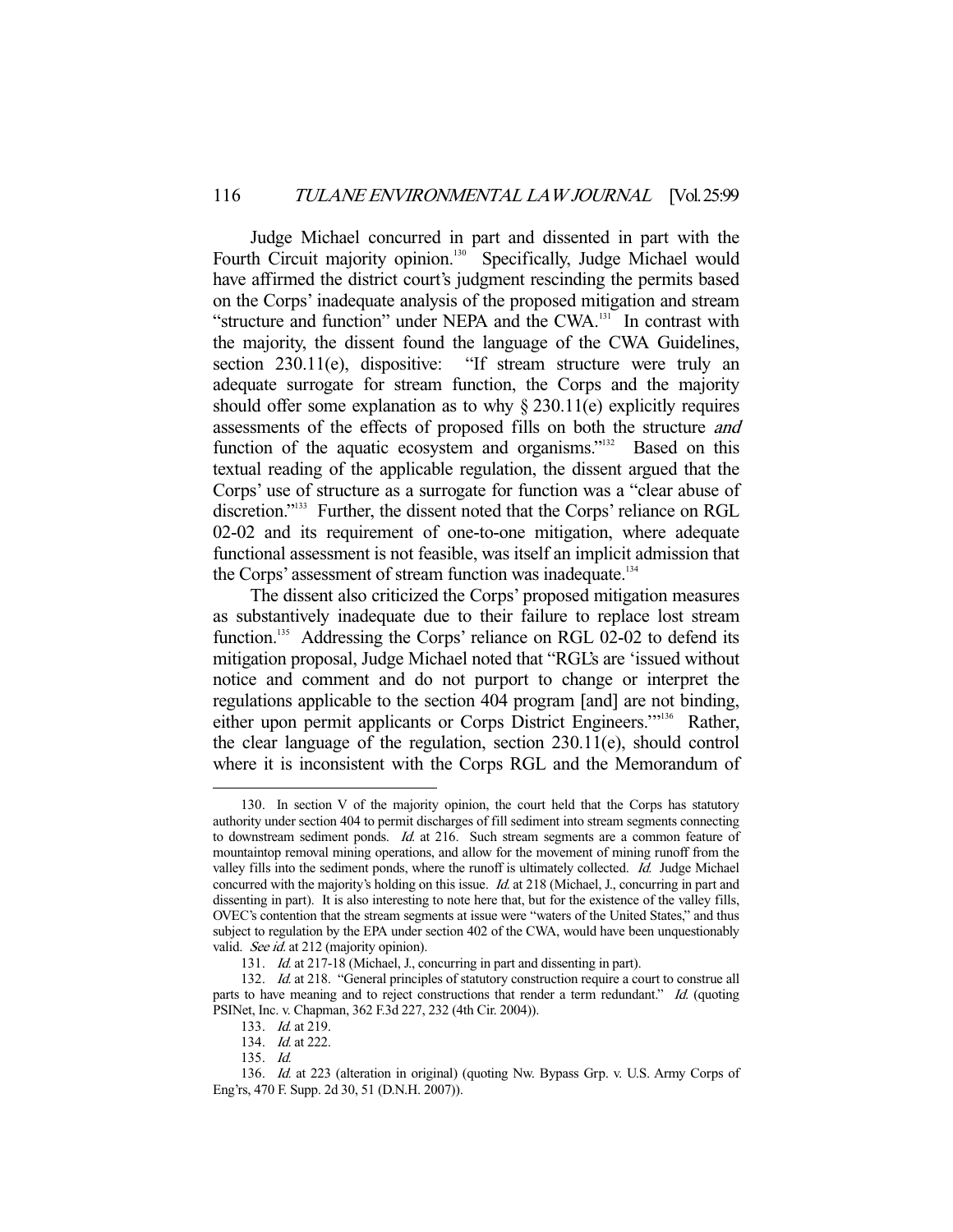Agreement between the Corps and EPA.<sup>137</sup> As the dissent observed, it is "paradoxical" to find that the Corps' assessments "adequately measured stream function and to simultaneously conclude that these same assessments provided insufficient data on stream function to require mitigation to replace lost function."<sup>138</sup>

 In addition, Judge Michael treated the proposed "stream creation" type of mitigation skeptically, observing that the Draft EIS for Mountaintop Removal Mining and Valley Fills,<sup>139</sup> coauthored by the Corps, stated that past attempts at such mitigation were distinctly unsuccessful in practice.<sup>140</sup> Consequently, the dissent concluded that the Corps had not met the standard required by the CWA and NEPA for issuing a mitigated FONSI—it had not proven that the permitted valley fills would have no significant adverse impacts and would not significantly degrade waters of the United States.<sup>141</sup> In Judge Michael's words:

By failing to require the Corps to undertake a meaningful assessment of the functions of the aquatic resources being destroyed and by allowing the Corps to proceed instead with a one-to-one mitigation that takes no account of lost stream function, this court risks significant harm to the affected watersheds and water resources. We should rescind the four permits at issue in this case until the Corps complies with the clear mandates of the regulations. $142$ 

to consider developing agency policies, guidance, and coordinated agency decisionmaking processes to minimize, to the maximum extent practicable, the adverse environmental effects to waters of the United States and to fish and wildlife resources affected by mountaintop mining operations, and to environmental resources that could be affected by the size and location of excess spoil disposal sites in valley fills.

Id.

-

141. Id. at 225-26.

142. *Id.* at 226.

 <sup>137.</sup> Id. at 223-24.

 <sup>138.</sup> Id. at 224.

 <sup>139.</sup> Judge Michael is likely referring to the Draft Programmatic Environmental Impact Statement, originally drafted in 2003, as a condition to an earlier settlement agreement in the Bragg I litigation. See Bragg v. Robertson, 54 F. Supp. 2d 635, 638-39 (S.D. W. Va. 1999). In order to settle claims against the Corps and other federal defendants alleging a "pattern and practice" of failure to carry out statutory duties under NEPA and the CWA in the mountaintop removal mining permitting process, the Corps agreed to prepare an EIS (in conjunction with other state and federal agencies)

<sup>140.</sup> *OVEC II*, 556 F.3d at 225. The Draft EIS stated that "to date functioning headwater streams have not been re-created on mined or filled areas as part of mine restoration or planned stream mitigation efforts. Most on-site mitigation construction projects have resulted in the creation of palustrine wetlands that resembled ponds." Id.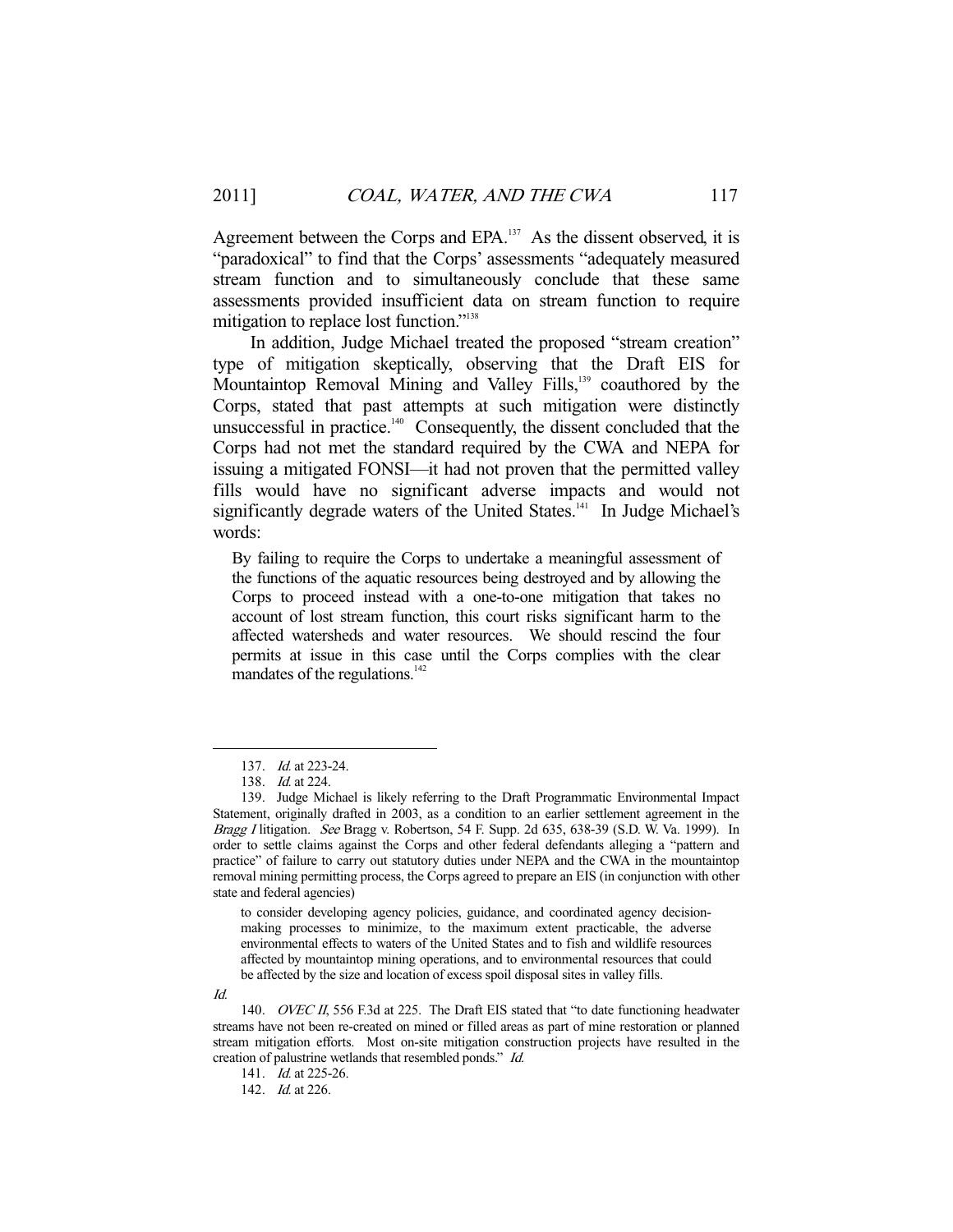# B. History Interpreted: Judicial Sanctioning of Lenient Permitting Practices

 The preceding discussion of mountaintop removal mining case law illustrates the difficulty courts have faced in reconciling competing interests in the course of statutory interpretation.<sup>143</sup> While the District Court for the Southern District of West Virginia has demonstrated a willingness to uphold challenges to mining permits based on CWA and NEPA claims, a majority of the Fourth Circuit has frequently shown an equal unwillingness to uphold these same challenges. As a general proposition, the higher court has resolved the diverging government interests in energy extraction versus environmental protection in favor of Corps decisions that promote energy extraction. Even in instances where the Corps has granted permits in a manner that directly contradicts the statutory and regulatory commands of NEPA and the CWA,<sup>144</sup> the Fourth Circuit has deferred to the Corps' decision. In doing so, the Fourth Circuit has couched its approval of extractive activities as judicial deference to Corps expertise.

 A scrupulous review of the statutory and regulatory language presented in these cases suggests that the district court's approach—as shared by the Fourth Circuit dissenters—is more in accordance with a proper interpretation of the CWA, SMCRA, and NEPA. In the *KFTC* cases, for example, it is abundantly clear that the Corps had been issuing mountaintop removal mining permits under  $NWP-21<sup>145</sup>$  for the express

<sup>143.</sup> See, e.g., 30 U.S.C.  $\S$  1202(f) (2006) (providing that the purpose of SMCRA is to "assure that the coal supply essential to the Nation's energy requirements, and to its economic and social well-being is provided and strike a balance between protection of the environment and agricultural productivity and the Nation's need for coal as an essential source of energy." (emphasis added)).

 <sup>144.</sup> See, e.g., KFTC I, 204 F. Supp. 2d 927, 931 (S.D. W. Va. 2002), vacated, 317 F.3d 425 (4th Cir. 2003); Bragg I, 72 F. Supp. 2d 642, 662-63 (S.D. W. Va. 1999), vacated sub nom. Bragg II, 248 F.3d 275 (4th Cir. 2001); OVEC I, 479 F. Supp. 2d 607, 662-63 (S.D. W. Va. 2007), rev'd and vacated sub nom. OVEC II, 556 F.3d 177 (4th Cir. 2009).

 <sup>145.</sup> On June 17, 2010, the Corps officially suspended the use of NWP-21 in the Appalachian region. Announcing the suspension, the Corps stated that it had determined

after a thorough review and consideration of comments that continuing use of NWP 21 in this region may result in more than minimal impacts to aquatic resources. Activities that result in more than minimal impacts to the aquatic environment must be evaluated in accordance with individual permit procedures. Therefore, NWP 21 has been suspended in this region and coal mining activities impacting waters of the U.S. in this region will be evaluated in accordance with individual permit procedures.

See Army Corps of Engineers To Suspend Nationwide Permit 21 in Appalachian Region, U.S. ARMY CORPS ENGINEERS (June 17, 2010), http://www.army.mil/article/40990.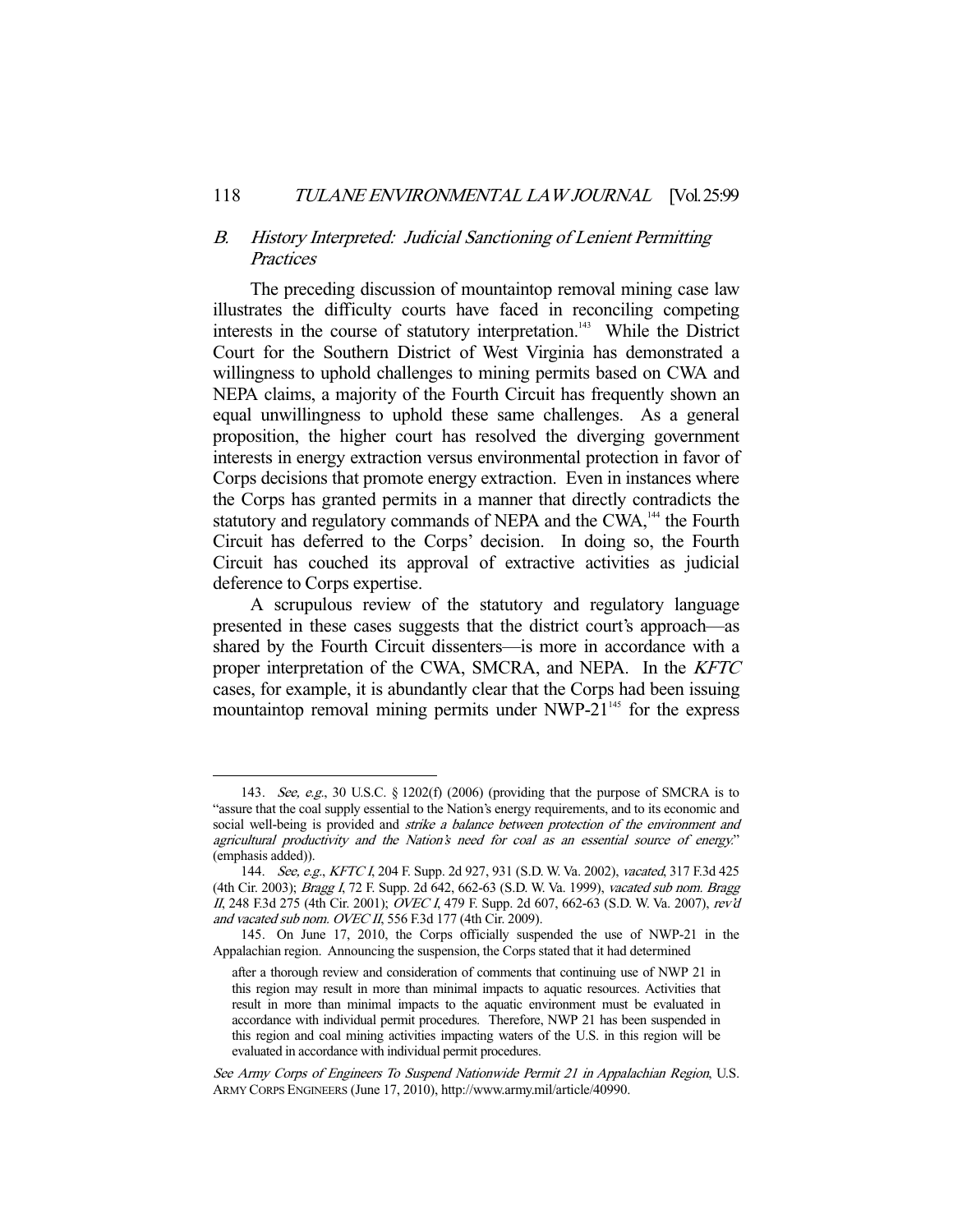purpose of mining waste disposal via valley fills.<sup>146</sup> This practice contravened the Corps' own section 404 permitting regulations, which explicitly excluded from their definition of "fill material" pollutants discharged for the purpose of waste disposal.<sup>147</sup> That the Corps had a long-standing practice of issuing such permits should not serve as justification for frustrating the purpose of the CWA.

The district court's *KFTC I* decision was doomed by its procedural error, as opposed to its interpretation of the law and regulations. Because the KFTC I plaintiffs had only challenged the issuance of one specific mining permit, the district court's remedy enjoining all NWP-21 permits prospectively was genuinely overbroad. Notwithstanding this defect, under a scenario where the plaintiffs had instead challenged the entire Corps NWP-21 program as "arbitrary and capricious" in practice, the district court's legal reasoning would have been sound. Since nationwide permits such as NWP-21 are properly issued where they "will cause only minimal adverse environmental effects when performed separately, and will have only minimal cumulative adverse effects on the environment,"<sup>148</sup> it is difficult to square the Corps' program with the actual environmental impacts observed. As the district court later noted in Ohio Valley Environmental Coalition v. U.S. Army Corps of Engineers (OVEC I), the volume of Appalachian surface mining activities has disturbed sizable areas of watershed and caused wide-scale stream degradation.<sup>149</sup>

<sup>146.</sup> See, e.g., KTFC II, 317 F.3d 425, 431 (4th Cir. 2003). The Corps' authorization of MCCC's permit states:

With regard to [the] proposed discharges of coal mining overburden, we believe that the placement of such material into waters of the U.S. has the effect of fill and therefore, should be regulated under CWA section 404. . . . In Appalachia in particular, such discharges typically result in the placement of rock and other material in the heads of valleys, with a sedimentation pond located downstream of this "valley fill."

Proposed Revisions to the Clean Water Act Regulatory Definitions of "Fill Material" and "Discharge of Fill Material," 65 Fed. Reg. 21,292, 21,295 (Apr. 20, 2000) (to be codified at 40 C.F.R. pt. 232).

<sup>147.</sup> While the *KFTC* litigation was pending, the EPA and the Corps jointly published a revised rule adopting the "effects based" interpretation the Corps had been utilizing. See Evans, supra note 22, at 542 (citing Final Revisions to the Clean Water Act Regulatory Definitions of "Fill Material" and "Discharge of Fill Material," 67 Fed. Reg. 31,129, 31,142 (May 9, 2002) (to be codified at 40 C.F.R. pt. 232); KTFC II, 317 F.3d at 438). Under the prior regulatory language, effective for the purposes of the KFTC litigation, the Corps was subject to the "purpose based" definition of fill discussed above. Under the revised rule—which is still in effect—mining waste and overburden is explicitly included in the regulatory definition of "fill." 33 C.F.R. § 323.2(e) (2011). Some commentators have suggested that the revised rule is beyond the agencies' statutory authority under the *Chevron* doctrine because it is inconsistent with the "unambiguous meaning" of the CWA. See Evans, supra note 22, at 543-50.

 <sup>148. 33</sup> U.S.C. § 1344(e)(1) (2006).

<sup>149.</sup> *OVEC I*, 479 F. Supp. 2d at 659-60.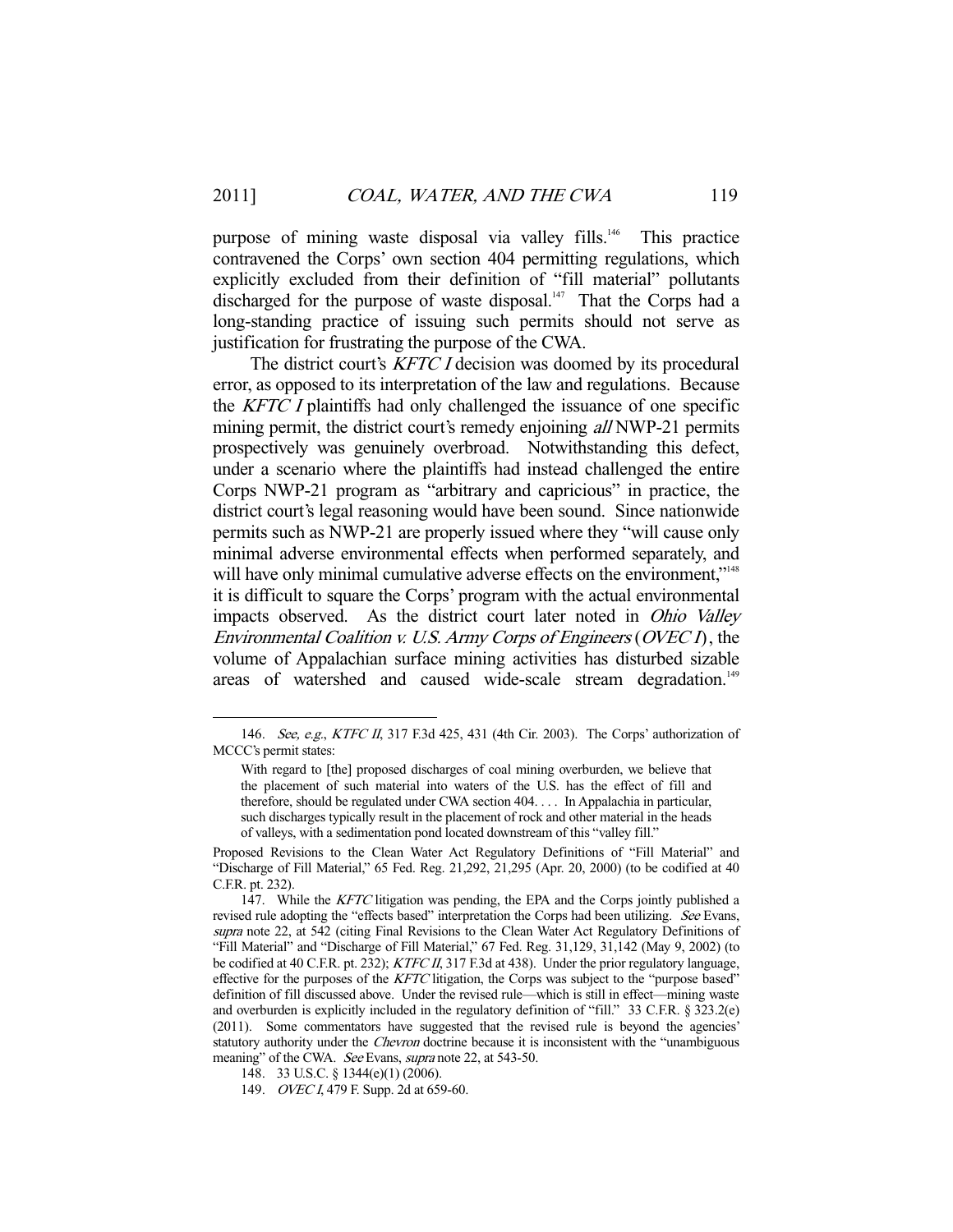Considering these effects, together with the Corps' misinterpretation of the regulatory definition of "fill material," the district court properly vindicated the environmentally protective aspect of the law by reversing the Corps' decision.

Likewise, the district court's decision in *Bragg I*, while more legally supportable than the Fourth Circuit's reversal, failed on procedural grounds. As discussed above, the Fourth Circuit overturned the district court decision in Bragg I for lack of jurisdiction—namely that the state official being sued in that case had immunity from lawsuits brought in federal court pursuant to state laws under the Eleventh Amendment to the United States Constitution. Since SMCRA delegates sole regulatory authority to states upon federal approval of state implementation statutes, there was no cognizable violation of the federal SMCRA program. Assuming *arguendo* that the plaintiff in *Bragg I* had brought her claim in West Virginia state court, under West Virginia's parallel version of SMCRA, the district court's substantive legal interpretation of SMCRA and CWA statutory requirements would have been proper.

The provision of SMCRA at issue in *Bragg I* was the "buffer zone" rule." This rule prohibits mining operations within 100 feet of an intermittent or perennial stream unless the WVDEP Director issues findings that "surface mining activities will not adversely affect the normal flow or gradient of the stream, adversely affect fish migration or related environmental values, materially damage the water quantity or quality of the stream and will not cause or contribute to violations of applicable State or Federal water quality standards."<sup>150</sup> At trial in *Bragg I*, the WVDEP Director conceded that, as a routine practice, he did not make these required findings.<sup>151</sup> In fact, the Director completely abdicated his statutory role, deferring to the coal industry applicants: "If the company has shown that the fill is necessary<sup>152</sup> during the review of the application with the spoil balance and stuff and they show that the fill will be stable, then  $\dots$  in the area of the fill, we do not require them to make those [buffer zone variance] findings."153

-

 153. Bragg I, 72 F. Supp. 2d at 647 (alterations in original). The court also adduced that mining permits granted by WVDEP had explicitly violated the buffer zone rule, quoting from a permit application that stated: "The normal flow and gradient of the stream will be adversely

 <sup>150.</sup> Bragg I, 72 F. Supp. 2d 642, 646 (S.D. W. Va. 1999), vacated sub nom. Bragg II, 248 F.3d 275 (4th Cir. 2001).

 <sup>151.</sup> Id. at 647.

 <sup>152.</sup> Under SMCRA, coal mining operations must "restore the approximate original contour of the land" upon the cessation of mining activities at a site. 30 U.S.C.  $\S$  1265(b)(3) (2006). Due to the "swell factor" associated with earth removal, the Director likely intended this remark to mean that a valley fill is deemed "necessary" when the mining overburden includes excess spoil not needed for restoration to AOC. See Bragg I, 72 F. Supp. 2d at 646.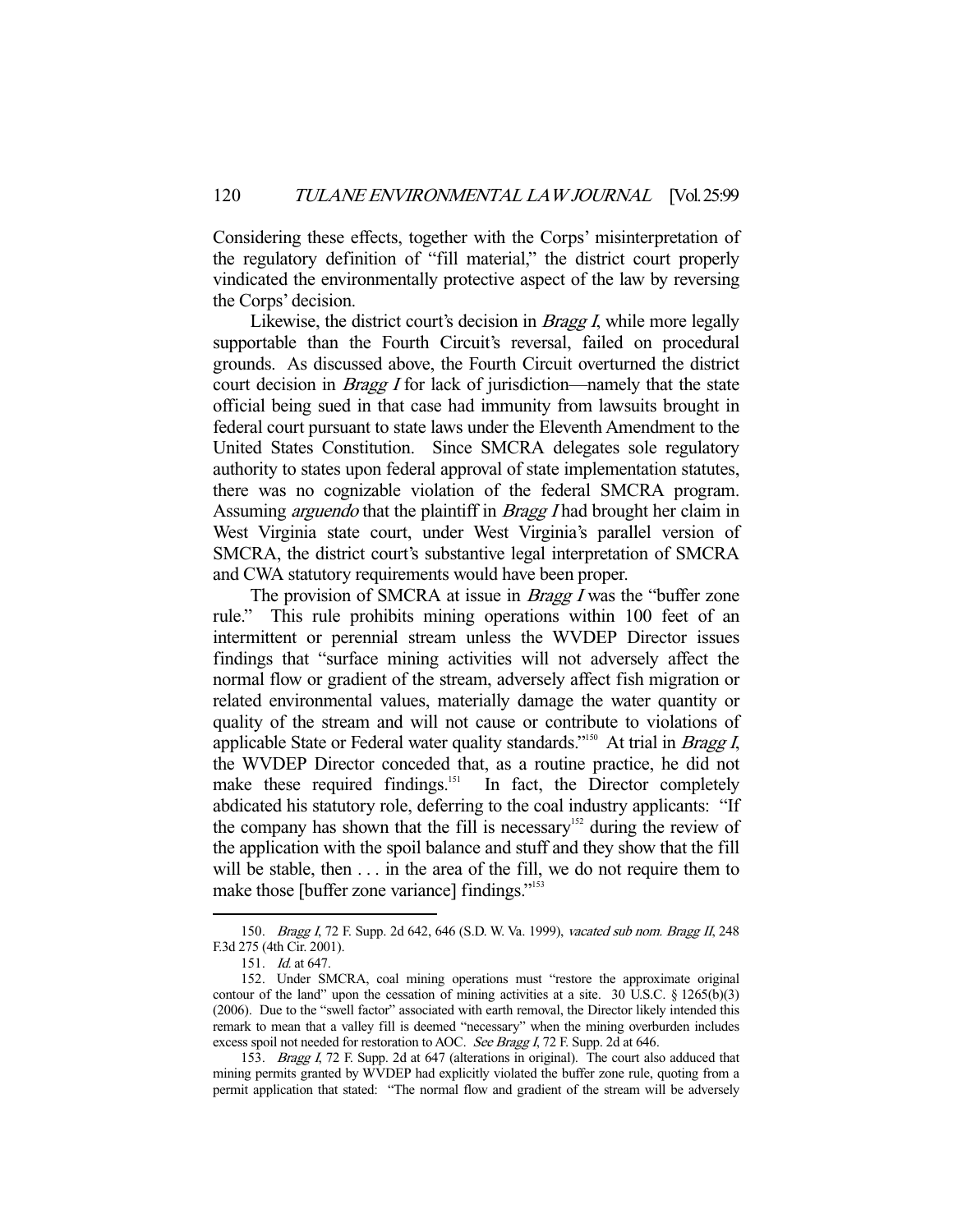Furthermore, because valley fills of overburden have the effect of completely burying stream segments, there is no possible way WVDEP could make the required findings about "stream flow, environmental values and water quantity and quality."<sup>154</sup> Only where surface coal mining can be conducted in an "environmentally acceptable manner" may it be permitted within 100 feet of a perennial or intermittent stream<sup>155</sup>—meaning that the routine practice of authorizing valley fills contradicts the law. As the district court noted in *Bragg I*:

"When valley fills are permitted in intermittent and perennial streams, they destroy those stream segments. The normal flow and gradient of the stream is now buried under millions of cubic yards of excess spoil waste material, an extremely adverse effect.... If there is any life form that cannot acclimate to life deep in a rubble pile, it is eliminated. No effect on related environmental values is more adverse than obliteration."<sup>156</sup>

 While SMCRA recognizes the necessity of coal extraction, it also demands compliance with environmental standards—both through its own provisions like the "buffer zone rule" and through the CWA savings clause.157 State and federal agencies—with the support of the Fourth Circuit—have consistently allowed SMCRA's extractive aspect to overwhelm its environmentally protective aspect when issuing and evaluating mountaintop removal mining permits. The Fourth Circuit's Bragg  $\overline{II}$  opinion also avers that the Secretary of the Interior may challenge a state SMCRA program that fails to meet the minimum federal standards in its application of the law.<sup>158</sup> However, this fleck is of small comfort when the Secretary fails to issue such a challenge.

 Equally as problematic, the Fourth Circuit improperly deferred to Corps expertise in *OVEC II*. The portion of the section  $404(b)(1)$  CWA Guidelines litigated in that case required the Corps to assess both the structure and the function of the aquatic ecosystem impacted by the proposed discharge.<sup>159</sup> By deferring to the Corps' judgment that structure

affected in the areas of the proposed durable rock [valley] fills and the required sediment control for each. Surface mining activities as proposed in this application make disturbance in these areas necessary." Id. (alteration in original).

 <sup>154.</sup> Id.

 <sup>155.</sup> Id. at 651 (citing Surface Coal Mining and Reclamation Operations, 44 Fed. Reg. 14,902, 15,176 (Mar. 13, 1979)).

 <sup>156.</sup> Id. at 661-62.

<sup>157.</sup> See, e.g., 30 U.S.C. § 1202(a), (d), (f) (2006); 30 C.F.R. § 816.57 (2011).

 <sup>158.</sup> Bragg II, 248 F.3d 275, 297 (4th Cir. 2001).

 <sup>159.</sup> See 40 C.F.R. § 230.11, 230.11(e) (2011) (providing that the "permitting authority shall determine in writing the potential short-term or long-term effects of a proposed discharge of dredged or fill material on the physical, chemical, and biological components of the aquatic environment in light of . . . the nature and degree of effect that the proposed discharge will have,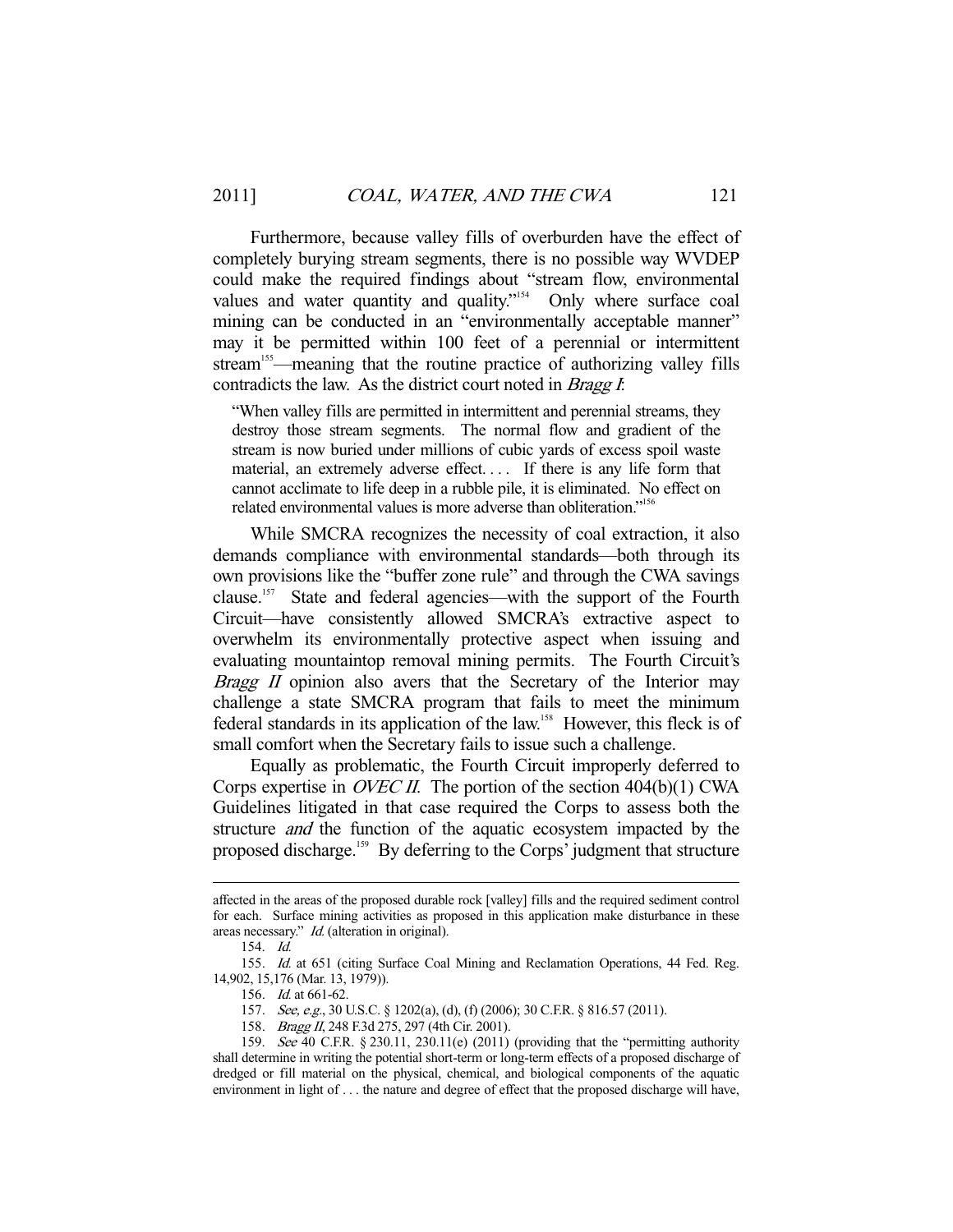could serve as a surrogate of function, the Fourth Circuit failed to apply the proper APA standard—the Corps' interpretation was clearly not in accordance with the text of the regulation.<sup>160</sup> In fact, the Corps not only failed to give meaning to a relevant portion of the regulation at issue they also interpreted it in a manner inconsistent with the overall congressional intent of the CWA.161 The Corps compounded this error by approving mitigation techniques that largely improved structural attributes of the aquatic ecosystem, providing primarily cosmetic value.<sup>162</sup> It is risible to think that placing boulders in streams, planting vegetation, and creating mere facsimiles of filled streams can truly "mitigate" the burial of a living, functional stream under a rubble pile of mining waste—let alone reduce the environmental impact of the action to insignificance, as is required for issuing a FONSI. Yet this was precisely the construction of NEPA and the CWA the Corps promoted in *OVEC II*, with Fourth Circuit approval.

 Looking at the SMCRA and CWA permitting decisions litigated in the *KFTC*, *Bragg*, and *OVEC* cases in their totality, one sees a system predisposed to grant permits that cause environmental harm. As another commentator observed when assessing the interplay between state and federal actions related to mountaintop removal mining permits:

[T]he Corps sees its mission as facilitating the activities it permits, and it defers to a state's determination that water quality laws are satisfied. The laws and rules enforced by the state agencies, similarly, have been developed to ease the permitting process rather than to limit it. . . . Without

both individually and cumulatively, on the *structure and function* of the aquatic ecosystem and organisms." (emphasis added)).

 <sup>160.</sup> See 5 U.S.C. § 706(2)(A) (2006) (providing that a reviewing court shall "hold unlawful and set aside agency action, findings, and conclusions found to be . . . arbitrary, capricious, an abuse of discretion, or otherwise not in accordance with law"). As the district court in  $OVEC$  I and the dissent in  $OVEC$  II noted, it is senseless to interpret the regulatory requirement that the Corps assess the "structure and function" of the aquatic ecosystem to mean that an assessment of "structure" alone suffices. See OVEC II, 556 F.3d 177, 218 (4th Cir. 2009) (Michael, J., concurring in part and dissenting in part); OVEC I, 479 F. Supp. 2d 607, 636 (S.D. W. Va. 2007), rev'd and vacated sub nom. OVEC II, 556 F.3d 177 (4th Cir. 2009).

 <sup>161.</sup> Given the extensive cumulative environmental impacts of coal mining in the region observed by the District Court in  $\overline{OVEC}I$ , it is difficult to square the Corps' interpretation of the section 404(b)(1) Guidelines and permitting decision here with the stated purpose of the CWA to "restore and maintain the chemical, physical, and biological integrity of the Nation's waters." See OVEC I, 479 F. Supp. 2d at 620 (quoting 33 U.S.C. § 1251(a)).

<sup>162.</sup> *See id.* at 644-45.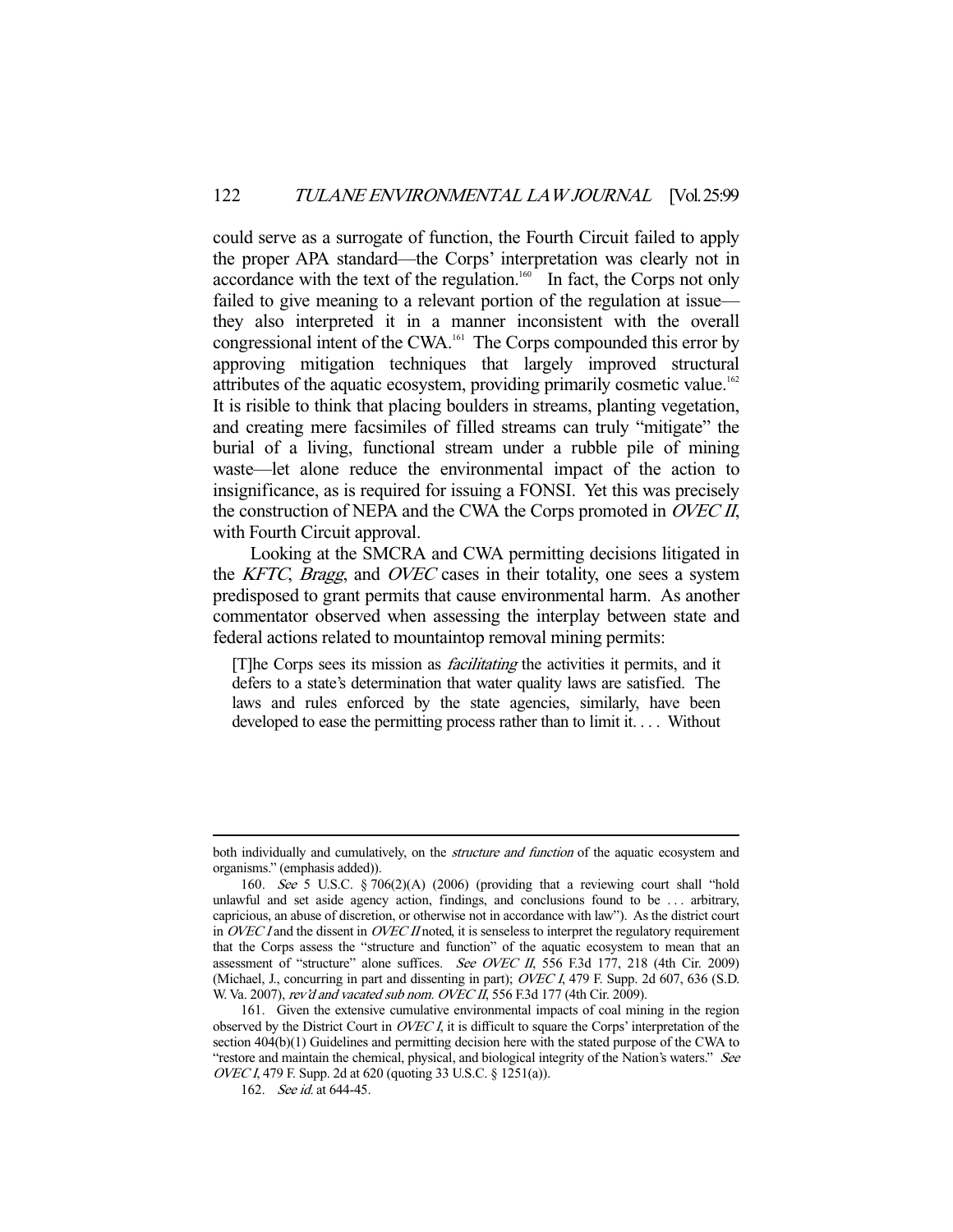the Corps to look over their shoulders, the state permitting authorities have ignored egregious violations of law.<sup>163</sup>

In essence, practice on the ground has evolved into a system of capitulation to extractive industry desire, at the expense of the natural environment. This is not the result envisioned by the applicable law.

# III. BRAND NEW DAY: THE OBAMA EPA'S NEW APPROACH TO MOUNTAINTOP REMOVAL MINING REGULATION

#### A. Enhanced Review Policies Under the Clean Water Act

 In response to persistent legal challenges against the mountaintop removal mining permitting process, the Obama Administration initiated an EPA-led review of the regulatory regime. Thus far, the EPA's new approach seemingly vindicates past critiques of mountaintop removal coal mining accepted by the District Court for the Southern District of West Virginia—at least in terms of salutary goals.

 A memorandum from the EPA to the Corps, dated July 30, 2010, clarified the appropriate interpretation of the regulatory requirements at issue in the OVEC decisions.<sup>164</sup> Referring to section 230.11(e) of the section 404(b)(1) Guidelines, the memorandum unambiguously directed the Corps, in issuing section 404 permits, to assess the effect of the discharge on *both* the structure *and* the function of the aquatic ecosystem.<sup>165</sup> Leaving nothing to doubt, EPA went on to state, "The permitting authority . . . will not rely exclusively on an evaluation of structure in place of function."<sup>166</sup> Further, in outlining a goal consistent with the section  $404(b)(1)$  Guidelines to "avoid<sup>[]</sup> and minimize<sup>[]</sup> to the extent appropriate and practicable" the adverse impacts of section 404 permits for dredge and fill, the memorandum stipulated a science-based approach to analyzing functions and assessing the effectiveness of proposed mitigation measures.<sup>167</sup>

 Taken as a whole, the July 30th EPA memorandum endorsed the district court's reading of the statutory language litigated in the OVEC cases. In essence, the memorandum questioned the deference granted to

 <sup>163.</sup> Evans, supra note 22, at 529-30 (citing 33 C.F.R. § 320.4(d) (2009); Zoe Gamble, Injustice in the Fourth Circuit: Bragg v. West Virginia Coal Association Is Moving Mountains for Industry, 30 VT. L.REV. 393, 398 (2006)).

 <sup>164.</sup> Memorandum of Agreement Between Peter Silva, Assistant Administrator for Water, U.S. EPA, and Jo-Ellen Darcy, Assistant Secretary of the Army (Civil Works), at 3 (July 30, 2010), http://www.epa.gov/owow/wetlands/guidance/pdf/Stream\_Guidance\_final\_073010.pdf.

<sup>165.</sup> *Id.* at 2-3.

 <sup>166.</sup> Id. at 3.

 <sup>167.</sup> Id. at 2-3.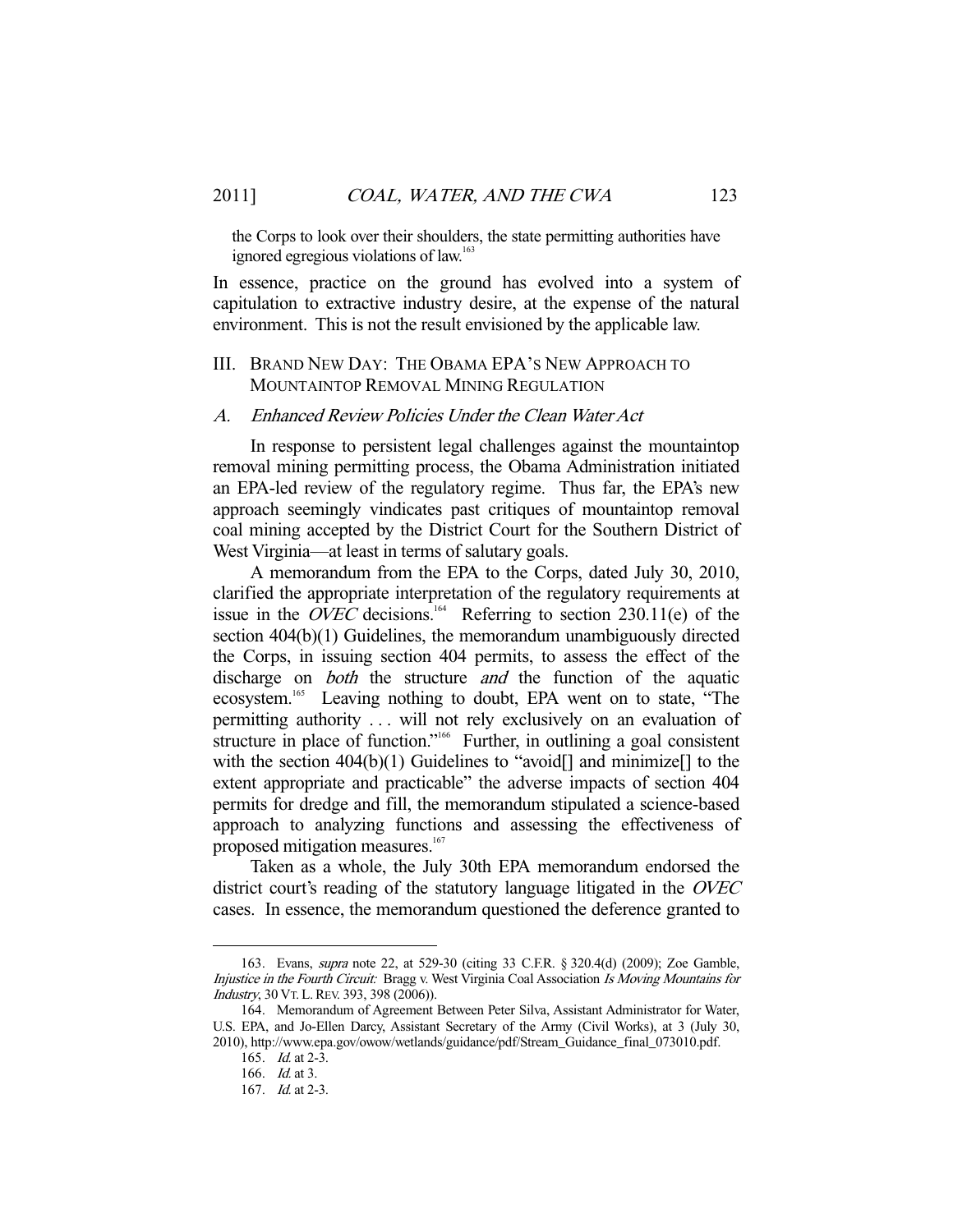the Corps by the Fourth Circuit and invalidated the Corps' prior interpretation of the section 404 Guidelines.<sup>168</sup> Such a result also calls into question the propriety of the deference granted to Corps interpretations of other section 404 provisions, as addressed by the KFTC cases.

 In a similar vein, Congress has considered proposed legislation that would repeal past Corps practice by amending the CWA to clarify congressional intent regarding the definition of "fill material." H.R. 1310 would have excluded from the statutory definition of "fill material" "any pollutant discharged into the water primarily to dispose of waste."<sup>169</sup> Likewise, S. 696, the Senate companion to H.R. 1310, would have amended the CWA to state that "fill material" does not include "the disposal of excess spoil material [as described in SMCRA] in waters of the United States."<sup>170</sup>

 On June 11, 2009, the EPA and the Corps, along with the Department of the Interior, adopted a Memorandum of Understanding (MOU), implementing the Interagency Action Plan (IAP) on Appalachian surface coal mining. The stated purpose of the IAP is to "significantly reduce the harmful environmental consequences of Appalachian surface coal mining operations, while ensuring that future mining remains consistent with federal law."<sup>171</sup> In the preamble, the signatory agencies acknowledge that "[s]treams once used for swimming, fishing, and drinking water have been adversely impacted, and groundwater resources used for drinking water have been contaminated" as a result of mountaintop removal mining practices.<sup>172</sup>

 The MOU also establishes minimum objectives for regulatory reappraisal, to "better protect the environment and public health" from mountaintop removal mining.<sup>173</sup> These objectives include: revisions to SMCRA regulations, including the stream buffer zone and AOC requirements; $174}$  eliminating the use of NWP-21 in conjunction with

<sup>168.</sup> *See id.* at 3.

 <sup>169.</sup> H.R. 1310, 111th Cong. § 2 (1st Sess. 2009).

 <sup>170.</sup> S. 696, 111th Cong. § 2 (1st Sess. 2009).

 <sup>171.</sup> Memorandum of Understanding Among the U.S. Department of the Army, U.S. Department of the Interior, and U.S. Environmental Protection Agency Implementing the Interagency Action Plan on Appalachian Surface Coal Mining, at 2 (June 11, 2009), http://water.epa.gov/lawsregs/guidance/wetlands/upload/2009\_06\_10\_wetlands\_pdf\_Final\_MTM \_MOU\_6-11-09.pdf [hereinafter MOU].

<sup>172.</sup> *Id.* at 1.

 <sup>173.</sup> Id. at 4.

 <sup>174.</sup> See Stream Protection Rule; Environmental Impact Statement, 75 Fed. Reg. 22,723 (proposed Apr. 30, 2010). The Office of Surface Mining (OSM) proposes to revise its rules "to improve protection of streams from the impacts of surface coal mining operations nationwide."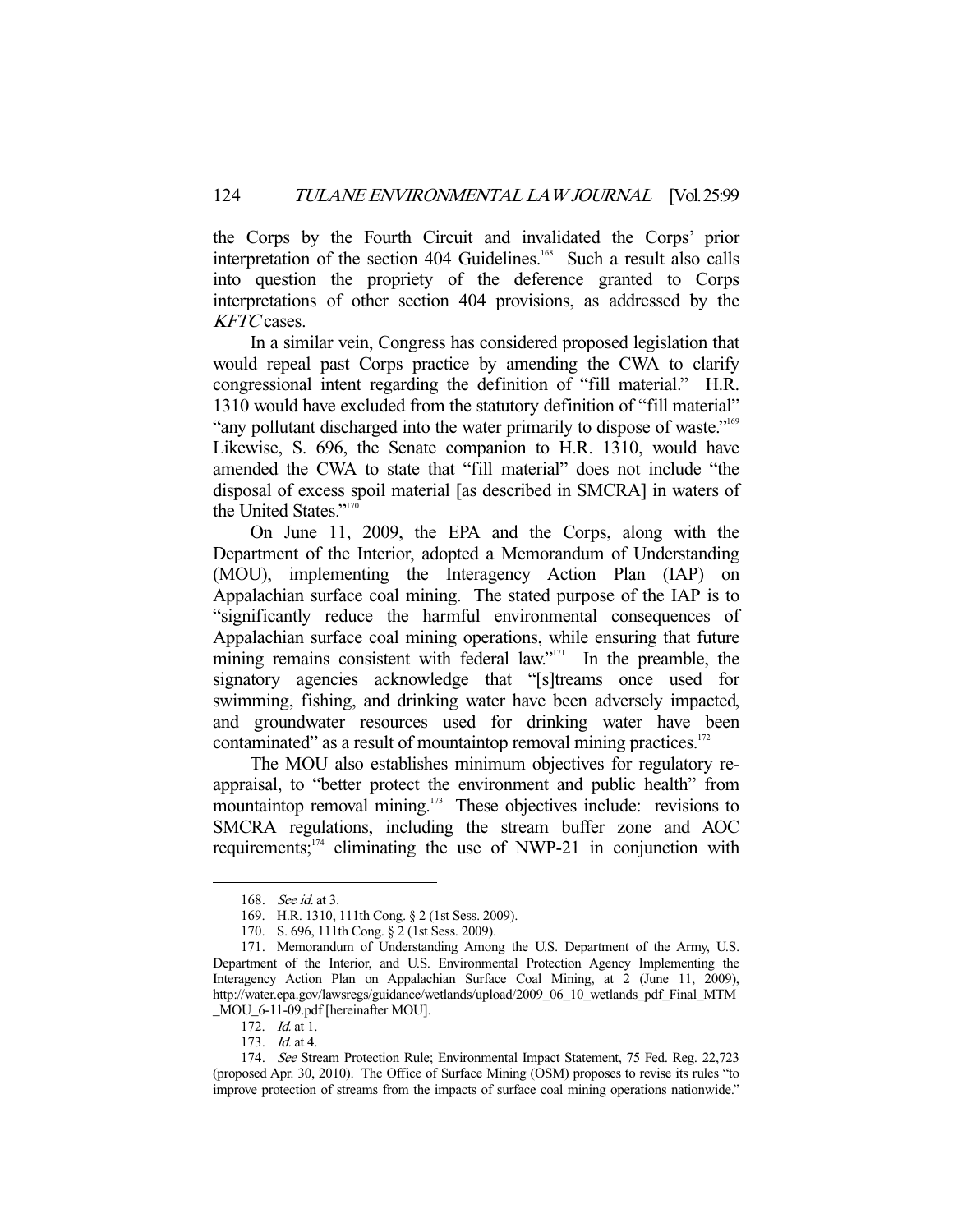mountaintop removal mining; and revisions to how such mining activities are "evaluated, authorized, and regulated under the CWA."<sup>175</sup> Notwithstanding the salutary goal to improve environmental compliance of mountaintop removal coal mining projects, the MOU also envisions the continued permitting of "environmentally responsible projects."176

 As a companion to the June 2009 MOU, EPA Administrator Lisa Jackson issued a letter to Terrence Salt of the Corps, clarifying how the EPA intends to review permit applications pending before the Corps under the section 404(b)(1) Guidelines. Factors the EPA wants the Corps to consider include: the adequacy of practicable alternatives analysis; the number of valley fills; the number of impacted streams; cumulative effects of the proposed mine in consideration of previous and reasonably foreseeable future impacts; the extent of high-value streams to be impacted, including extent of impacts to critical headwater streams; the total length of streams to be impacted; and the adequacy of proposed mitigation to compensate fully for impacts. $177$ 

 Read in combination with the MOU, the June 2009 EPA letter raises the question whether the EPA's new approach will require any substantive results. While the new standard certainly imposes a more rigorous review of environmental impacts than many past Corps permits have undergone, such an analysis may end up having a primarily procedural effect. In this respect, it may act more as an enhanced NEPA-type impacts analysis—slowing down potentially damaging projects rather than denying them permits altogether.

 A later EPA "Detailed Guidance" memorandum, issued on April 1, 2010, further clarified EPA review of mountaintop removal coal mining operations under the CWA and NEPA. At the outset, the memorandum conceded that the balance of competing interests inherent in energy extraction will persist: "We make every effort to fulfill [the EPA's statutory obligations under the CWA] without compromising the

Among the changes to be considered are "more extensive and more specific permit application requirements concerning baseline data on hydrology, geology, and aquatic biology[,] . . . [a]dding more extensive and more specific monitoring requirements for surface water, groundwater, and aquatic biota during mining and reclamation[, and r]equiring that the regulatory authority coordinate the SMCRA permitting process with Clean Water Act permitting activities to the extent practicable." *Id.* at 22,723-24.

 <sup>175.</sup> MOU, supra note 171, at 4.

 <sup>176.</sup> Id. at 5.

 <sup>177.</sup> Letter from Lisa Jackson, Adm'r, U.S. EPA, to Terrence Salt, Acting Assistant Sec'y (Civil Works), U.S. Dep't of the Army 2 (June 11, 2009), http://water.epa.gov/lawsregs/guidance/ wetlands/upload/2009\_07\_11\_wetlands\_pdf\_Final\_EPA\_MTM\_letter\_to\_Army\_6-11-09.pdf.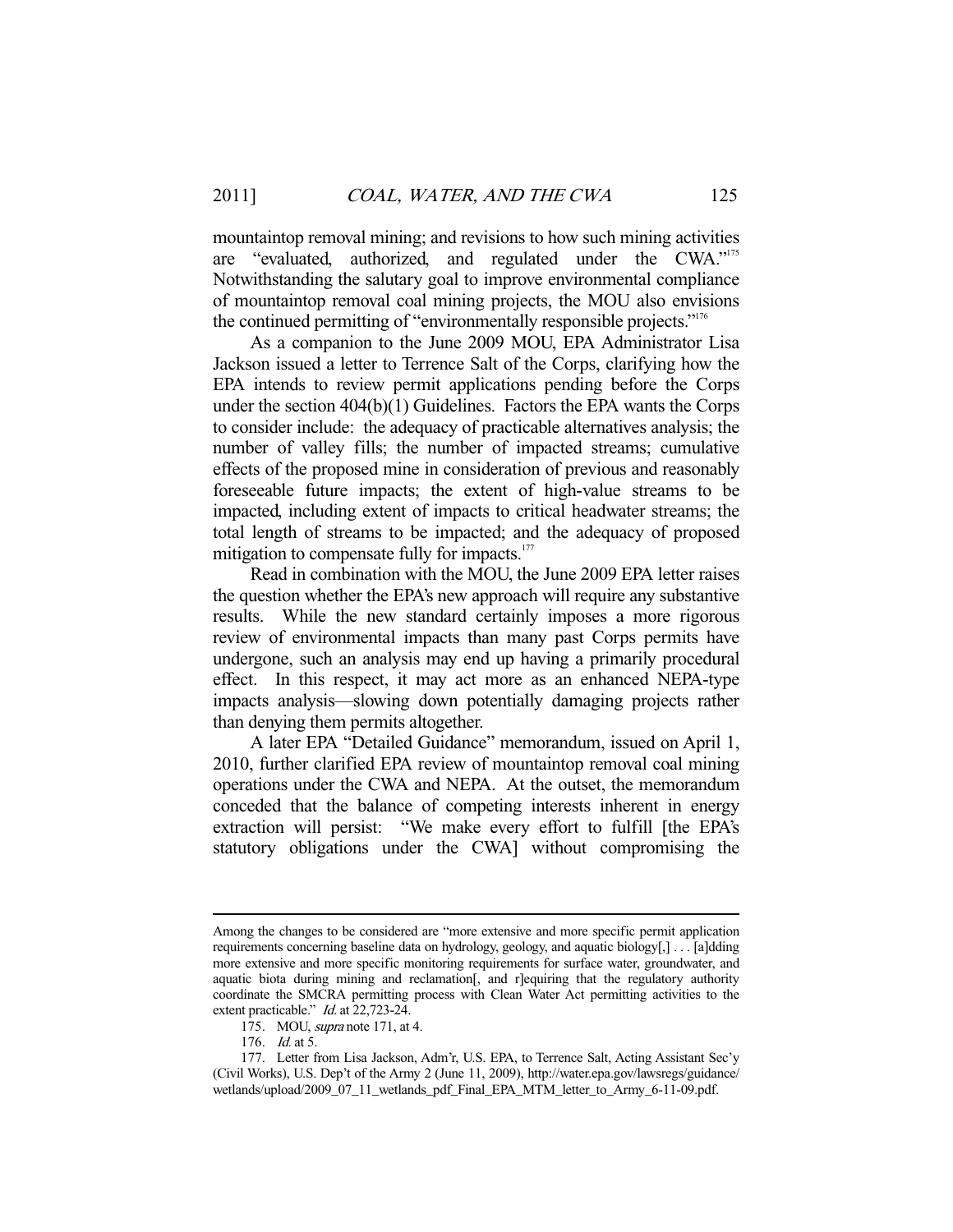economic and energy benefits that coal mining provides to both the Appalachian region and the entire nation."<sup>178</sup>

 Despite the explicit balancing act the EPA proposes to undertake, the Detailed Guidance also all but admitted that past permitting practices allowing mountaintop removal mining violated environmental laws. Specifically, the EPA noted that its evaluation of pending Corps section 404 permits

found that many of these projects may not be consistent with EPA and Corps regulations, including the Section 404(b)(1) Guidelines. As many as 80% of these permits raised concerns with respect to compliance with state narrative water quality standards, $179$  while more than half raised concern for their potential for significant degradation of aquatic ecosystems.<sup>180</sup>

Along these same lines, the EPA also found that "nine out of every ten" streams evinced impairment of aquatic life downstream from surface mining operations. $181$ 

 In addressing EPA oversight of state-issued NPDES permits under section 402 of the CWA, the Detailed Guidance anticipated situations in which the EPA may object to the issuance of a mining-related permit. "[W]here discussions with the state do not produce a proposed permit that, in [EPA's] judgment, satisfies the requirements of the [CWA]," registering an objection would be an "appropriate" response.<sup>182</sup> The memorandum also referred to antidegradation review, providing that for "high quality" waters, the EPA will emphasize whether the state has made the requisite finding that permitting lower water quality is "necessary to accommodate important social or economic development

 <sup>178.</sup> Memorandum from Peter Silva, Assistant Adm'r for Water, U.S. EPA, to Shawn Garvin, Reg'l Adm'r, EPA Region 3, A. Stanley Meiburg, Acting Reg'l Adm'r, EPA Region 4, and Bharat Mathur, Acting Reg'l Adm'r, EPA Region 5, Detailed Guidance on Improving EPA Review of Appalachian Surface Coal Mining Operations Under the Clean Water Act 2 (Apr. 1, 2010) [hereinafter Detailed Guidance] (on file with author). The memo further expresses the hope that the EPA's permit decisions "will be seen as a demonstration of our commitment to an Appalachian coal industry that provides economic security and protects the health of Appalachian communities, without violating environmental standards established under the law." Id.

 <sup>179.</sup> In setting "narrative" water quality standards under the CWA, states are required to provide a "designated use" for each water body, such as recreation or protection of aquatic life; then set standards specifying what level of pollution may be present in the water body without impairing the designated use. See 33 U.S.C. § 1313 (2006). The relevant West Virginia statute defines "[w]ater quality criteria" as "levels of parameters or stream conditions that are required to be maintained by these regulations. Criteria may be expressed as a constituent concentration, levels, or narrative statement, representing a quality of water that supports a designated use or uses." W.VA.CODE R. § 47-2-2.20 (2011) (emphasis added).

 <sup>180.</sup> Detailed Guidance, supra note 178, at 6.

 <sup>181.</sup> Id. at 3.

 <sup>182.</sup> Id. at 8.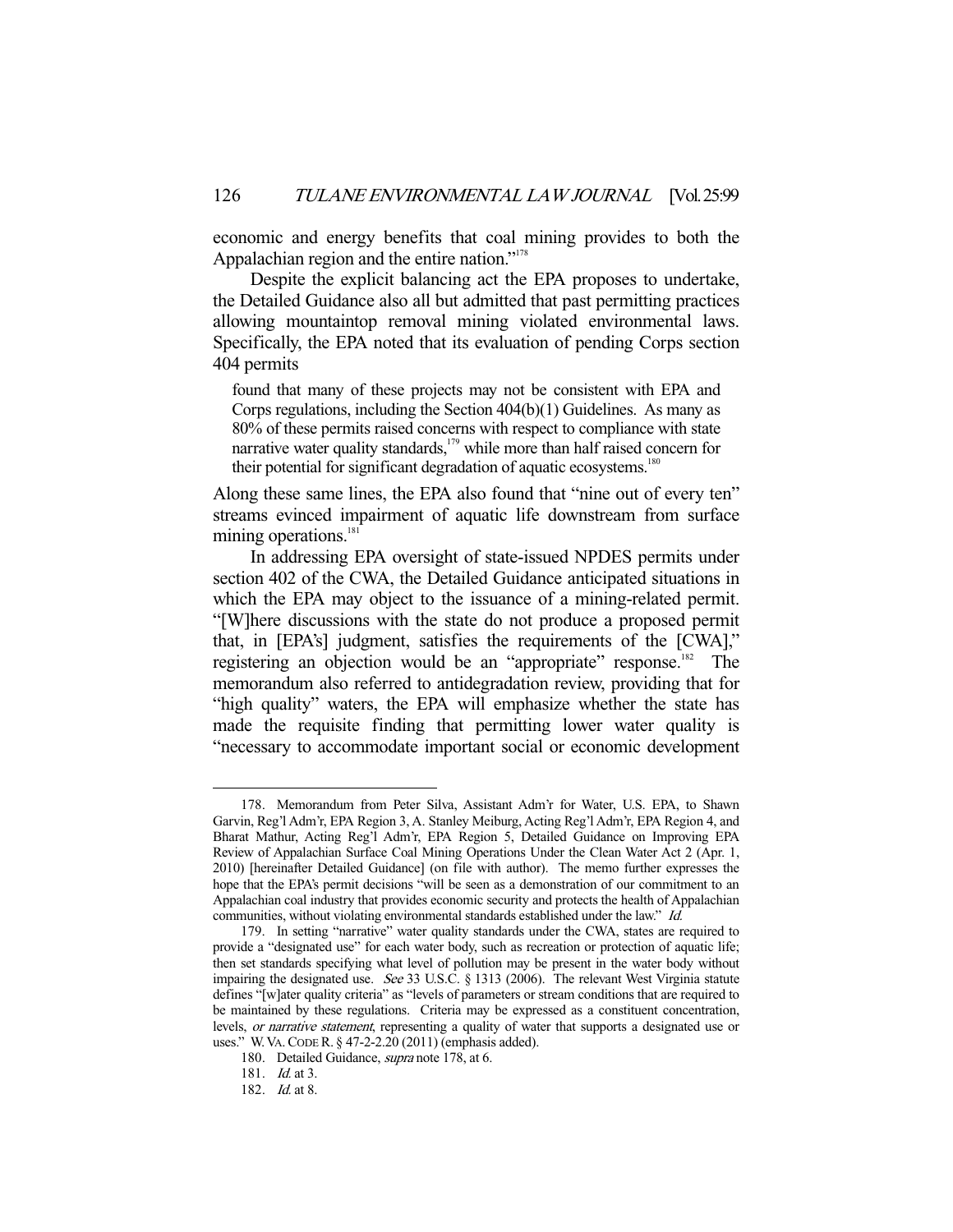in the area in which the waters are located."<sup>183</sup> This provision suggests a potential ingress for extractive industry to exploit, by setting energy production against environmental protection. Summarizing the role of the EPA regarding state-issued section 402 permits, the Detailed Guidance broadly encouraged vigilant EPA oversight to ensure state program compliance with the CWA and EPA's implementing regulations.184 Where state programs are noncompliant, the strongest EPA response is to "object" to the permit—and even then, this objection is discretionary.<sup>185</sup> However, in the event that the EPA's objections are not satisfactorily addressed by the state, authority to issue the permit passes to the EPA.<sup>186</sup>

 The Detailed Guidance also discussed the EPA's intention to strengthen its review of Corps-issued section 404 permits. Accordingly, the stated "fundamental premise" of the section 404(b)(1) Guidelines is not to permit discharges that significantly degrade the Nation's waters or cause water quality standard violations—especially where "practicable" alternatives exist. $187$  If a proposed permit would lead to such impacts, the EPA may invoke its legal right to veto the Corps' issuance of the permit.<sup>188</sup> In addition, the EPA instructs its regional offices to consider "watershed-scale" cumulative impacts in reviewing permits—including consideration of impacts to water quality and the aquatic environment that affect human use of resources, such as drinking water or fisheries.<sup>189</sup>

<sup>183.</sup> *Id.* at 13 (citing 40 C.F.R. § 131.12(a)(2)).

<sup>184.</sup> See id. at 15. The EPA's suggestions for reviewing state programs include requesting "information from each state as to how that state is interpreting and incorporating applicable numeric and narrative water quality standards within its permitting decisions;" possibly objecting to "permits that do not assess reasonable potential [impacts] effectively or fail to implement numeric and narrative standards;" and evaluating "the consistency of a permit's monitoring provisions with the statutory and regulatory requirements." Id. at 14-15.

<sup>185.</sup> *Id.* at 15. The EPA further described the objection process:

Following such an objection, the state or other interested parties may request a hearing and provide additional information supporting their position. After such a hearing . . . EPA can reassert its objection, modify its objection, or withdraw its objection. If EPA continues to object . . . and if EPA's objections are not satisfactorily resolved by the state permitting authority, authority to issue the permit will pass to EPA.

Id. at 15 n.25 (citing 40 C.F.R. § 123.44(h)).

 <sup>186.</sup> Id. at 15 n.25 (citing 40 C.F.R. § 123.44(h)).

 <sup>187.</sup> Id. at 17.

 <sup>188.</sup> Id.

<sup>189.</sup> Id. at 23. Mountaintop removal mining operations have observable deleterious impacts on nearby drinking water. As one commentator noted, discussing the effects of "sludge" resulting from coal mining,

blasting from [mountaintop removal] can also cause fractures that allow sludge in ponds or injection wells to seep into the groundwater, and most residents in the coalfields . . . are dependent on wells for their water. The obvious effects on the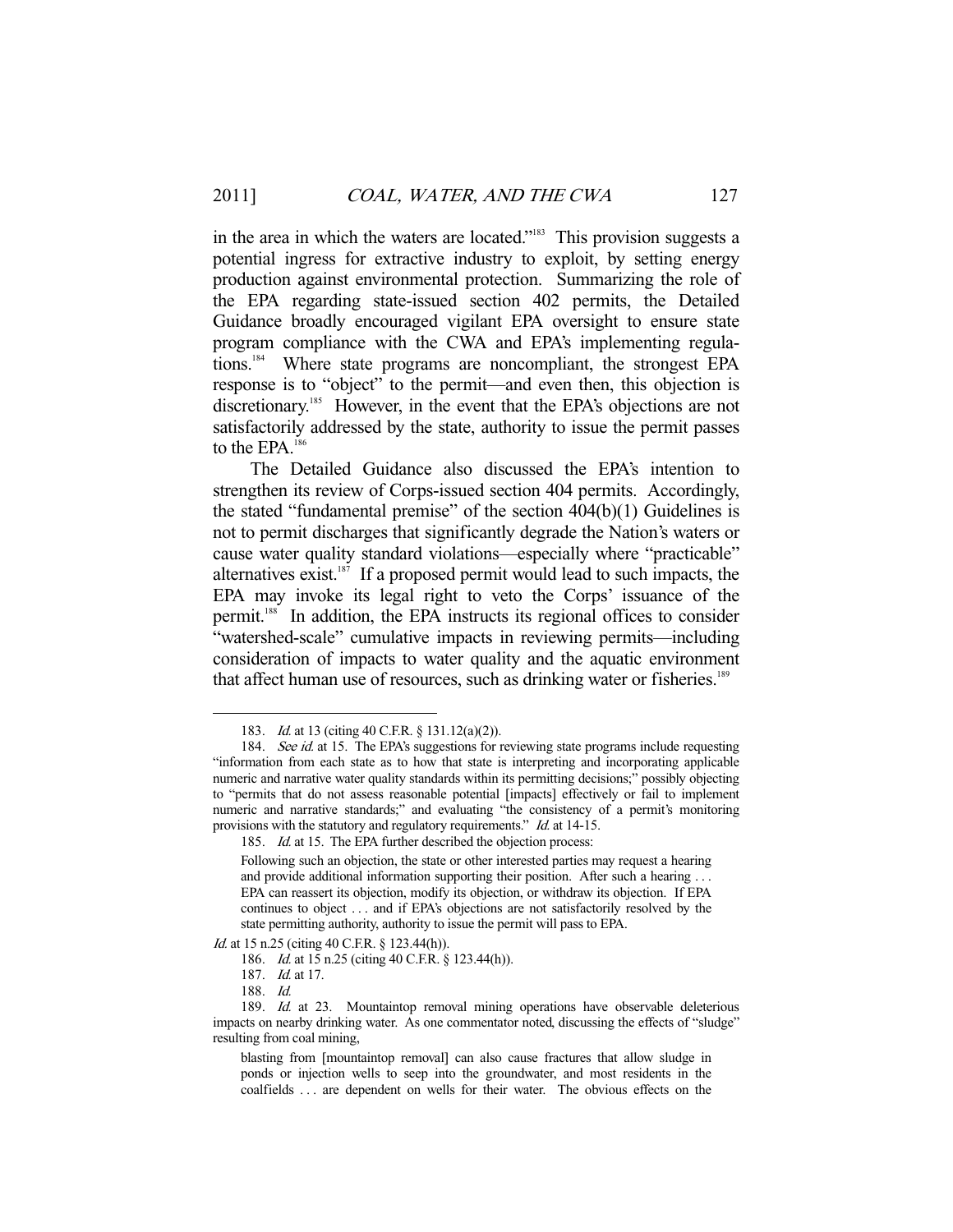The EPA also sets goals for mitigation measures attendant to section 404 permits. Like the earlier memorandum from the EPA to the Corps, the Detailed Guidance stresses the need for the Corps to conduct a functional assessment of impacted resources, in order to assure that "compensatory mitigation adequately replaces lost stream functions."<sup>190</sup> The inclusion of this provision seems to presuppose that the EPA will still allow the Corps to issue permits that will negatively impact stream functions. While discussing mitigation, the Detailed Guidance suggests that the EPA require the Corps and permit applicants to adhere to an "expected timeframe" for mitigation success, while providing for a concomitant monitoring period.<sup>191</sup> As a consequence, the EPA would potentially condone the permanent loss of a stream by valley fill in exchange for a mitigation measure that may only succeed temporarily after which point, monitoring would cease.<sup>192</sup> The Detailed Guidance section on section 404 permitting concludes with a statement that the EPA "encourage[s] more interaction between industry and [the] EPA to resolve permit issues through dialogue and technical cooperation."<sup>193</sup> While this cooperative approach is laudable in spirit, it remains to be seen how dialogue with industry can resolve the problems stemming from industry's practice of burying streams.

 Broadly considered, the ongoing EPA review of mountaintop removal mining in Appalachia hints that previous agency-permitting practices violated the law by not fully considering the deleterious environmental impacts involved.<sup>194</sup> Given the EPA's suggestions, the new approach will engender a more virile procedural review process. It is clear that, going forward, there will be a much higher level of scrutiny

190. Detailed Guidance, *supra* note 178, at 23.

191. Id. at 23-24.

water—rotten egg smells and dark stains—are not merely inconveniences; they are health hazards. In Prenter [Hollow], over two billion gallons of slurry have been injected into abandoned underground mines, and some of it has migrated into residents' wells.

Evans, supra note 22, at 527-28. "Sludge" is a byproduct of the coal-washing process—washing the impurities out of mined coal before its sale—and contains high levels of carcinogens and heavy metals. Id. at 526 (citing SLUDGE SAFETY PROJECT, UNDERGROUND INJECTION OF COAL SLURRY: WATER, HEALTH, AND ALTERNATIVES 3, 5-7 (2009); 10 EPA, THE CLASS V UNDERGROUND INJECTION CONTROL STUDY, MINING, SAND, OR OTHER BACKFILL WELLS 23 (1999)).

<sup>192.</sup> As the District Court in *OVEC I* noted in reviewing the Corps' proposed mitigation measures, "buried streams are lost forever while the enhancements [from mitigation] may be effective for only a limited time." OVEC I, 479 F. Supp. 2d 607, 647 (S.D. W. Va. 2007), rev'd and vacated sub nom. OVEC II, 556 F.3d 177 (4th Cir. 2009).

 <sup>193.</sup> Detailed Guidance, supra note 178, at 28.

 <sup>194.</sup> See id. at 6.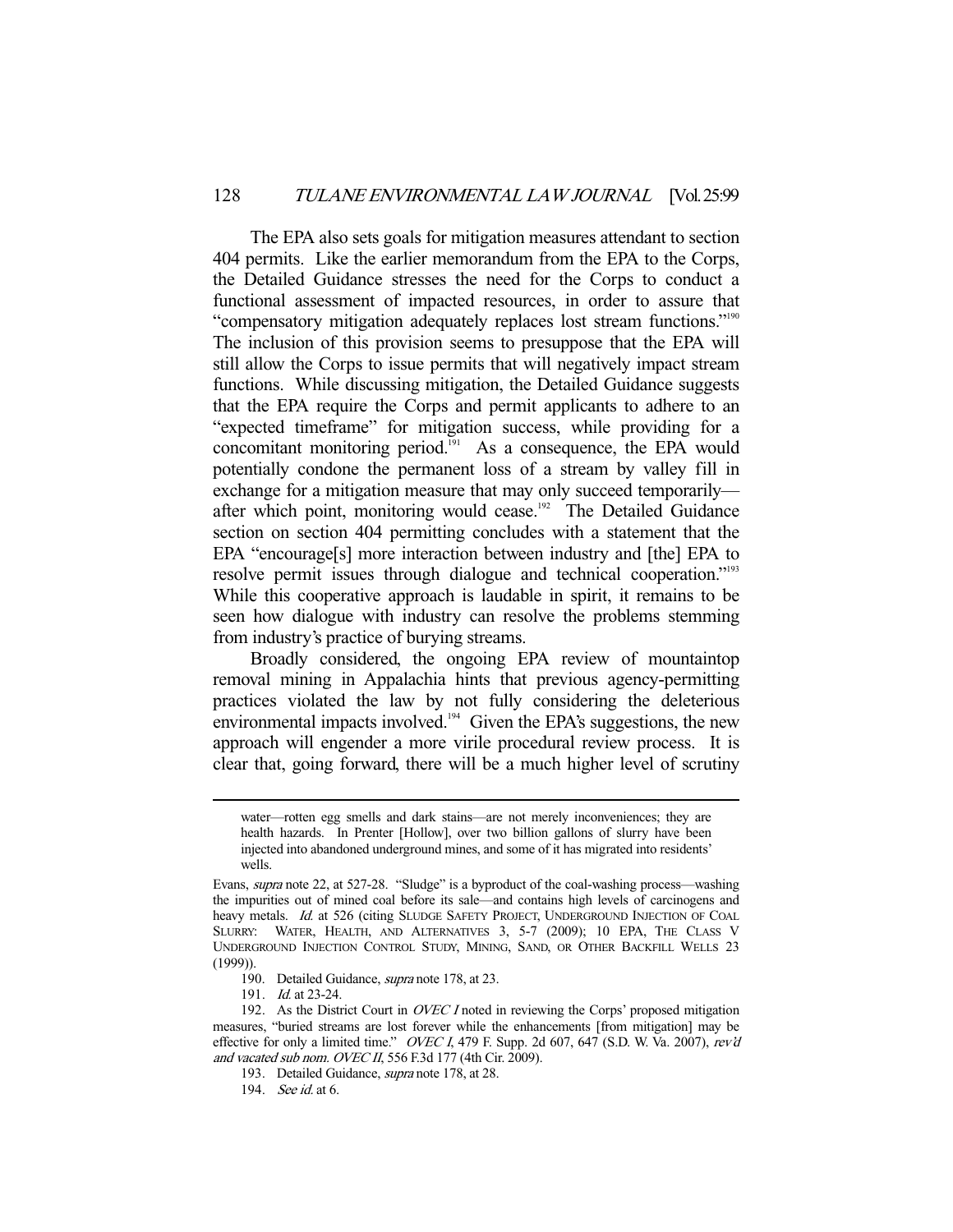placed on the potential adverse environmental impacts of mountaintop removal mining permits before they are granted. This, in turn, will increase the likelihood that CWA goals are vindicated. However, it also seems apparent that after going through this additional scrutiny, mining permits will still be granted, and valley fills will still be allowed.<sup>195</sup> And so, practices that violate the law will be minimized, but not stopped. To the extent that the CWA requires substantive results—and it certainly does<sup>196</sup>—the EPA will substitute a more vigorous, enhanced NEPA-like procedural process.

 In contrast to this approach, it would be more consistent with the statutory purpose of the CWA—"to restore and maintain the chemical, physical, and biological integrity of the Nation's waters"197—to ban mining practices such as valley fills altogether. As the district court in Bragg I concluded, valley fills are fundamentally inconsistent with the purpose of the CWA and de facto violations of the stream buffer rule, as it currently reads.<sup>198</sup> To be sure, the statutory inclusion of a "permitting" process in the CWA envisions the discharge of pollutants into water in some circumstances, while the section 404 regime envisions the filling of waters in others. However, the notion that the CWA would sanction the wholesale burial of stream segments with the blasted-off tops of mountains is a bridge too far to cross.

 The Obama Administration's EPA is in a difficult place. Like a runaway train, interests favoring resource extraction have gathered steam at the expense of environmental values. Because of the long-standing Corps practice granting section 404 permits for valley fills, an illegal action has been legitimized. In balancing the environmentally protective provisions of SMCRA, the CWA, and NEPA against the interest in favor of energy extraction, past decisions have deferred too much to industry prerogatives. This history of neglecting adverse environmental impacts has led courts such as the Fourth Circuit, in the cases discussed above, to grant agency determinations, in favor of extractive interests, a wide berth. It is tough to slow this train down, but it must be done.

 In order to ensure that the level of environmental protection envisioned by SMCRA, the CWA, and NEPA is actualized, mountaintop

 <sup>195.</sup> Id. at 23.

<sup>196.</sup> See, e.g., 40 C.F.R. § 230.10(c) (2011) (prohibiting discharges that will cause or contribute to significant degradation of the waters of the United States); 33 U.S.C. §§ 1311(a), 1362(7), (12) (2006) (prohibiting the discharge of pollutants into waters of the United States without a permit).

 <sup>197. 33</sup> U.S.C. § 1251(a).

 <sup>198.</sup> Bragg I, 72 F. Supp. 2d 642, 661-62 (S.D. W. Va. 1999), vacated sub nom. Bragg II, 248 F.3d 275 (4th Cir. 2001).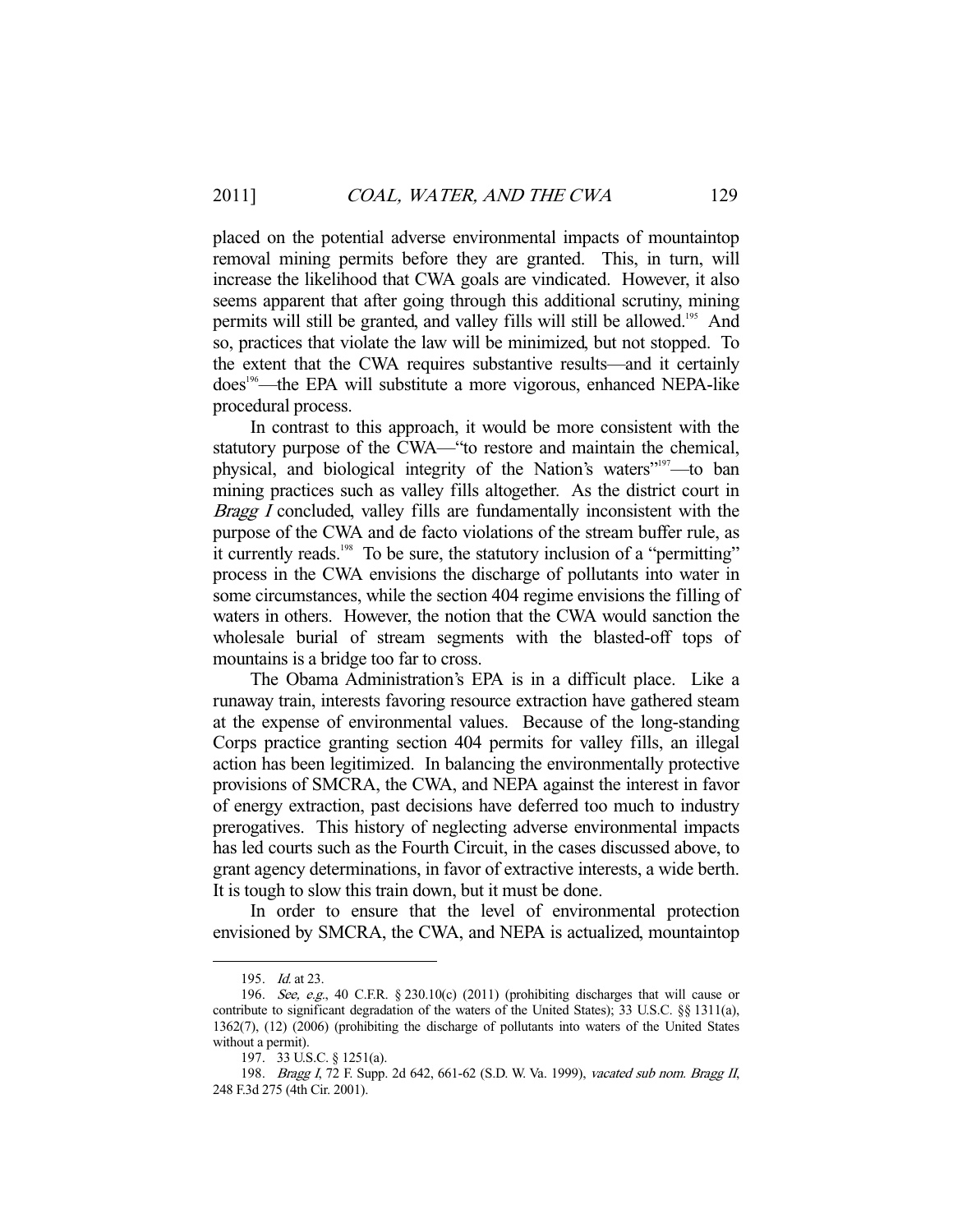removal mining should be limited in several respects. First, Congress should adopt the pending legislative amendments to the CWA. By doing so, mining practice will be more adequately harmonized with the clear requirements of the Corps' regulations, and mining waste will no longer be considered "fill material" under the meaning of section 404. Put another way, the historical understanding that section 404 permits only apply to discharges serving a "useful" purpose, beyond mere waste disposal, will be restored.<sup>199</sup> In the interim, the EPA should more aggressively exercise its legal right to veto section 404 permits that propose to allow valley fills. To the extent that states are improperly granting SMCRA permits that fail to fully consider the environmental impacts of mountaintop removal mining and condone actions such as valley fills, the Secretary of the Interior should utilize his authority to challenge the state programs under SMCRA.

 The adverse environmental impacts associated with mountaintop removal mining are real and often severe.<sup>200</sup> Assumptions granting deference to extractive industry to act in this manner need to be reevaluated. A stable, inexpensive energy supply is not without its hidden costs. Befouled mountain streams and Appalachian watersheds are such costs. Without a doubt, the effective result of the above limits favoring environmental protection will be substantial curtailment of surface coal mining operations. Despite long-standing practice, the application of the current governing law necessitates such a result.

# B. EPA's New Approach Applied: The Case of the Spruce No. 1 Surface Mine

-

 In a recent practical application of the EPA's new enhanced review procedure for mountaintop removal mining permits, the EPA's Assistant Administrator for Water, Peter Silva, issued a Final Determination withdrawing specification for a Corps-approved disposal site—the Spruce No. 1 Mine.<sup>201</sup> The EPA found that the proposed project would

<sup>199.</sup> See, e.g., KFTC I, 204 F. Supp. 2d 927, 935 (S.D. W. Va. 2002), vacated, 317 F.3d 425 (4th Cir. 2003) ("Section 404 was enacted to allow harbor dredging and dredged spoil disposal to continue expeditiously under the then-existing dredge and fill permit program administered by the Corps. Examination of that permit program, adopted by Congress as CWA § 404, shows fill permits were never issued nor authorized for waste disposal."); id. (stating that section 10 of the Rivers and Harbors Act, the predecessor to section 404 of the CWA "does not control waste or refuse disposal, permits for which were required and issued under a separate section of the [Rivers and Harbors Act], Section 13, commonly known as the 'Refuse Act'" (citing 33 U.S.C. §§ 403, 407)).

<sup>200.</sup> See Detailed Guidance, *supra* note 178, at 3; see also Evans, *supra* note 22, at 525-28.

 <sup>201.</sup> EPA, FINAL DETERMINATION OF THE U.S. ENVIRONMENTAL PROTECTION AGENCY PURSUANT TO SECTION 404(C) OF THE CLEAN WATER ACT CONCERNING THE SPRUCE NO. 1 MINE,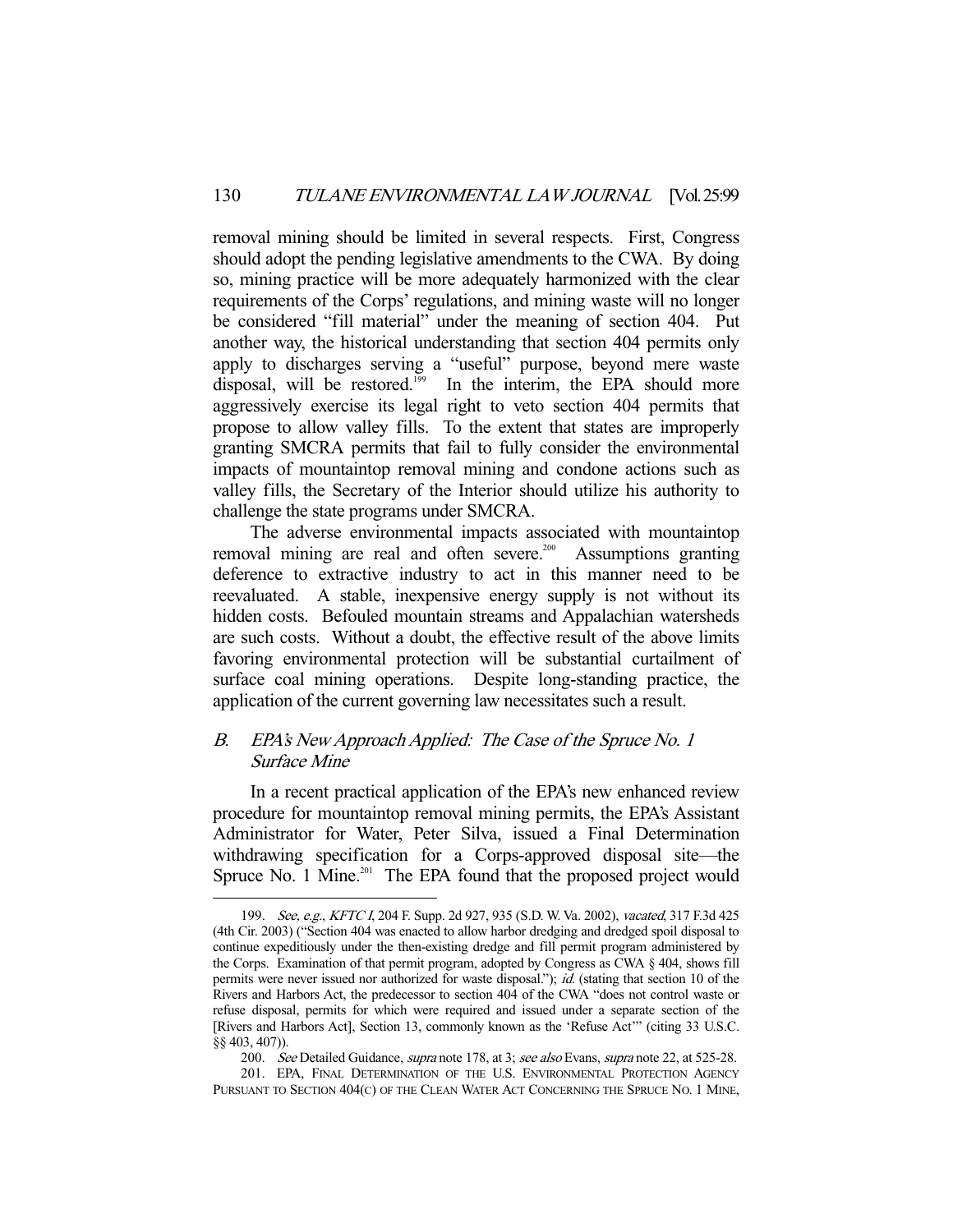have unacceptable adverse impacts for high quality waters in a heavily affected region and invoked its section  $404(c)$  veto authority.<sup>202</sup> In evaluating the project's compliance with the section 404(b)(1) Guidelines, the EPA determined that the proposed permit failed to evaluate less environmentally damaging alternatives adequately, would cause or contribute to significant degradation of U.S. waters, and lacked compensatory mitigation to offset these impacts below the level of significance.<sup>203</sup> Silva grounded his Final Determination on the earlier findings of EPA Region III Administrator Shawn Garvin, who issued the required Proposed Determination and Recommended Determination<sup>204</sup> to withdraw a Corps section 404 permit. $205$ 

 As described in the EPA Region III Proposed Determination To Withdraw Specification of an Area as a Disposal Site, the Spruce No. 1 mine was "one of the largest mountaintop mining projects ever authorized in West Virginia" and was to contain six valley fills.<sup>206</sup> According to the Spruce No. 1 EIS, the proposed mining activity would impact a total area of 2,278 acres, removing 400 to 450 vertical feet of mountain, and generating 501 million cubic yards of overburden.<sup>207</sup> Of this total, 110 million cubic yards of "excess spoil" would then be placed in valley fills, "burying all or portions of . . . Seng Camp Creek, Pigeonroost Branch, and Oldhouse Branch and their tributaries."<sup>208</sup> In addition, the Corps' permit authorized the construction of "numerous sedimentation ponds, mined-through areas and other fills in waters of the U.S."<sup>209</sup> The Corps issued its section 404 permit in 2007—in the face of concerns raised by the EPA and the U.S. Fish and Wildlife Service regarding the project's potentially adverse environmental impacts.<sup>210</sup>

LOGAN COUNTY, WEST VIRGINIA 99 (Jan. 13, 2011), http://wvgazette.com/static/coal%20tattoo/ sprucefinalveto.pdf [hereinafter FINAL DETERMINATION].

<sup>202.</sup> *Id.* at 8; see also 33 U.S.C. § 1344(c).

<sup>203.</sup> FINAL DETERMINATION, *supra* note 201, at 13.

 <sup>204.</sup> EPA, RECOMMENDED DETERMINATION OF THE U.S. ENVIRONMENTAL PROTECTION AGENCY REGION III PURSUANT TO SECTION 404(C) OF THE CLEAN WATER ACT CONCERNING THE SPRUCE NO. 1 MINE, LOGAN COUNTY, WEST VIRGINIA (Sept. 24, 2010), http://action.sierraclub. org/site/DocServer/Reg\_3\_recommendation\_-\_Spruce.pdf [hereinafter RECOMMENDED DETERMINATION].

<sup>205.</sup> See id. at 81-82.

 <sup>206.</sup> EPA, EPA-R03-OW-2009-0985, PROPOSED DETERMINATION TO PROHIBIT, RESTRICT, OR DENY THE SPECIFICATION, OR THE USE FOR SPECIFICATION (INCLUDING WITHDRAWAL OF SPECIFICATION), OF AN AREA AS A DISPOSAL SITE; SPRUCE NO. 1 SURFACE MINE, LOGAN COUNTY, WEST VIRGINIA 7 (Mar. 26, 2010), http://water.epa.gov/lawsregs/guidance/cwa/dredgdis/upload/ sprucepropdeterm.pdf [hereinafter PROPOSED DETERMINATION].

<sup>207.</sup> RECOMMENDED DETERMINATION, *supra* note 204, at 13.

 <sup>208.</sup> Id.

 <sup>209.</sup> Id.

 <sup>210.</sup> PROPOSED DETERMINATION, supra note 206, at 9. Specifically, "[t]he FWS service claimed there was inadequate compensatory mitigation proposed for the project because the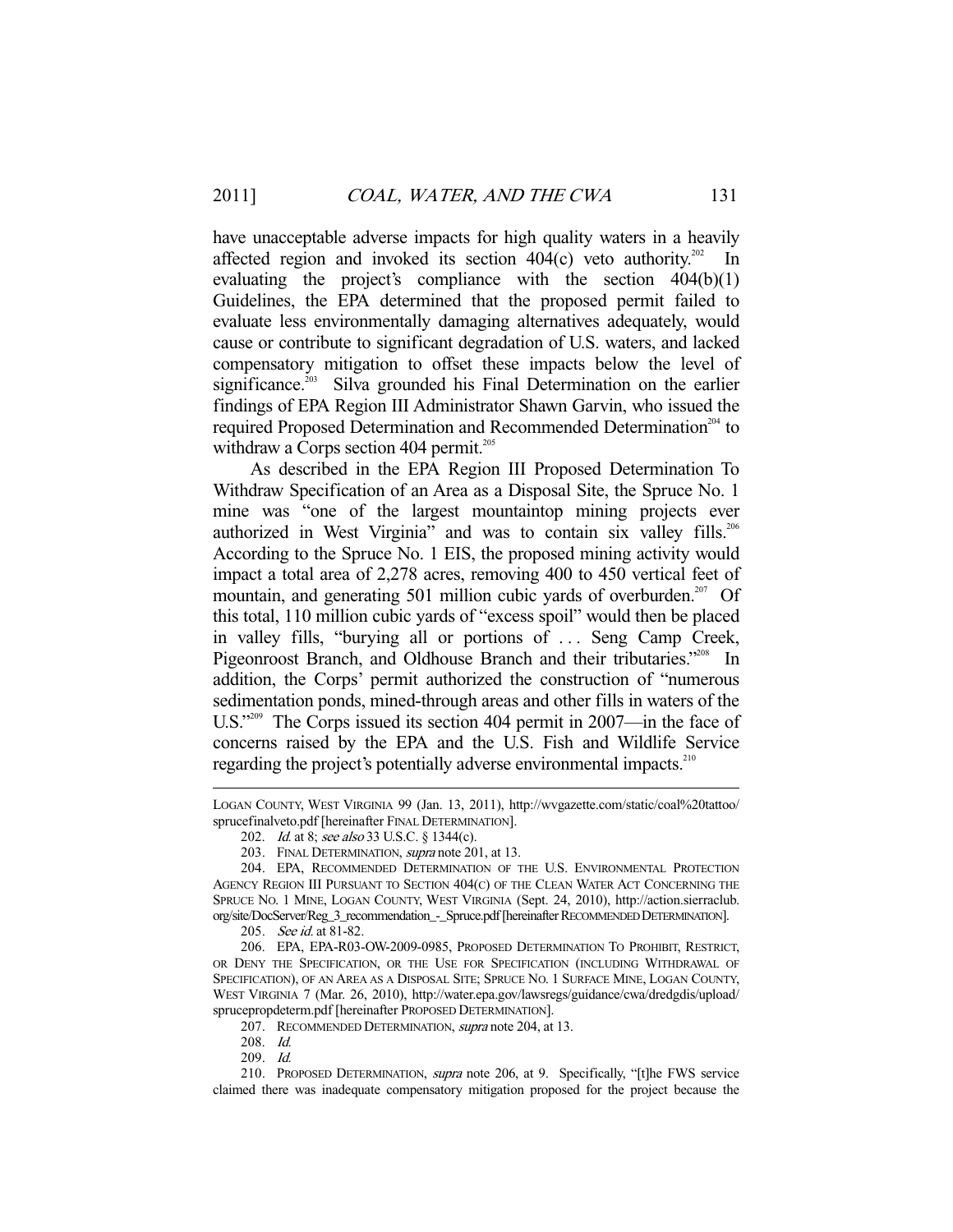The Proposed Determination acknowledged that "we now know that failure to control mining practices has resulted in persistent environmental degradation," and that "regulatory controls currently in place have not prevented adverse water quality and aquatic habitat impacts from other surface mining operations."<sup>211</sup> EPA Region III thus based its Proposed Determination on the belief that, despite the regulatory processes involved, "construction of [the] Spruce No. 1 Mine ... would destroy streams and habitat, cause significant degradation of on-site and downstream water quality, and could therefore result in unacceptable adverse impacts to wildlife and fishery resources."212

 Assessing the streams that would be filled under the Corps' Spruce No. 1 permit, the EPA pointed to the quality of the Oldhouse Branch and Pigeonroost Branch as a reason to withdraw the permit.<sup>213</sup> Scientific evaluation of both streams found them to be "high functioning streams supporting healthy aquatic communities.<sup> $2^{214}$ </sup> In addition, the Recommended Determination also emphasized the important ecological role played by headwater streams within the aquatic ecosystem.<sup>215</sup> Concomitantly, the EPA noted that burial of headwater streams would adversely impact downstream waters:

[The] construction of valley fills, sedimentation ponds and other discharges into Pigeonroost Branch and Oldhouse Branch authorized by the [Corps] Permit would likely have adverse impacts on downstream waters and wildlife living outside the footprint of the fill. These adverse impacts would be caused by the removal of functions performed by the buried resources and by transformation of the buried areas into sources that contribute contaminants to downstream waters.<sup>216</sup>

assessment methodology used by the permittee to evaluate stream impacts considered only the physical characteristics of the impacted streams, without considering the equally important biological or chemical characteristics."  $Id$  at 8. EPA expressed concerns that the project had the potential to adversely affect water quality. Id.

 <sup>211.</sup> Id. at 2.

<sup>212.</sup> *Id.* at 1.

<sup>213.</sup> *Id.* at 14.

<sup>214.</sup> Id. The EPA also noted that other streams in the Spruce Fork sub-watershed (to which both the Oldhouse and Pigeonroost Branches belong) impacted by mining operations similar to the Spruce No.1 Mine are comparatively not as healthy as the Oldhouse and Pigeonroost Branches. Id.

<sup>215.</sup> RECOMMENDED DETERMINATION, *supra* note 204, at 7 ("[Headwater streams] are the largest network of waterbodies within our ecosystem and provide the most basic and fundamental building blocks to the remainder of the aquatic and human environment. . . . Pigeonroost Branch and Oldhouse Branch represent some of the very few remaining streams within the Spruce Fork sub-watershed and the Coal River sub-basin that represent 'least degraded' conditions.").

 <sup>216.</sup> Id.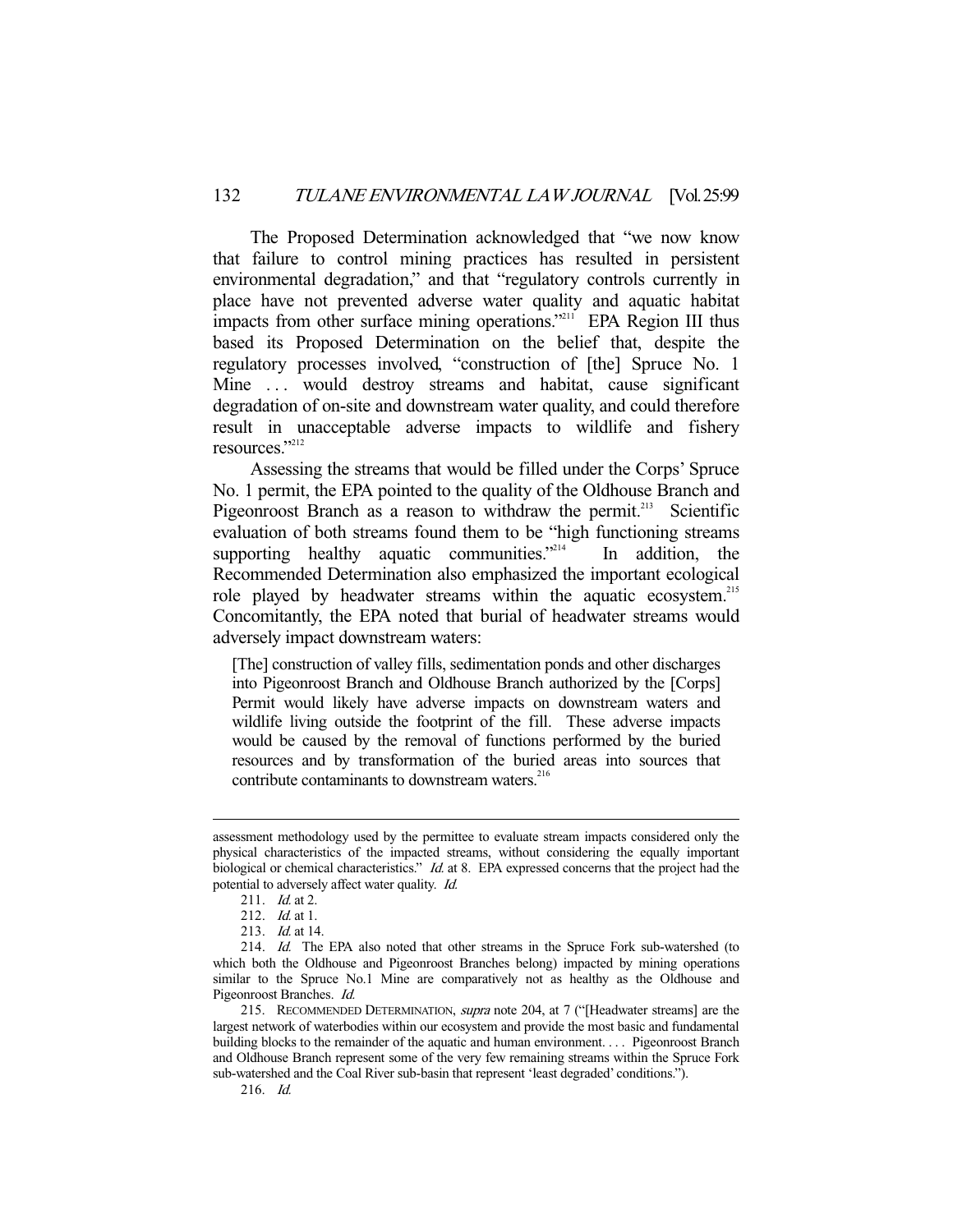The EPA's approach was also informed by "a growing scientific consensus of the importance of headwater streams, a growing concern about the adverse effects of mountaintop removal mining, and concern that impacted streams cannot easily be replaced."<sup>217</sup> Affirming the protective intent of the CWA, the EPA viewed its role as upholding the biological integrity of aquatic resources through protecting the "indigenous, naturally occurring community."<sup>218</sup> Noting both its veto authority under section 404(c) and the section 404(b)(1) Guidelines, along with West Virginia's "aquatic life" designated use,<sup>219</sup> the EPA found the anticipated adverse impacts of the Spruce No. 1 Mine to be "unacceptable."220 Both the Proposed Determination and the Recommended Determination go into great detail regarding the anticipated impacts to various forms of wildlife, including aquatic macroinvertebrates, amphibians, fish, birds, and bats—with the overall conclusion that these life forms will all be harmed by the proposed Spruce No. 1 Mine. $221$ 

 As a corollary to the EPA's findings on the adverse impacts of the proposed project, the EPA also noted that the mitigation measures proposed were inadequate to offset these adverse impacts.<sup>222</sup> Evaluating the proposed Compensatory Mitigation Plan (CMP) submitted by the permittee, the Final Determination accepted EPA Region III's concern that the techniques proposed would be "unlikely to replace the high quality resources in Pigeonroost Branch and Oldhouse Branch [and] does not adequately account for the quality and function of the impacted resources."223 In response to the CMP's proposal to convert former sediment ditches into "re-established" streams, the EPA cited past agency experience suggesting that this type of "stream creation" mitigation is rarely effective in replacing critical headwater stream functions.<sup> $2\overline{2}4$ </sup> Given

<sup>217.</sup> *Id.* at 17.

 <sup>218.</sup> PROPOSED DETERMINATION, supra note 206, at 22.

 <sup>219.</sup> Under this designation, West Virginia has "adopted or developed numeric and narrative water quality standards to protect resident aquatic life." Id.

<sup>220.</sup> See id. at 21-23; see also RECOMMENDED DETERMINATION, supra note 204, at 82.

 <sup>221.</sup> The EPA Headquarters accepted these conclusions and expressed substantially similar concerns in the Final Determination. See FINAL DETERMINATION, supra note 201, at 47-50.

<sup>222.</sup> See RECOMMENDED DETERMINATION, supra note 204, at 65 ("[N]o discharge of dredged or fill material shall be permitted unless appropriate and practicable steps have been taken which will minimize potential adverse impacts of the discharge on the aquatic ecosystem." (citing 40 C.F.R. § 230.10(d) (2010)).

<sup>223.</sup> *Id.; see* Final Determination, *supra* note 201, at 83-84.

 <sup>224.</sup> RECOMMENDED DETERMINATION, supra note 204, at 65-70.

Data show that water quality in these types of sediment ditches in the [mountaintop removal mining] region is typically highly degraded as a result of water in these ditches percolating through mine spoil. Even when the sediment ditches are enhanced for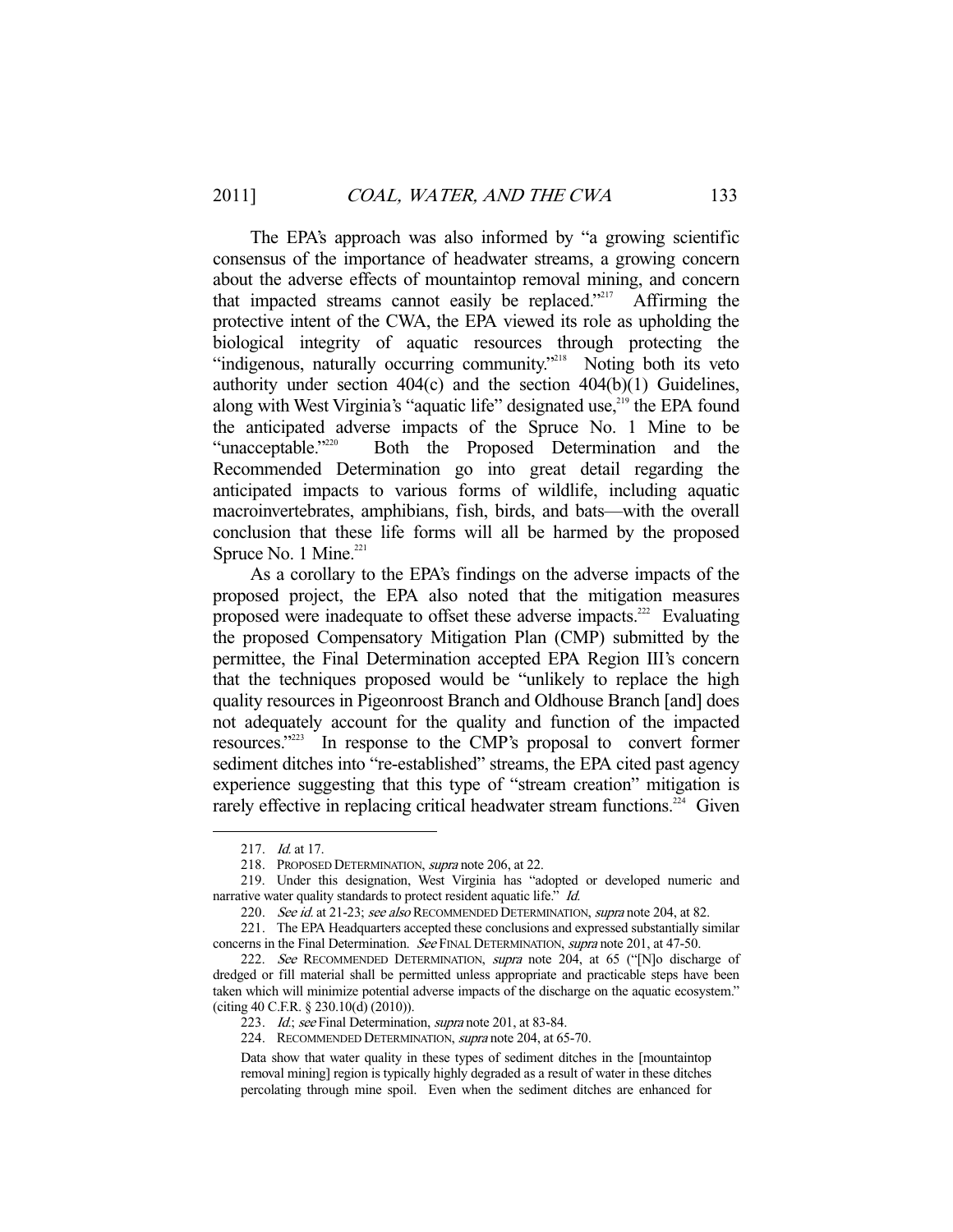the high baseline quality of the streams to be impacted by the Spruce No. 1 Mine, this failure of the CMP was of particular importance to the  $EPA$ <sup>225</sup>

 Ultimately, the EPA determined that in the geographical context of the Coal River sub-basin, there is a "need to '[l]ocate and protect the few remaining high quality streams in the  $\dots$  watershed."<sup>226</sup> EPA Region III analysis of the Spruce No. 1 Mine found that the proposed valley fills affecting Pigeonroost Branch and Oldhouse Branch would degrade high quality streams that ought to be protected. The EPA also noted that there are at least eleven "additional mining operations either proposed or authorized but not constructed ... in the Coal River sub-basin."<sup>227</sup> Summarizing its findings, the EPA's Recommended Determination stated:

Spruce No. 1 Mine would eliminate the entire suite of important physical, chemical and biological functions provided by the streams of Pigeonroost Branch and Oldhouse Branch including maintenance of biologically diverse wildlife habitat. Region III maintains that impacts to these functions at the scale associated with this project will result in significant degradation (40 CFR 230.10(c)) of the Nation's waters, particularly in light of the extensive historic stream losses in the Spruce Fork and Coal River watersheds. Region III does not believe the potential impacts of these stream resources can be adequately mitigated to reduce the impacts to an acceptable level by the compensatory mitigation described in the  $CMP<sup>228</sup>$ 

As a test case of its new "enhanced" procedural approach to mountaintop removal mining, the EPA's Final Determination to withdraw the Spruce No. 1 Mine's section 404 fill permit suggests a renewed focus on the CWA's protective intent. In this one instance, at least, the EPA has demanded substantive results—that valley fills not cause demonstrable degradation of aquatic resources. Despite the many procedural steps undertaken by the project applicant, from the completion of impact statements to the formulation of mitigation proposals, the EPA

benthic substrata and riparian vegetation, such as through adding boulder clusters[,] . . . resulting water quality will likely be so degraded that the ditches will not meet or exceed pre-mining water chemistry baselines.

Id. at 69.

<sup>225.</sup> Id. at 66 ("Even if stream structure and hydrology can be replaced, it is not clear that replacing structure and hydrology will result in true replacement of functions, especially the native aquatic community and headwater functions.").

<sup>226.</sup> Id. at 80 (first alteration in original) (quoting a 1997 WVDEP ecological assessment that indicated the sub-basin was "becoming increasingly impaired due to stressors such as mining").

 <sup>227.</sup> Id.

 <sup>228.</sup> Id. at 70.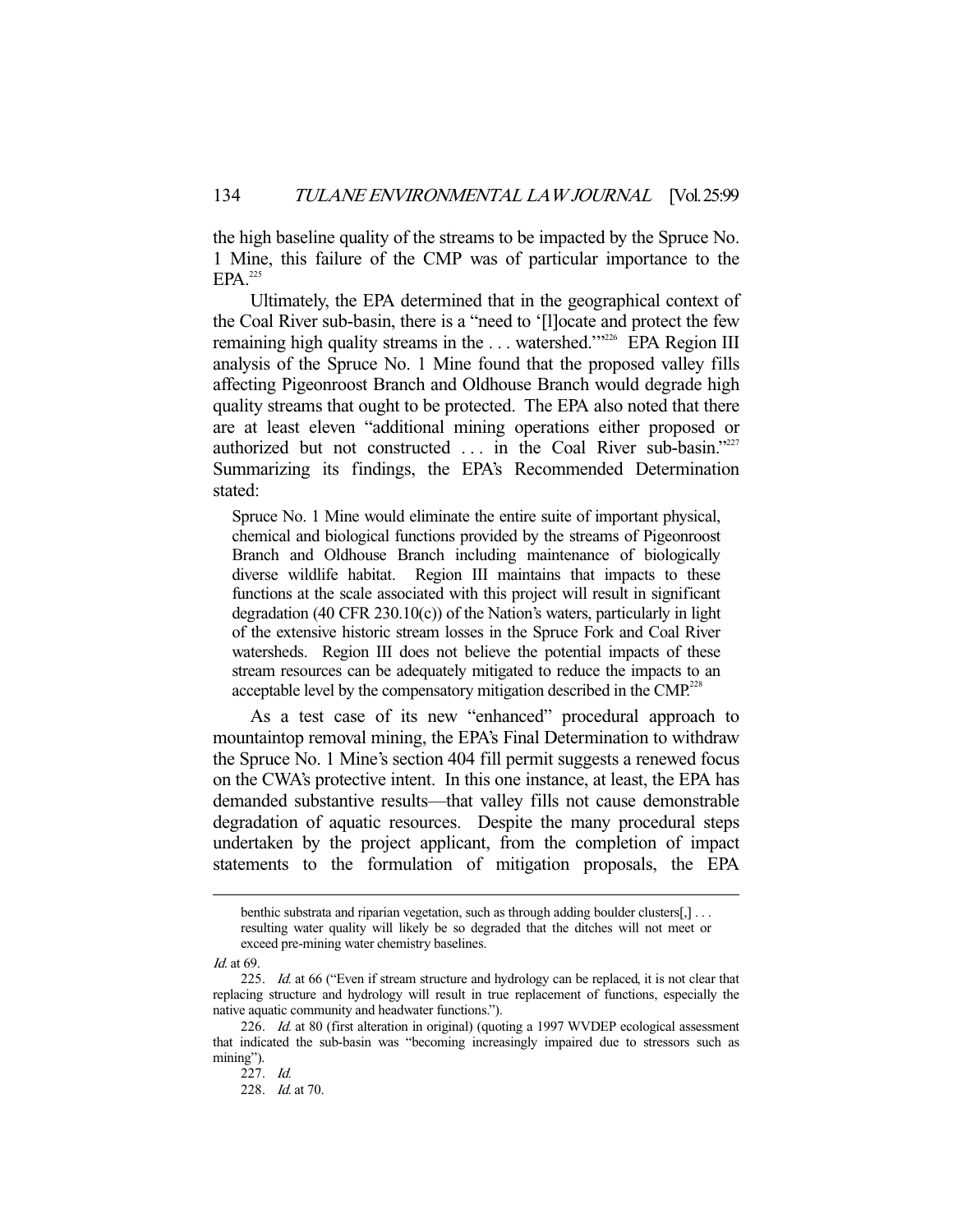nonetheless vetoed the Corps' decision to grant a section 404 permit. Such a result seems to finally strike the proper balance between resource extraction and environmental protection. Following years of permitting mountaintop removal mining projects that led to harmful impacts on aquatic resources, the EPA now appears ready to deny outright permits that violate the section 404(b)(1) Guidelines—projects that seemingly would have been approved under the prior approach.

 Of course, it remains to be seen whether the EPA's action in the Spruce No. 1 Mine case is an outlier or the signal of a new trend. At all stages of its section 404(c) review process, the EPA emphasized the size and scope of the Spruce No. 1 Mine, implying that this factor may have played a role in EPA's scrutiny of the project.<sup>229</sup> In light of this possibility, perhaps industry will break down future projects into smaller segments, making them less prone to in-depth review from the EPA.<sup>230</sup> Additionally, the high quality nature of the streams at issue in the Spruce No. 1 Mine permit may also have played a decisive role in the EPA's analysis. As such, there is an implicit suggestion that had these streams not been "high functioning" and supporting "healthy aquatic communities," the outcome may have been different.<sup>231</sup>

 In the aftermath of its withdrawal of the Spruce No. 1 Mine permit, the EPA has come under intense scrutiny from regulated industry and West Virginia's elected officials. Newly elected U.S. Senator Joe Manchin has already promised to introduce legislation that would prevent the EPA from vetoing already-issued permits in the future.<sup>232</sup> Meanwhile, U.S. Representative Nick Rahall expressed optimism that the EPA's decision would be judicially challenged and successfully

<sup>229.</sup> See, e.g., PROPOSED DETERMINATION, supra note 206, at 7.

 <sup>230.</sup> The Final Determination implicitly approves the practice of "phasing" valley fills in mining projects as a means to reduce adverse impacts from mining activities. See FINAL DETERMINATION, supra note 201, at 24 ("The permittee also indicated that other approaches previously discussed, such as 'sequencing' or 'phasing' of valley fills, remained unacceptable to Arch Coal, Inc., due primarily to economic considerations."); id. at 75 ("EPA and mining companies have . . . coordinated to . . . phase mining construction to assess the effectiveness of best management practices designed to protect water quality.").

 <sup>231.</sup> PROPOSED DETERMINATION, supra note 206, at 14.

 <sup>232.</sup> Manchin went on to state that "[a]lthough the EPA claims no other permits are currently being considered for a retroactive veto, the potential negative effects of this decision are staggering. Now, every similarly valid Section 404 permit is faced with regulatory limbo and potentially the same after-the-fact reversal." Ken Ward Jr., Manchin To Introduce Bill To Block EPA Permit Vetoes, CHARLESTON GAZETTE, COAL TATTOO BLOG (Jan. 20, 2011), http://blogs. wvgazette.com/coaltattoo/2011/01/20/sen-manchin-to-introduce-bill-to-block-epa-permitvetoes/#more-12110.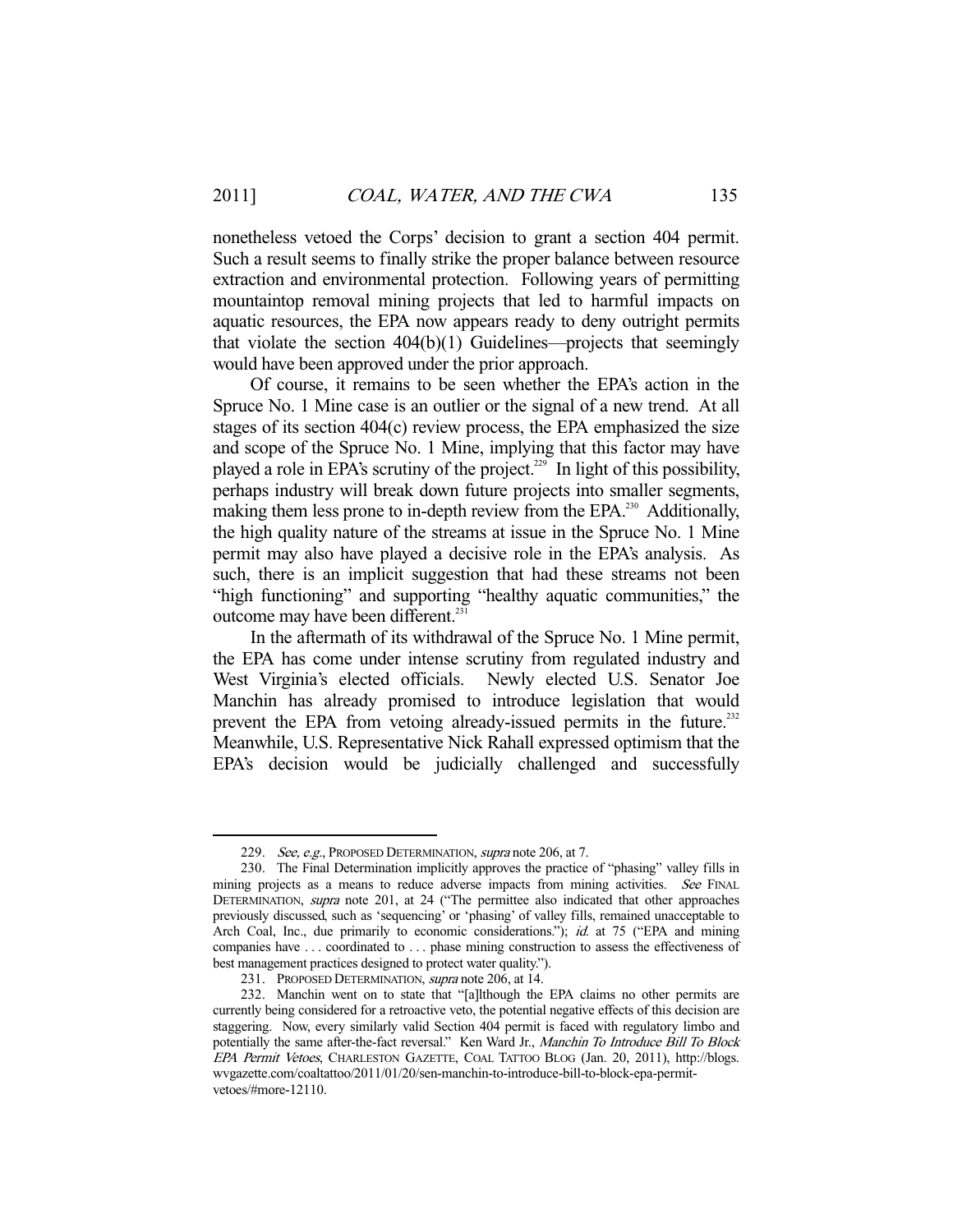reversed.233 According to other legal analysis of the Final Determination, the decision could signal the EPA's intent to use its section 404(c) authority expansively and this, at the very least, would likely cause regulatory uncertainty through the mere threat of future vetoes.<sup>234</sup> Of direct importance, Mingo Logan Coal Company—the Spruce No. 1 Mine permittee—has a lawsuit pending against the EPA, which it brought after EPA Region III issued the Proposed Determination to withdraw specification.<sup>235</sup>

 Contrary to these views, any legal challenge to the EPA's Final Determination withdrawing specification from the Spruce No. 1 Mine should fail on the merits. Under the explicit text of the CWA, section 404(c), the EPA is authorized to prohibit the Corps from granting a section 404 permit for a specific site if granting that permit would have "unacceptable adverse effect" on aquatic resources—including the "withdrawal of specification" for permits already granted.<sup>236</sup> The EPA's regulations define "unacceptable adverse effect" as an "impact on an aquatic or wetland ecosystem which is likely to result in . . . significant loss of or damage to ... wildlife habitat," while evaluating "unacceptability" of impacts consistent with the section 404(b)(1) Guidelines.<sup>237</sup> Because the Proposed, Recommended, and Final Determinations all go into great detail cataloging the anticipated adverse aquatic impacts of the Corps' permit issued for the Spruce No. 1 Mine,

<sup>233.</sup> Ken Ward Jr., Breaking News: EPA Vetoes Spruce Mine Permit, CHARLESTON GAZETTE, COAL TATTOO BLOG (Jan. 13, 2011), http://blogs.wvgazette.com/coaltattoo/2011/01/13/ breaking-news-epa-vetoes-spruce-mine-permit/#more-11760.

<sup>234.</sup> See, e.g., John Iani et al., EPA Reverses Army Corps Section 404 Permit, VAN NESS FELDMAN ALERTS (Jan. 20, 2011), http://www.vnf.com/news-alerts-545.html ("If . . . EPA's determination with respect to Spruce No. 1 Mine signals any intent by the agency to expand its use of its Section 404(c) authority in the future, mining companies and others holding section 404 permits for controversial projects or activities could find themselves in what a collation of industry groups has called 'regulatory limbo' with respect to their permit authorizations.").

 <sup>235.</sup> See id.

 <sup>236. 33</sup> U.S.C. § 1344(c) (2006) ("The Administrator is authorized to prohibit the specification (including the withdrawal of specification) of any defined area as a disposal site, and he is authorized to deny or restrict the use of any defined area for specification (including the withdrawal of specification) as a disposal site, whenever he determines, after notice and opportunity for public hearings, that the discharge of such materials into such area will have an unacceptable adverse effect on municipal water supplies, shellfish beds and fishery areas (including spawning and breeding areas), wildlife, or recreational areas. . . . The Administrator shall set forth in writing and make public his findings and his reasons for making any determination under this subsection."); see 40 C.F.R. § 231.2(a) (2011) ("Withdraw specification means to remove from designation any area already specified as a disposal site by the U.S. Army Corps of Engineers or by a state which has assumed the section 404 program, or any portion of such area.").

 <sup>237. 40</sup> C.F.R. § 231.2(e).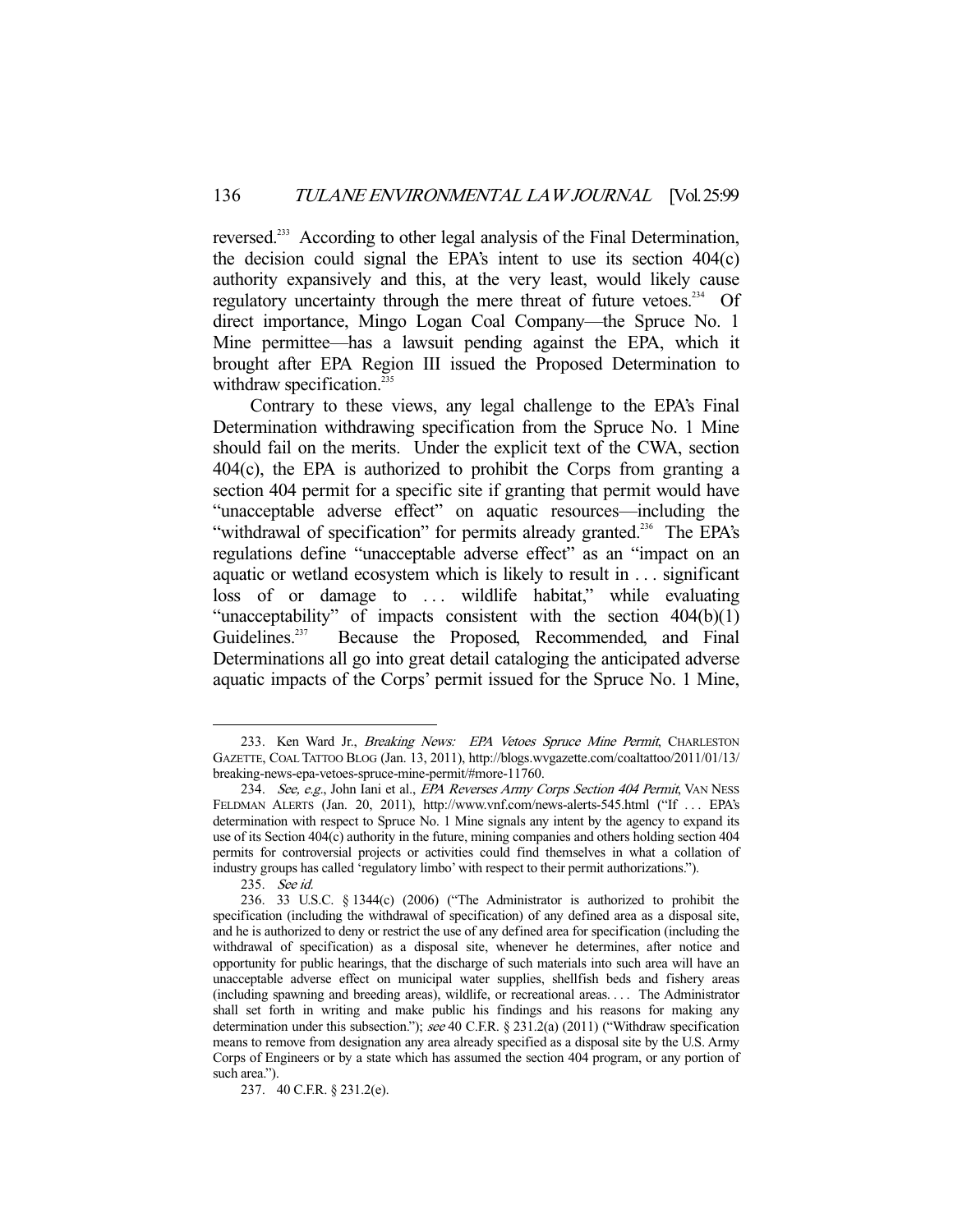the EPA has met the legal requirements set by section  $404(c)$ .<sup>238</sup> In light of the EPA's detailed findings, the statutory text of section 404(c), and the overarching purpose of the CWA, the reviewing court should defer to the EPA's judgment as a valid exercise of agency expertise, consistent with the APA's principles of judicial review.<sup>239</sup>

 Any legal challenge of the Final Determination should also fail on procedural grounds. Here, the EPA scrupulously followed the process prescribed by the section 404(c) regulations—including provision of notice and a public hearing, completion of Proposed and Recommended Determinations at the regional level, consideration of public comments, and initiation of consultations with the Corps and the permittee on possible alterations to the project to reduce adverse impacts to an "acceptable" level.<sup>240</sup>

 In addition, the policy arguments advanced by industry warning of future regulatory uncertainty are inapposite. While it is highly unusual for the EPA to withdraw an already-granted permit, in the case of the Spruce No. 1 Mine it should hardly have been a surprise. As detailed in the Final Determination, the EPA and the U.S. Fish and Wildlife Service expressed concerns regarding the project's potential for adverse aquatic impacts at nearly every step of the environmental review process. $241$ Considering the EPA's long-standing views on the project, in combination with the ongoing legal challenge to the permit brought by environmental groups, industry should have been aware that their permits were tenuously held.<sup>242</sup> The true source of confusion is previous Corps policy condoning valley fills under the CWA. That the EPA has now finally determined to correct this prior misinterpretation by vindicating its statutory role under section 404(c) should not be held against it because industry will no longer have easy access to improperly granted dredge and fill permits.

<sup>238.</sup> See, e.g., FINAL DETERMINATION, supra note 201, at 49-50 ("The direct impacts to these headwater stream systems, through burial of these diverse and healthy wildlife communities and their habitat, will result in unacceptable adverse effects on wildlife, particularly to macroinvertebrate, amphibian, fish, and water-dependent bird populations. Through the loss of stream macroinvertebrate and salamander communities, there will be, in turn, substantial effects to both aquatic and terrestrial vertebrate populations that rely on these communities as a food source. . . . The filling in and complete destruction of 6.6 miles of streams at issue here is a large impact and clearly adverse to the wildlife that will be buried under the thousands of tons of excess spoil.").

<sup>239.</sup> See Chevron, U.S.A., Inc. v. Natural Res. Def. Council, Inc., 467 U.S. 837, 842-43 (1984); see also 5 U.S.C. § 706 (2006).

 <sup>240.</sup> See 40 C.F.R. §§ 231.3-231.6.

<sup>241.</sup> See FINAL DETERMINATION, supra note 201, at 18-21.

<sup>242.</sup> *Id.* at 19-20.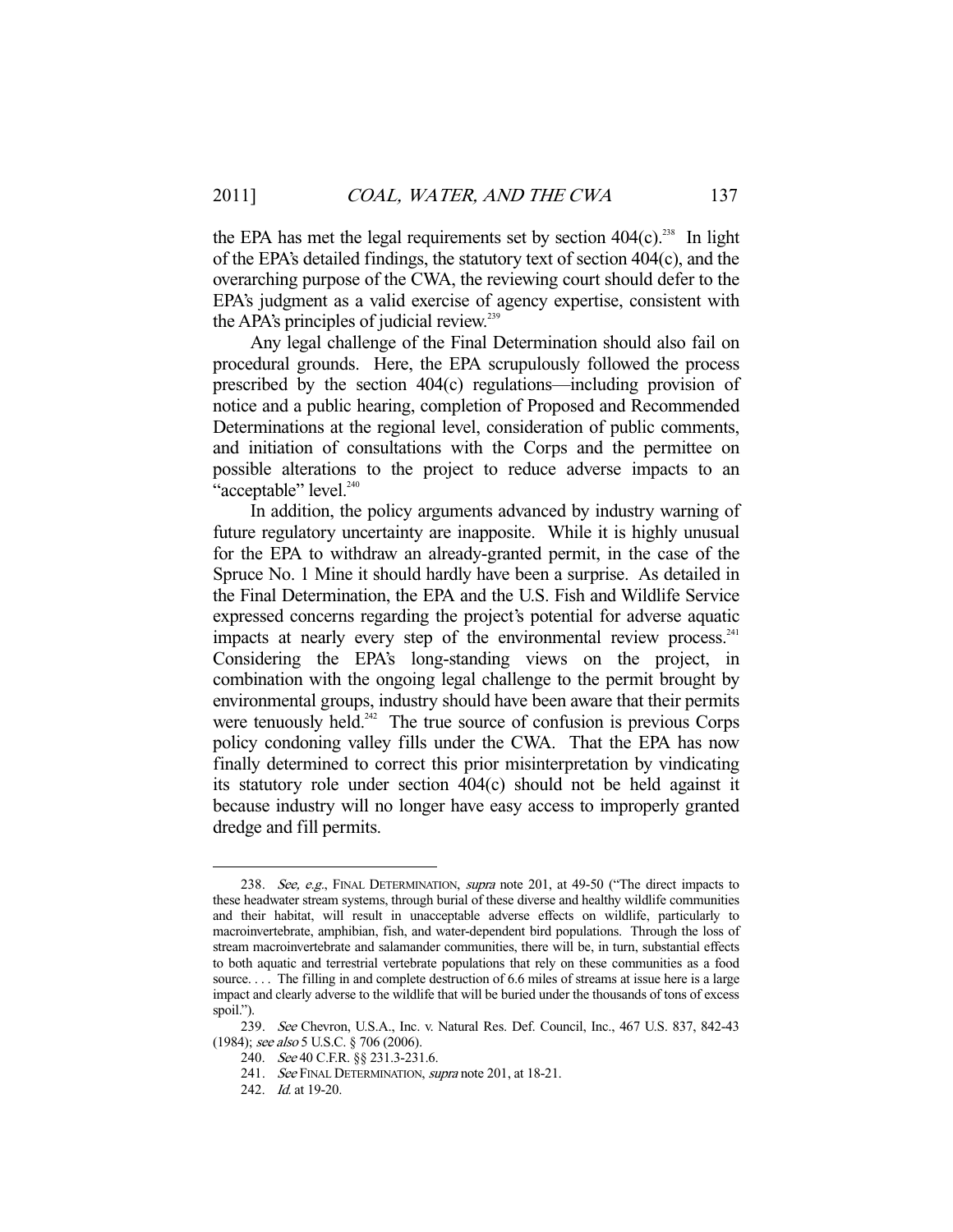# IV. COAL STRIKES BACK? A BRIEF SURVEY OF ONGOING LITIGATION CHALLENGING EPA'S NEW APPROACH

 In the wake of ongoing controversy surrounding its new approach to mountaintop removal mining, the EPA is currently facing increased legal and political pressure to desist from future permit revocations and implementation of "enhanced" review procedures. As stated in the Spruce No. 1 Mine Recommended Determination, sixty-five percent of the participants at the May 2010 public hearing held in Charleston, West Virginia, to address comments on the Proposed Determination generally opposed the EPA's Proposed Determination.243 Joe Manchin, recently elected U.S. senator and former West Virginia governor, has termed coal mining a "way of life" for West Virginia, criticized the EPA's efforts to regulate mountaintop removal mining more strictly, and proposed legislation to prevent the EPA from retroactively vetoing already-granted section 404 permits.<sup>244</sup> Further, one of Manchin's final acts as Governor was directing the WVDEP to sue the EPA over its "crackdown" on mountaintop removal mining.<sup>245</sup>

 In the suit, WVDEP argues that the EPA's Enhanced Coordinating Procedures (ECP)<sup>246</sup> and Detailed Guidance covering mountaintop removal mining permits are unlawful and represent violations of the APA, the CWA, NEPA, and SMCRA.<sup>247</sup> Essentially, West Virginia asserts that it should retain the right to develop extractive industry in accordance with its own interpretation of the CWA.<sup>248</sup> In particular, the

<sup>243.</sup> RECOMMENDED DETERMINATION, *supra* note 204, at 17.

 <sup>244.</sup> Ken Ward Jr., Manchin Announces Suit To Block EPA Mine Permit Reviews, CHARLESTON GAZETTE (Oct. 5, 2010), http://wvgazette.com/News/201010051078; Ward, supra note 232.

<sup>245.</sup> Ward, *supra* note 232.

 <sup>246.</sup> Given the date and the content of the ECP referenced in the WVDEP suit, the "ECP" discussed in this section is presumably the June 11, 2009 MOU between the EPA, the Corps, and DOI referenced above, which sets out procedures for "enhanced coordination" between these agencies. See MOU, supra note 171.

 <sup>247.</sup> See Complaint at 4-5, Huffman v. EPA (S.D. W. Va. filed Oct. 6, 2010), http://wvgazette.com/static/coal%20tattoo/manchinvepa.pdf [hereinafter WVDEP Complaint] (stating that the ECP and Detailed Guidance are "extra-regulatory actions . . . arbitrary, capricious, an abuse of discretion, or otherwise not in accordance with law because they have invaded and usurped the authority of ... West Virginia, and that of WVDEP, to perform ... functions related to the regulation of surface coal mining" and that the ECP and detailed Guidance have impeded the issuance of surface mining permits, threatening the "economic wellbeing" of West Virginia and harming the public interest in acquiring a coal supply to meet the nation's energy needs).

<sup>248.</sup> See id. at 5 ("Plaintiffs ask this Court to declare that the State of West Virginia retains its right to establish water quality standards for the State's waters and that WVDEP retains the authority to control the relevant permitting processes under its purview, including the right to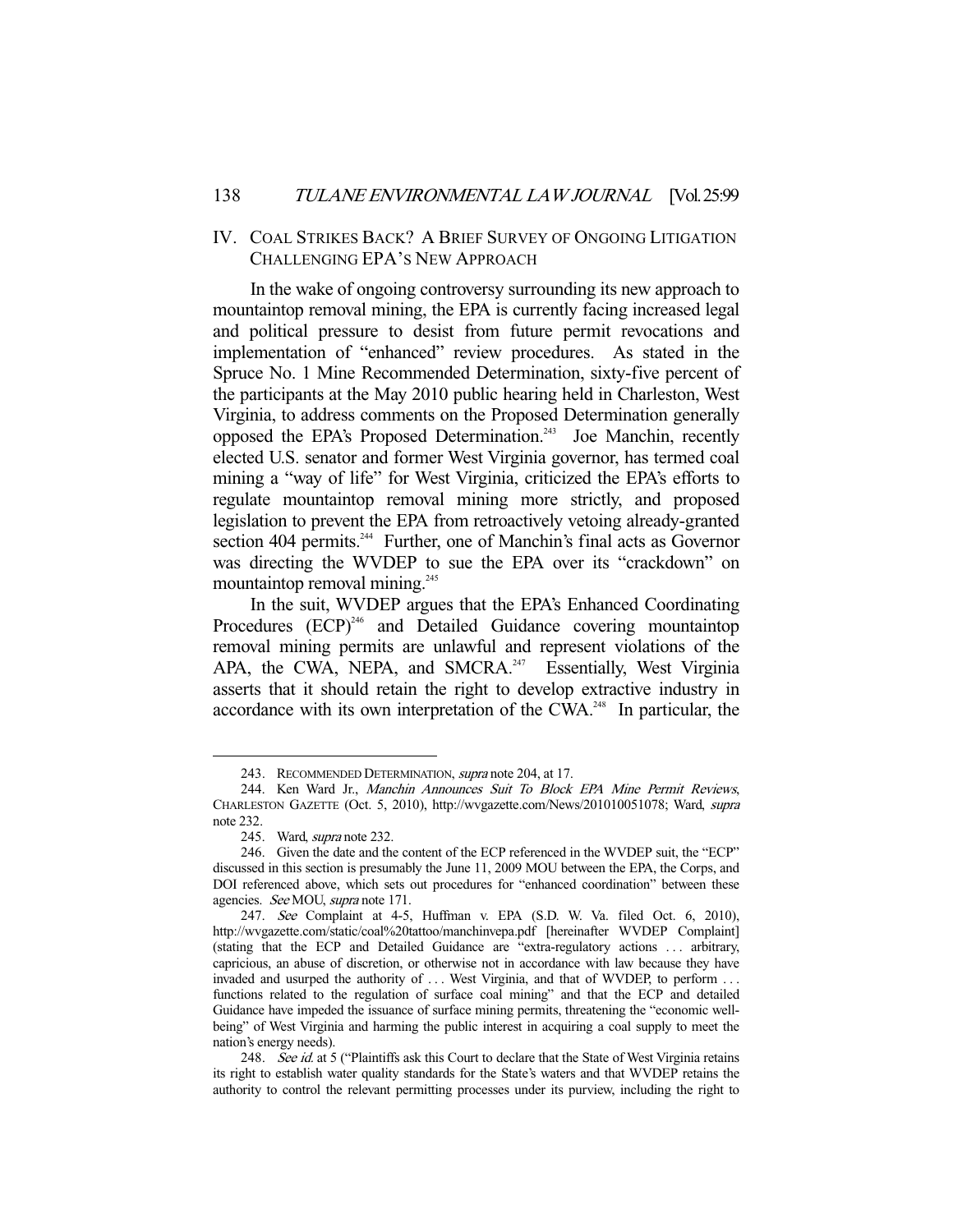lawsuit challenges the Detailed Guidance's approach to Corps-issued FONSIs based on certain types of mitigation and asserts that the EPA's increased scrutiny of projects with multiple valley fills violates SMCRA.<sup>249</sup> West Virginia goes on to claim that the ECP and Detailed Guidance constitute "final agency action" under the APA by creating decision-making standards for the EPA and the Corps in reviewing mining permits for CWA compliance.<sup>250</sup> As a result, the lawsuit alleges that the EPA has violated the APA by failing to follow the prescribed notice and comment rulemaking required for agency actions that substantively alter prior federal regulations.<sup>251</sup>

 WVDEP's complaint also bemoans the EPA's "utter disregard for the economic impact" that will allegedly transpire under application of the ECP and Detailed Guidance.<sup>252</sup> More specifically, the lawsuit claims that the EPA's new approach to assessing mining permits "threaten[s] the economic well-being of the State of West Virginia . . . and imperil[s] the general public interest in preserving a supply of coal necessary to meet the nation's energy needs, in contravention of the expressed goals of SMCRA."<sup>253</sup> In support of these economic arguments, West Virginia contends that in the time frame following the EPA's adoption of the ECP and Detailed Guidance, "markedly fewer surface mining permits have been approved than in previous years."<sup>254</sup> Unsurprisingly, West Virginia seeks a return to the Corps' traditional, more lenient permitting practice.<sup>255</sup>

 West Virginia's view of the ECP and Detailed Guidance is shared by other industry voices. In a separate lawsuit, the Kentucky Coal Association (KCA) alleges substantially similar claims against EPA.<sup>256</sup>

-

254. WVDEP Complaint, *supra* note 247, at 19; see id. at 24-25, 34.

apply the narrative water quality standards and to issue Guidance Documents interpreting and implementing those standards.").

<sup>249.</sup> *Id.* at 35-38.

 <sup>250.</sup> Id. at 3.

<sup>251.</sup> *Id.* at 38-39.

 <sup>252.</sup> Id. at 2.

 <sup>253.</sup> Id. at 5. Of course, the "expressed goals" of SMCRA also include provisions favoring environmental protection. Among the purposes of the Act are to "establish a nationwide program to protect society and the environment from the adverse effects of surface coal mining operations . . . assure that surface coal mining operations are so conducted as to protect the environment . . . and strike a balance between protection of the environment and agricultural productivity and the Nation's need for coal as an essential source of energy." 30 U.S.C. § 1202(a), (d), (f) (2006); see id. § 1292(a)(3) (providing that SMCRA does not supersede, amend, modify, or repeal the CWA).

<sup>255.</sup> *See id.* at 5.

 <sup>256.</sup> See Complaint, Ky. Coal Ass'n v. EPA (E.D. Ky. filed Oct. 18, 2010), http://www.kentuckycoal.com/documents/Complaint.pdf [hereinafter KCA Complaint].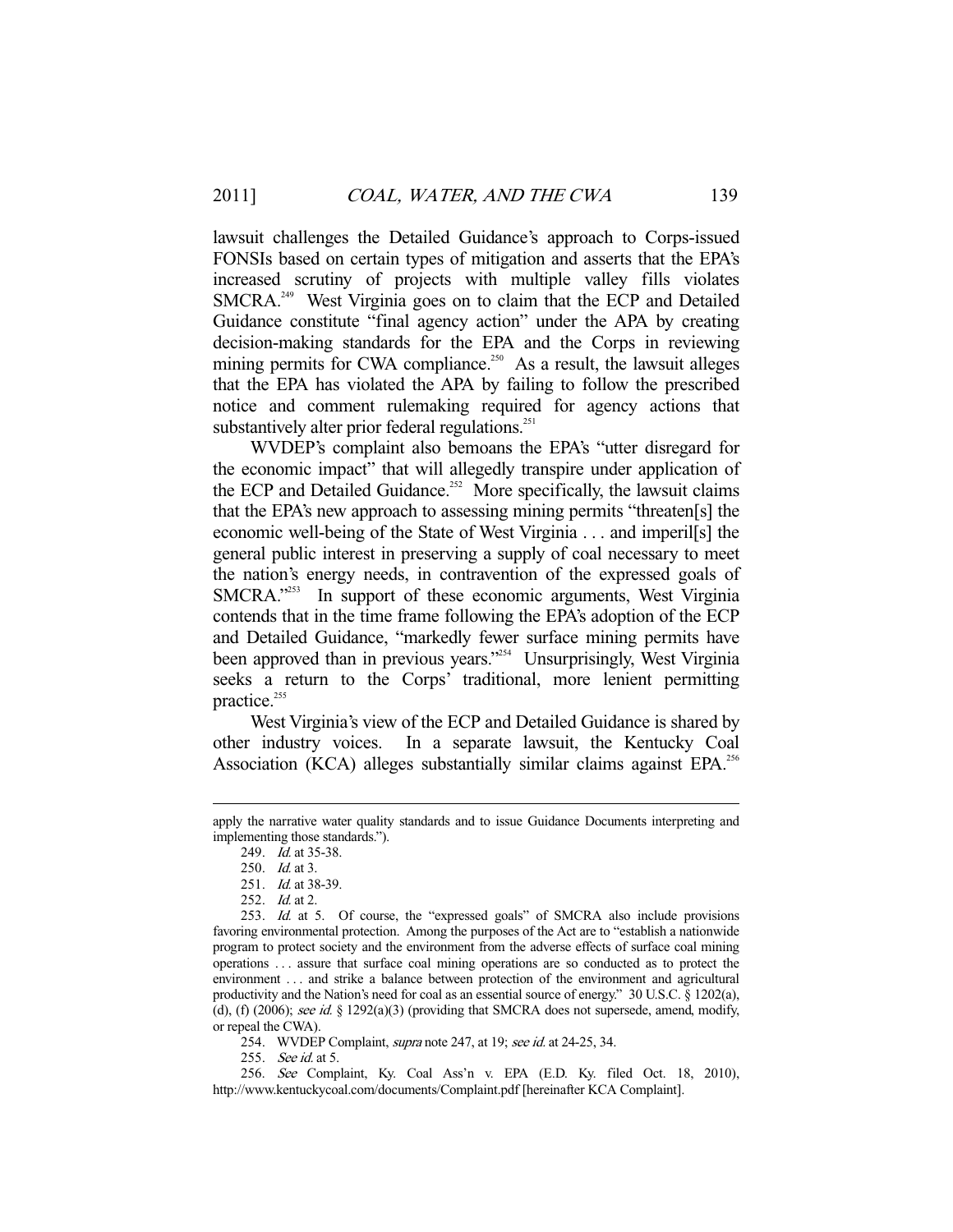Focusing on a perceived change in the EPA's approach to issuance of CWA section 402 NPDES permits for mining-related activities, KCA argues that the Detailed Guidance fundamentally altered the legal landscape by attempting to limit or eliminate valley fills in surface mining projects and obstructing Kentucky's process for approving section 402 permits.<sup>257</sup> As a consequence, KCA posits that EPA's application of the Detailed Guidance is arbitrary and capricious, usurping Kentucky's CWA authority to issue section 402 permits.<sup>258</sup> Much like WVDEP, KCA also characterizes the Detailed Guidance as a "legislative rule" and asserts that EPA's failure to subject it to formal notice and comment rulemaking violates the APA.<sup>259</sup> Finally, KCA advances its own version of WVDEP's "economic harm" argument, claiming that EPA's use of the Detailed Guidance has caused delays in the permitting process, causing "significant injury in terms of loss of coal production, revenue and employment to KCA's members."<sup>260</sup>

 In response to these lawsuits and another ostensibly similar lawsuit brought by the National Mining Association (NMA), the EPA has sought to consolidate the claims into one suit, to be heard by the United States District Court for the District of Columbia.<sup>261</sup> Unsurprisingly, the EPA defended the ECP and Detailed Guidance from these legal challenges in its Memorandum in Opposition to the NMA suit.<sup>262</sup> The EPA stressed that the ECP did not create any new, legally binding requirements; rather, the EPA intended it merely as a statement of procedures to be used in applying the existing section 404(b)(1) Guidelines, which would still control the ultimate permitting decision.<sup>263</sup> Likewise, the EPA described the Detailed Guidance as a "quintessential policy statement"—an interim document that merely guides EPA review of Corps and state permitting decisions, which are still ultimately determined according to existing law.<sup>264</sup> Thus, the EPA contends that the ECP and Detailed Guidance are

<sup>257.</sup> See id. at 10-11.

<sup>258.</sup> *Id.* at 20-21.

<sup>259.</sup> *Id.* at 20, 22.

<sup>260.</sup> Id. at 21. KCA also claims that the "EPA's actions are designed to delay and impede the issuance of any new surface coal mine in Eastern Kentucky and are arbitrary, capricious and illegal." *Id.* at 25.

<sup>261.</sup> Ken Ward Jr., EPA Seeks To Combine Mining Lawsuits, CHARLESTON GAZETTE, Nov. 2, 2010, http://sundaygazettemail.com/News/201011020983.

<sup>262.</sup> See United States' Memorandum in Opposition to National Mining Association's Motion for Preliminary Injunction, Nat'l Mining Ass'n v. Envtl. Prot. Agency (D.D.C. filed Oct. 20, 2010) (No. 1:10-CV-1220), http://wvgazette.com/static/coal%20tattoo/eparesponsetonma.pdf [hereinafter EPA Memorandum].

 <sup>263.</sup> Id. at 16.

<sup>264.</sup> *Id.* at 18-19.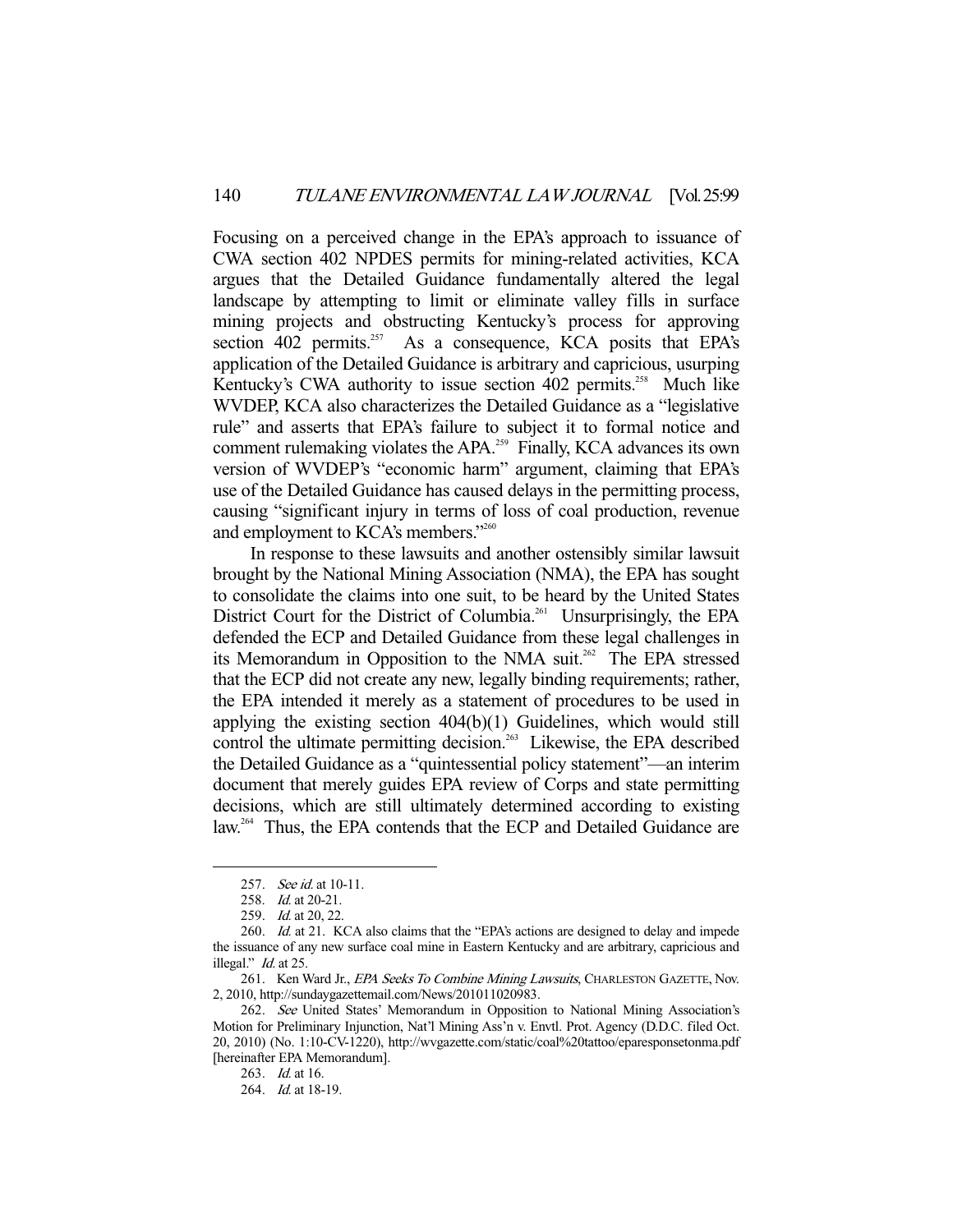fully consistent with the section 404(b)(1) Guidelines, which envision a joint role for the EPA and the Corps in the permitting process.<sup>265</sup> While the ultimate decision on whether to grant a permit rests with the Corps, the EPA is also empowered to review the Corps' permitting decisions to ensure that they comply with the section  $404(b)(1)$  Guidelines.<sup>266</sup>

 When considering industry and state government claims against the EPA in light of the CWA's statutory intent and the regulatory requirements of the section 404(b)(1) Guidelines, it is apparent that the ECP and Detailed Guidance should stand as policy statements that enforce existing legal standards. Contrary to the view that the EPA regulation of mountaintop removal mining under the ECP and Detailed Guidance represents a legislative rule requiring a formal rulemaking procedure, the documents themselves are wholly rooted in the EPA's existing legal authority under the CWA and its implementing regulations.<sup>267</sup> Under the APA, formal notice and comment rulemaking is not required for "interpretative rules" and "general statements of policy."268 The ECP and Detailed Guidance represent a departure from prior permitting practices only because incorrect policy determinations allowed approval of those prior permits. They are not emblematic of a sweeping change in substantive law under the EPA's new approach to CWA regulation of surface coal mining.

 The economic loss arguments advanced by the industry and state government plaintiffs are even more pernicious. In particular, KCA's complaint suggests a view that the section 402 permitting process exists primarily to expeditiously grant CWA permits to whomever requests one—that industry is entitled to them, upon fulfilling minimal procedural steps and issuing conclusory findings on anticipated environmental impacts.<sup>269</sup>

<sup>265.</sup> Id. at 22, 27-28. The EPA also argued that the Detailed Guidance is consistent with NEPA, stating that "NMA has not and cannot point to anything in the Detailed Guidance that is inconsistent with the procedural requirements of NEPA and Courts have upheld the discretion of federal agencies as to how to achieve those procedural requirements." Id. at 28.

 <sup>266.</sup> Id. at 27-28.

<sup>267.</sup> See, e.g., Detailed Guidance, supra note 178, at 20 ("The following discussion represents EPA's expectations for the analyses necessary to ensure full compliance with water quality standards, prevention of significant degradation, and full analysis of avoidance, minimization, and ... mitigation, to achieve full compliance with the  $404(b)(1)$  Guidelines." (emphasis added)); see also MOU, supra note 171, at 4 ("The goal of these procedures is to ensure more timely, consistent, transparent, and environmentally effective review of permit applications *under existing law and regulations*." (emphasis added)).

 <sup>268. 5</sup> U.S.C. § 553(b)(3)(A) (2006).

 <sup>269.</sup> See KCA Complaint, supra note 256, at 11, 25.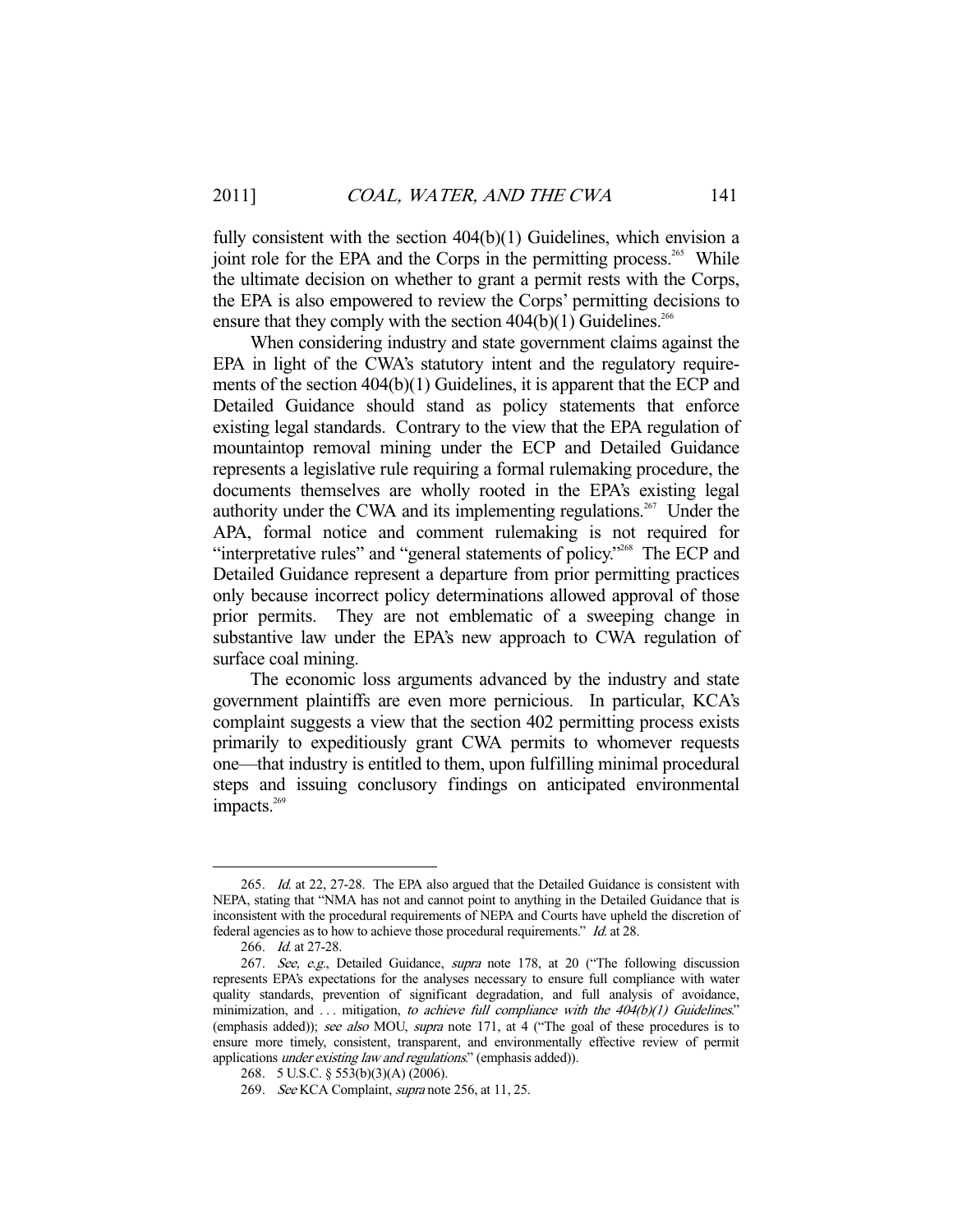In actuality, the CWA creates substantive requirements that must be met before permits may be granted. Accordingly, a fundamental precept of the section 404(b)(1) Guidelines is "that dredged or fill material should not be discharged into the aquatic ecosystem, unless it can be demonstrated that such a discharge will not have an unacceptable adverse impact."<sup>270</sup> In addition, the Guidelines also mandate that "[n]o discharge of dredged or fill material will be permitted if it [c]auses or contributes ... to violations of any applicable State water quality standard."<sup>271</sup> Further, the purpose of the CWA is to "restore and maintain the chemical, physical, and biological integrity of the Nation's waters" not to facilitate the timely issuance of mining permits containing valley fills.272 EPA policies that promote stricter adherence to the actual purpose and substantive requirements of the CWA should therefore not fail because environmental review postpones granting section 404 permits to mine operators. Under the governing law, these permits may only be granted when they meet established environmental standards. Decades of experience suggest that permits granted in the past have not met these standards. This has necessitated a more searching EPA review of future permits.

 The state government and industry plaintiffs also undersell the EPA's statutory and regulatory role in ensuring that state section 402 NPDES and SMCRA permitting practices comply with the law. While it is true that both statutes provide for state primacy following initial federal approval of state permitting plans, this approval does not signal the end of potential federal involvement. On the contrary, both SMCRA and the CWA envision a federal role capable of overriding state programs that fail to meet those statutes' goals.<sup>273</sup> As the EPA notes in its Memorandum in Opposition to the NMA lawsuit, the EPA "may object to state-adopted water quality standards[,] ... may require changes to the state-adopted water quality standards[,] ... promulgate federal standards[, and] develop and publish criteria for water quality that accurately reflect 'the

 <sup>270. 40</sup> C.F.R. § 230.1(c) (2011).

 <sup>271.</sup> Id. § 230.10(b), (b)(1).

 <sup>272. 33</sup> U.S.C. § 1251(a) (2006).

<sup>273.</sup> See, e.g., id. § 1313 (providing states the right to establish, review, and revise water quality standards, *subject to EPA approval*); id.  $\S 1342(c)(2)$  (providing that the EPA has continuing oversight authority to ensure state program compliance with federal law); *id.*  $\S$  1344(c) (providing the EPA the right to veto any § 404 permit issued by the Corps that will have an "unacceptable adverse effect" on certain aquatic values); 30 U.S.C. § 1271(b) (2006) (providing the Secretary of the Interior with an "enforcement" power to revoke permitting authority from a state whose SMCRA program violates the minimum federal standards).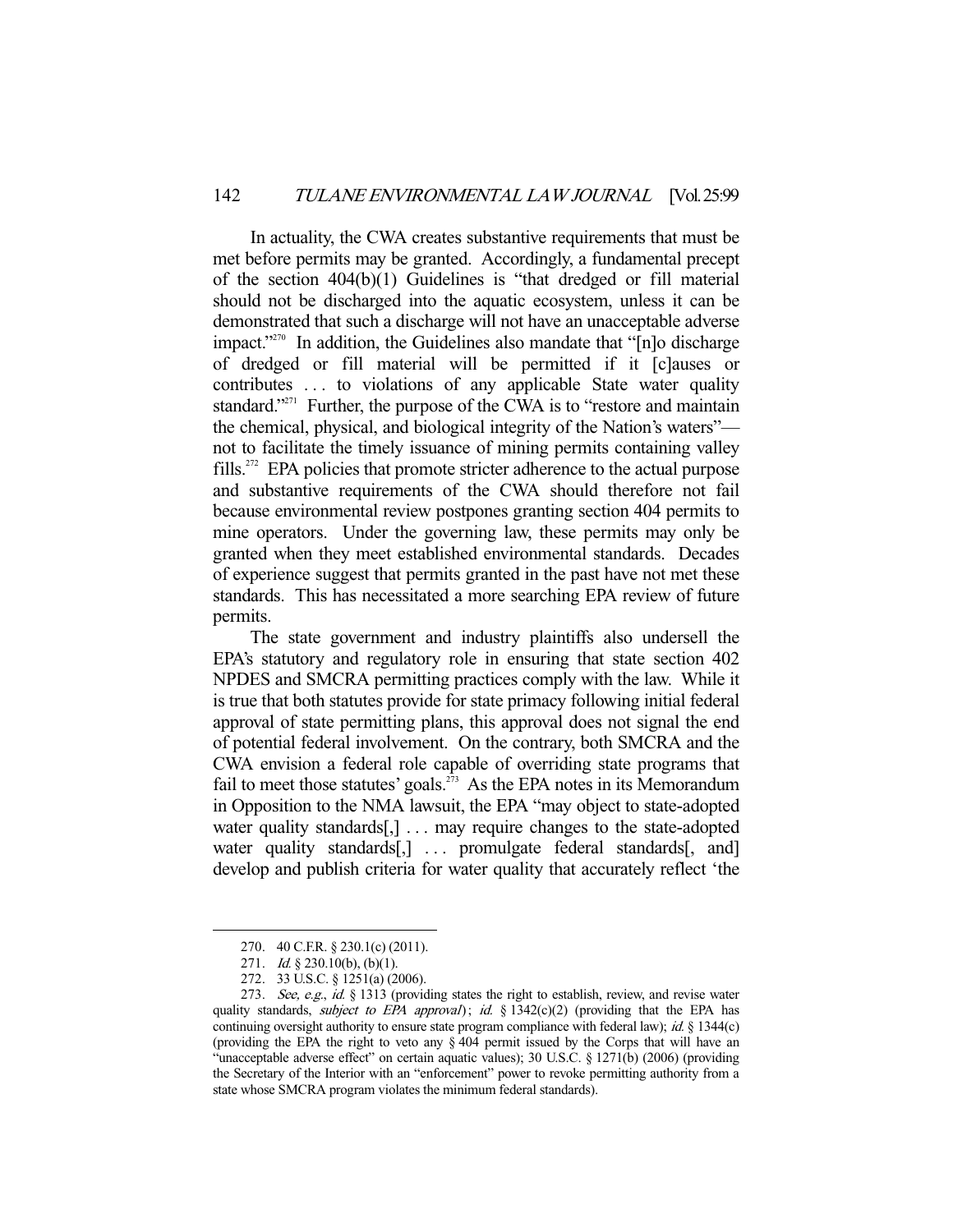latest scientific knowledge.'"274 Likewise, SMCRA expressly stipulates that it does not alter existing CWA requirements, while also authorizing the Secretary of the Interior to revoke permitting authority from states whose SMCRA programs fail to comply with minimum federal standards.<sup>275</sup>

 Despite the logical consistency between the EPA's enhanced review of mountaintop removal mining permits and the EPA's existing CWA authority, reviewing courts have already signaled a willingness to favorably treat legal challenges against the ECP and Detailed Guidance. In a January 2011 ruling, Judge Walton of the United States District Court for the District of Columbia issued an opinion in the NMA v. Jackson litigation denying both NMA's request for an injunction and the EPA's motion to dismiss.<sup>276</sup> Judge Walton concluded that NMA was likely to prevail on its claim that the EPA violated the APA in failing to subject the ECP and Detailed Guidance to formal notice and comment rulemaking.277 Assessing the EPA's actions, Judge Walton determined that they "grant[ed] rights, impose[d] obligations, or produce[d] other significant effects on private interests," and were therefore "legislative rules."278 While the standard for reviewing a motion to dismiss is lenient, $279$  generally accepting the plaintiff's claims as pleaded, this holding ignored the EPA's valid argument that any legal obligations imposed on industry by the ECP and Detailed Guidance were already required by the CWA and the section 404(b)(1) Guidelines. Viewed in this light, the EPA's promulgation of the ECP and Detailed Guidance look more like policy statements intended to bring mining permit issuance into compliance with existing CWA standards.

 In addition, Judge Walton held that the EPA had likely exceeded its statutory role in the section 404 permitting process by issuing the ECP and Detailed Guidance.<sup>280</sup> As such, the court signaled a belief that NMA

 <sup>274.</sup> EPA Memorandum, supra note 262, at 3 (citing 40 C.F.R. §§ 131.5, 131.21; 33 U.S.C. § 1313(c)(3)-(4)).

<sup>275.</sup> See 30 U.S.C. §§ 1292(a)(3), 1271(b).

 <sup>276.</sup> See Nat'l Mining Ass'n v. Jackson, 768 F. Supp. 2d 34 (D.D.C. 2011).

<sup>277.</sup> Id. at 44. Judge Walton also held that the EPA's actions met the "final agency action" requirement necessary for review under APA, stating: "[Here], the MCIR Assessment, the EC process, and the Guidance Memorandum all meet the criteria of final agency actions . . . it is possible for an agency to take final agency actions during a permit assessment process prior to actually determining whether to grant or deny an application for a permit." Id.

 <sup>278.</sup> Id. at 48-49 (quoting Batterton v. Marshall, 648 F.2d 694, 701-02 (D.C. Cir. 1993)).

<sup>279.</sup> See id. at 41.

<sup>280.</sup> Id. at 49. The court applied step one of the Chevron test, stating, "It seems clear, however, that Congress intended the EPA to have a limited role in the issuance of Section 404 permits, and that nothing in Section 404 of the Clean Water Act gives the EPA the authorization to develop a new evaluation or permitting process which expands its role." Id. at 50.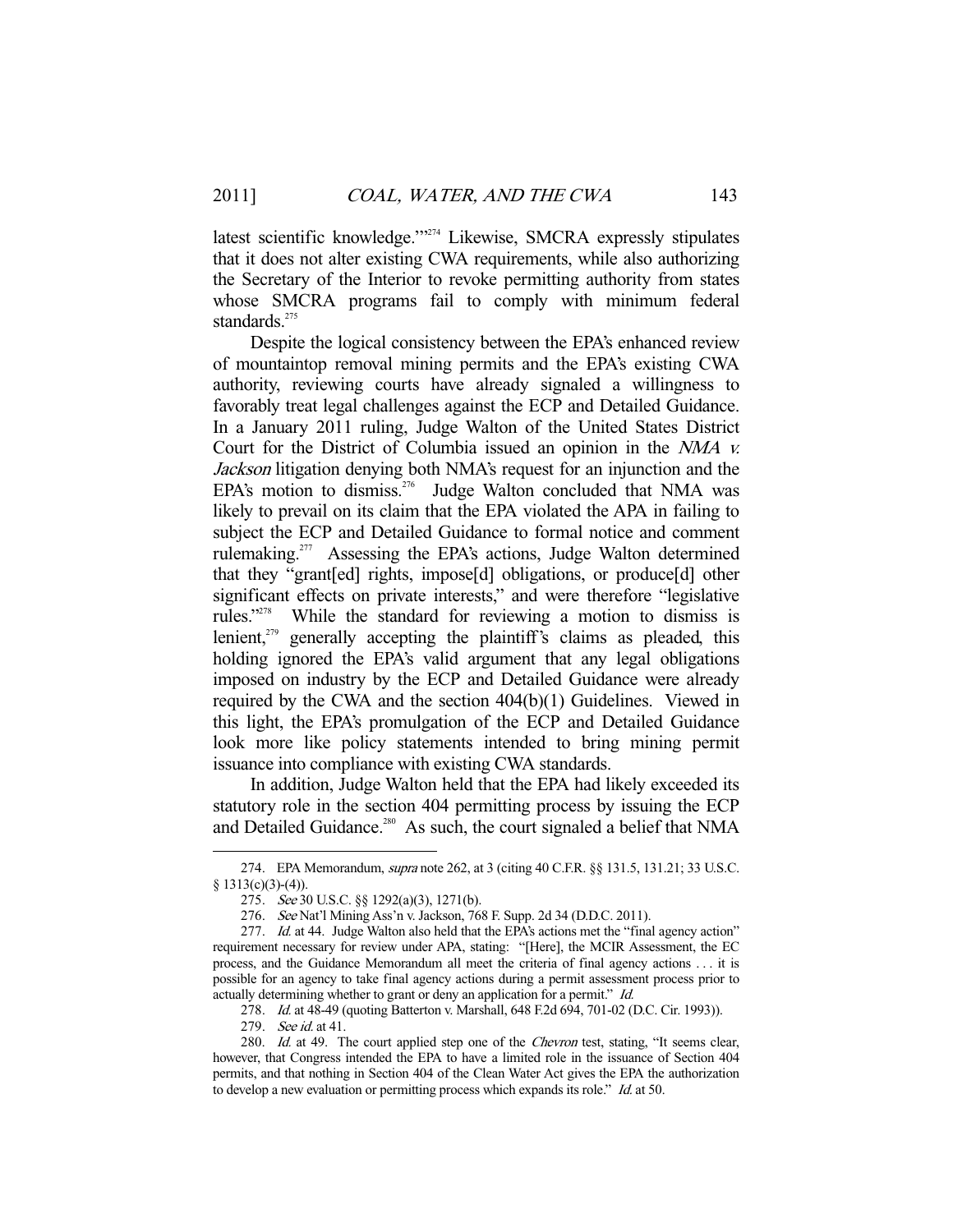would prevail in demonstrating that the EPA's use of the ECP and Detailed Guidance is "arbitrary and capricious," and therefore in violation of the APA.<sup>281</sup> In spite of his holding that NMA was likely to prevail on many of its claims, Judge Walton also rejected NMA's request for an injunction, ruling that the industry plaintiffs had not demonstrated that the EPA's actions would cause them "irreparable harm."<sup>282</sup> Importantly, Judge Walton reserved judgment on whether the ECP and Detailed Guidance were "necessary to protect the environment," noting the defendant intervenor's view that "substantive requirements of the Clean Water Act were essentially ignored by the prior Administration."<sup>283</sup> At trial, the court will not be constrained to accept all of NMA's factual allegations as true. Hopefully, a more thorough review of the substantive CWA requirements will lead the court to conclude that the EPA's use of the ECP and Detailed Guidance merely reflects a desire to ensure that these substantive requirements are upheld.

 In sum, the claims challenging the EPA's implementation of the ECP and Detailed Guidance should fail in their totality. The EPA has an explicit statutory role to play in ensuring that activities such as mountaintop removal mining comply with the CWA. Consequently, the ECP and Detailed Guidance should be seen as policy statements guiding the EPA's authority under this statutory role.

#### V. A PATTERN OF DEFERENCE? PENNACO ENERGY INC. V. EPA

 Recent case law outside of the mountaintop removal mining context also illustrates the tension between energy extraction and environmental protection. In 2009, the United States District Court of Wyoming considered a challenge brought by a group of energy companies against the EPA.

 Exercising its authority under the CWA, Montana promulgated revised water quality standards in 2003 and 2006, which were intended to protect water quality from the impacts of coal bed methane development in the Tongue River, Powder River, and Little Powder River Watersheds.<sup>284</sup> Subsequently, Pennaco Energy and other industry

 <sup>281.</sup> Id.

 <sup>282.</sup> Id. at 51. "The issuance of a preliminary injunction to 'restore' the previously existing regulatory environment would not be in line with the purposes of injunctive relief, as the ultimate inquiry would still remain 'whether there is a real and immediate threat of repeated injury."" Id. at 55 (quoting D.C. Common Cause v. District of Columbia, 858 F.2d 1, 8-9 (D.C. Cir. 1988)).

 <sup>283.</sup> Id. at 56.

 <sup>284.</sup> Pennaco Energy, Inc. v. EPA, 692 F. Supp. 2d 1297, 1299 (D. Wyo. 2009).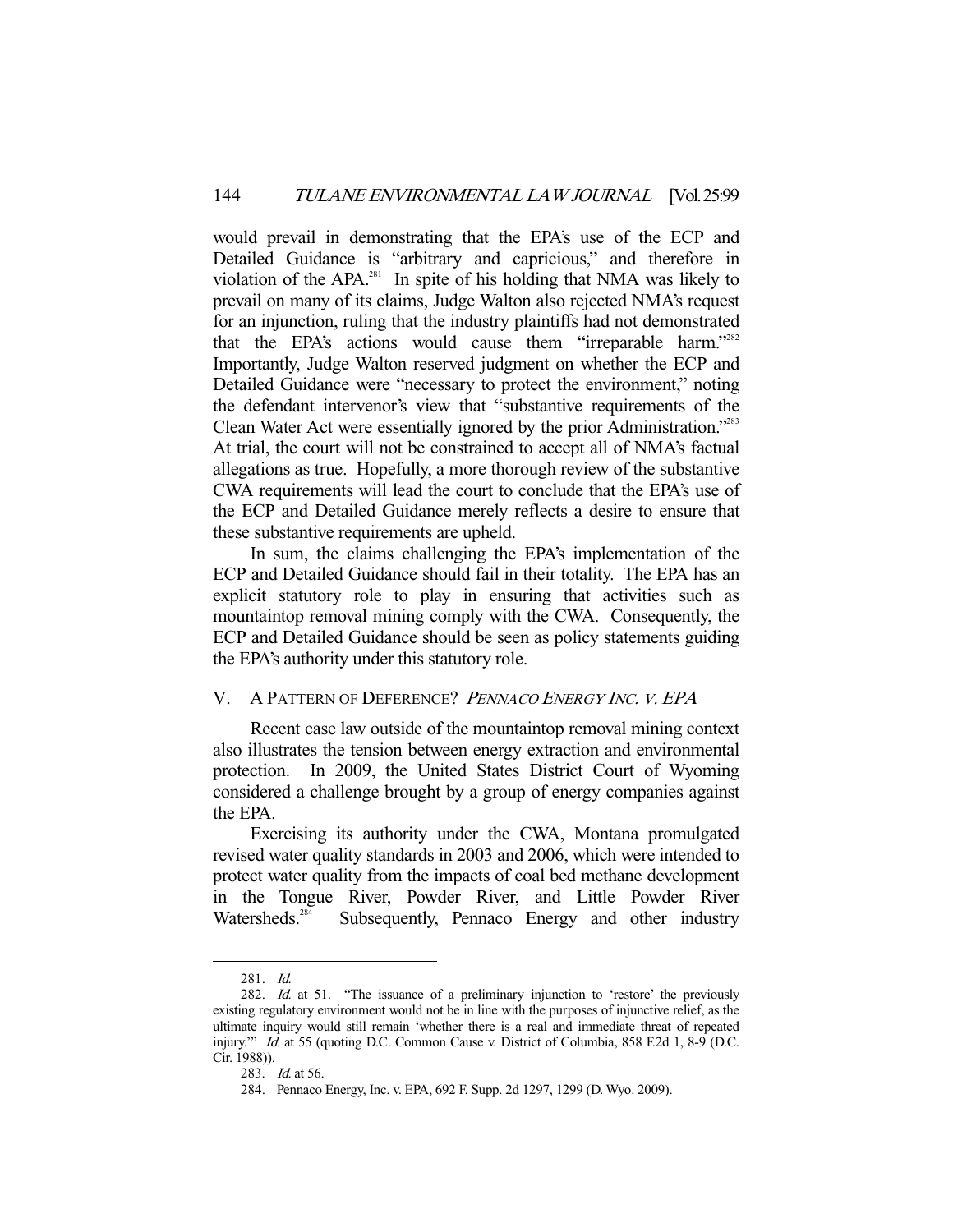petitioners sought review of the EPA's approval of the revised standards, arguing that the EPA's actions violated the CWA and the APA.<sup>285</sup>

 Coal bed methane development has been a growing industry in the Powder River Basin area since the 1990's.<sup>286</sup> Large coal deposits in the area have methane gas trapped in the coal aquifers, which is released from the coal bed by lowering the water pressure trapping the gas in the coal bed.<sup>287</sup> The methane is detached from the coal by drilling water wells into the coal seam and then pumping water out of the seam.<sup>288</sup> This water is then commonly discharged into ponds or existing stream channels, causing water quality issues.<sup>289</sup>

 Specifically, coal bed methane extraction has implications for two aspects of water quality: sodium absorption ratio (SAR) and electrical conductivity  $(EC)$ <sup>290</sup> SAR adversely affects soil quality by reducing its hydraulic characteristics, while EC impacts the ability of plants to uptake water.<sup>291</sup> In response to the environmental impacts resulting from coal bed methane development in Wyoming and Montana, the Montana Board of Environmental Review adopted numeric criteria for EC and SAR, which would be applied together with the existing "narrative standards" in the nondegradation review process.<sup>292</sup>

The provision of the CWA at issue in *Pennaco* addresses the control of nonpoint discharges into navigable waters.<sup>293</sup> Under this scheme, Congress required states to develop water quality standards that included three elements:

(1) [F]irst, each water body must be given a "designated use," such as recreation or the protection of aquatic life; (2) second, the standards must specify for each body of water the amounts of various pollutants or pollutant parameters that may be present without impairing the designated use; and (3) third, each state must adopt an *antidegradation review policy* 

 <sup>285.</sup> Id.

<sup>286.</sup> *Id.* at 1303.

 <sup>287.</sup> Id.

 <sup>288.</sup> Id.

 <sup>289.</sup> Id.

 <sup>290.</sup> Id. at 1303-04.

 <sup>291.</sup> Id.

<sup>292.</sup> Id. at 1303 ("The function of a numeric standard is to quantify for a given pollutant the level determined to be protective of designated uses, whereas the purpose of a nondegradation rule is to protect the increment of 'high quality' water that exists between ambient water quality and a numeric water quality standard.... Under the narrative standards, a change in water quality is nonsignificant if the quality of water for any parameter will not have a measurable effect on any existing or anticipated use or cause measurable changes in aquatic life or ecological integrity." (citing MONT. ADMIN. R.  $17.30.715(I)(g)$ ).

 <sup>293. 33</sup> U.S.C. § 1313 (2006).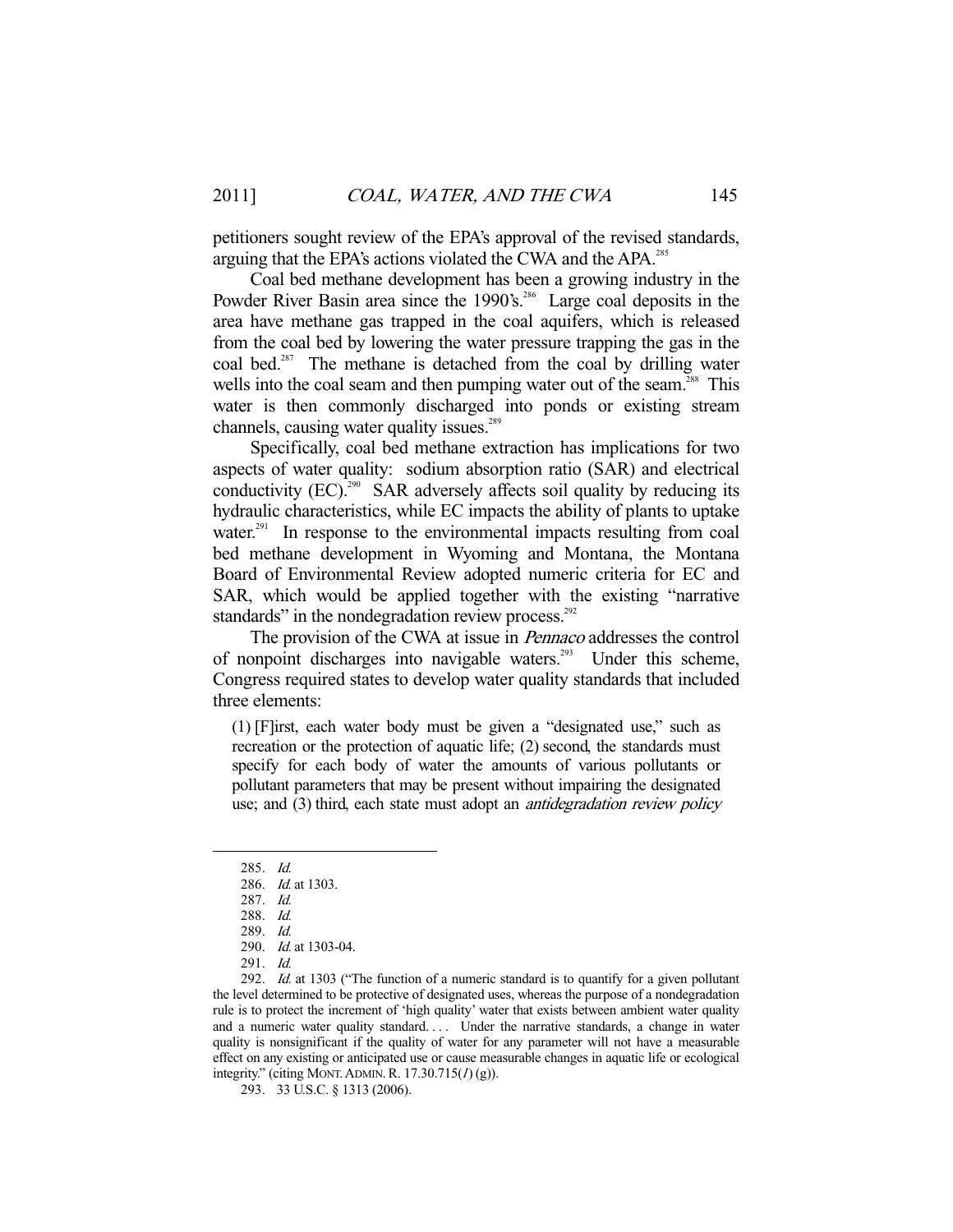which will allow the state to assess activities that may lower the water quality of the water body. $294$ 

The purpose of the antidegradation policy is to "maintain existing beneficial uses of navigable waters, preventing their further degradation."295 After a state adopts a water quality standard, the EPA must determine whether the standard is consistent with the CWA.<sup>296</sup>

 In approving Montana's 2003 numeric standards, the EPA supported its decision by stating:

Water quality standards for EC and SAR are needed to address current and projected development of coal bed methane (CBM) within the Tongue River, Powder River and Little Powder River Watersheds. . . . Our review of the new water quality standards . . . focused on the protectiveness of those standards as applied to irrigated agricultural uses . . . . EPA believes the final EC and SAR standards provide a reasonable assurance that irrigated agriculture and other designated uses applicable to these basins will be protected. $297$ 

Subsequently, the 2006 amendments designated EC and SAR as "harmful" parameters. Practically speaking, this classification would require permit applicants to obtain an authorization to degrade if a discharge would cause the applicable numeric standards to be exceeded by a certain threshold.<sup>298</sup> The EPA's basis for approving the 2006 revised standards stated:

In the revision . . . at issue, the Board has determined that EC and SAR are "harmful" parameters for the purposes of making nonsignificance determinations for high quality waters. There is evidence in the record that EC and SAR may be harmful to plants and soils, and therefore harmful to irrigated agriculture, the most sensitive designated use for these two parameters in the Tongue River, Powder River and Little Powder River Basins.<sup>299</sup>

 The industry petitioners, along with the State of Wyoming, challenged the EPA's action on procedural grounds. They alleged that the EPA, in approving the 2003 standards, failed to consider the entire administrative record, failed to articulate a rational analysis, and failed to determine whether the standards were based on appropriate scientific and

 <sup>294.</sup> Pennaco, 692 F. Supp. 2d at 1300 (citing Am. Wildlands v. Browner, 260 F.3d 1192, 1194 (10th Cir. 2001)).

<sup>295.</sup> Id. at 1301 (quoting PUD No. 1 of Jefferson Cnty. v. Wash. Dep't of Ecology, 511 U.S. 700, 705 (1994)).

 <sup>296.</sup> Id. at 1301 (citing Am. Wildlands, 260 F.3d at 1194).

<sup>297.</sup> *Id.* at 1305.

 <sup>298.</sup> Id. at 1306.

 <sup>299.</sup> Id.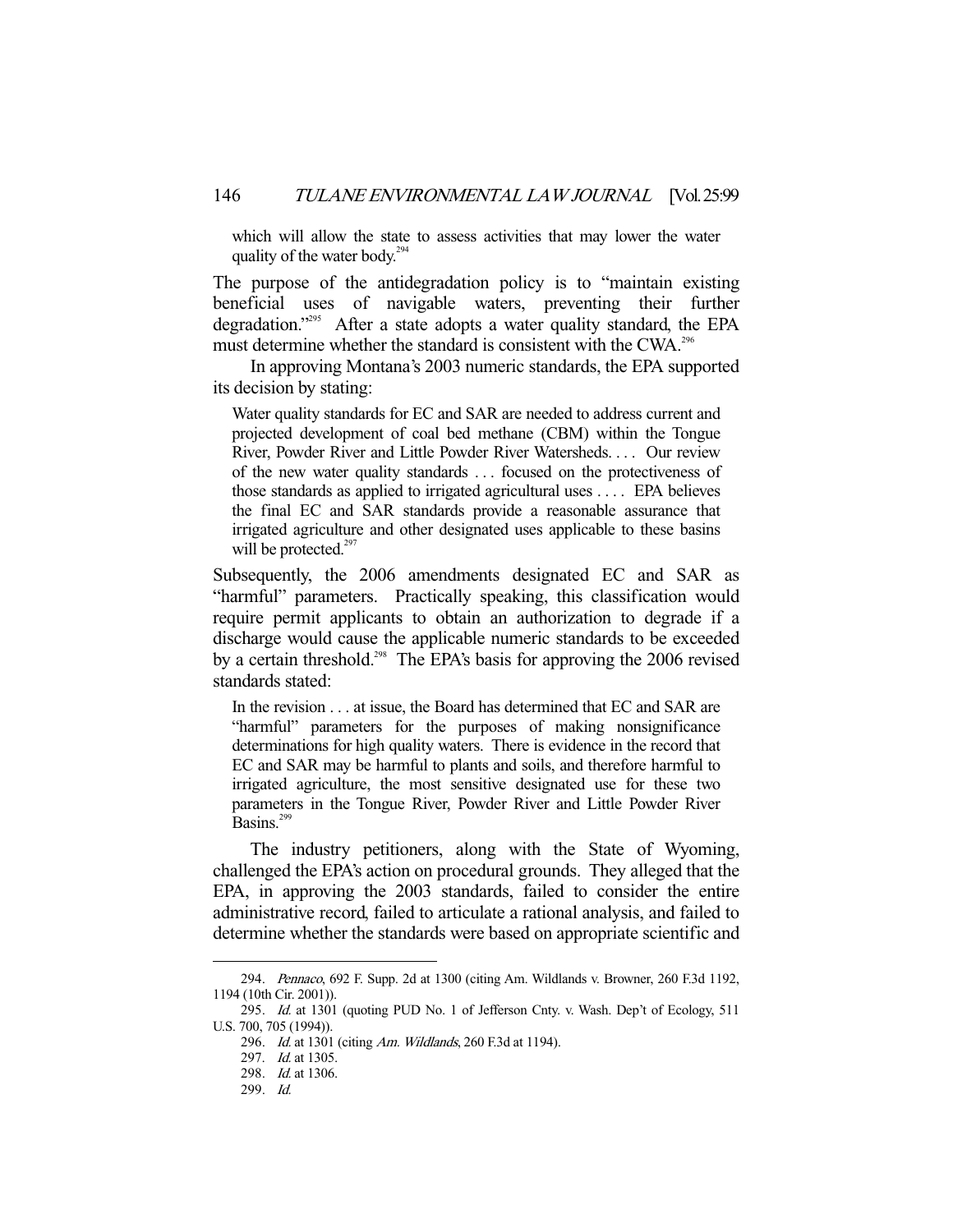technical data.<sup>300</sup> Likewise, petitioners argued that EPA's approval of the 2006 nondegradation standard failed to explain a basis for approval.<sup>301</sup> The district court agreed and ruled in favor of the industry petitioners on all these counts.<sup>302</sup>

 Noting the contentious nature of the record and differing conclusions as to the environmental effects of coal bed methane water, the court found that the EPA had not objectively reviewed all of the coal bed methane industry testimony provided.<sup>303</sup> In particular, industry testimony had challenged the SAR and EC standards applied as scientifically unreasonable—noting naturally high salinity in the river.<sup>304</sup> Although the EPA had reviewed Montana's summary of significant comments received, and an EPA staff member had participated in hearings held during the Montana administrative review process, the court held that the EPA had not met its statutory obligations to consider the administrative record.<sup>305</sup>

 The court also held that the EPA's "conclusory" explanation failed to identify the scientific basis for approving the proposed numeric standards.<sup>306</sup> The EPA's rationale stated:

Based on our review of the available science on this topic, including a technical evaluation of the standards by the U.S. Department of Agriculture's Salinity Laboratory, EPA believes the final EC and SAR standards provide reasonable assurance that irrigated agriculture and other designated uses applicable to those basins will be protected. $307$ 

The EPA further advised the court that it had relied on a technical document drafted by the Montana Department of Environmental Quality, in support of the standards.<sup>308</sup> However, because the EPA did not include the Montana document in its own report approving the Montana

Id. at 1307.

 <sup>300.</sup> Id. at 1308, 1310-11.

 <sup>301.</sup> Id. at 1313-14.

<sup>302.</sup> See id. at 1315-16. The Tenth Circuit standard of review under the APA applied by the district court is:

The scope of our review under the "arbitrary or capricious" standard is narrow and we are not to substitute our judgment for that of the agency. . . . Agency action will be set aside if the agency has relied on factors which Congress has not intended it to consider, entirely failed to consider an important aspect of the problem, offered an explanation for its decision that runs counter to the evidence before the agency, or is so implausible that it could not be ascribed to a difference in view or the product of agency expertise.

 <sup>303.</sup> Id. at 1309-10.

<sup>304.</sup> *Id.* at 1308.

 <sup>305.</sup> Id. at 1310.

 <sup>306.</sup> Id. at 1311.

 <sup>307.</sup> Id.

 <sup>308.</sup> Id.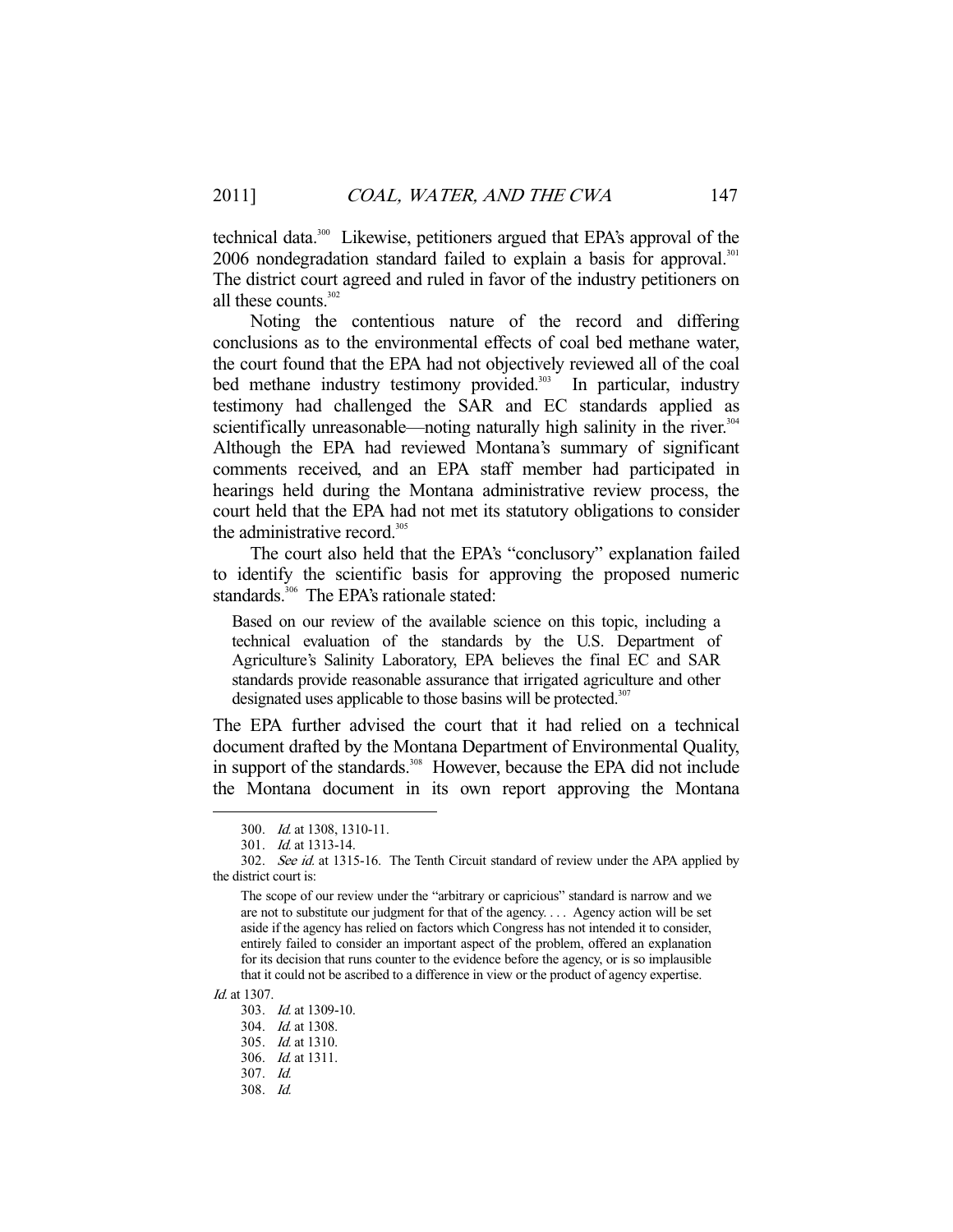standards, the court held that the EPA had not made its own, independent determination that the standards were scientifically supported.<sup>309</sup>

 Analyzing the EPA's approval of the 2006 nondegradation standard, the court found that the EPA had failed to provide a "rational connection" between the evidence in the record and its conclusion.<sup>310</sup> In reaching this conclusion, the court was troubled that the EPA had justified its approval on the "basis that there [was] evidence in the record that EC and SAR may be harmful to plants and soils," and therefore possibly affect agricultural use of water resources.<sup>311</sup> To the court, this demonstrated that the EPA failed to identify a rational basis for its conclusion. Apparently, the uncertainty of the qualifier "may" convinced the court that the EPA did not meet the mandates of the CWA.

 When comparing the District Court of Wyoming's decision in Pennaco to the Fourth Circuit mountaintop removal mining decisions in KFTC II, Bragg II, and OVEC II, a pattern of deference to extractive industry interests emerges. Where the Fourth Circuit ruling in OVEC II deferred to the Corps' conclusory belief that the proposed mitigation measures would be successful,<sup>312</sup> the district court ruling in *Pennaco* treated a similar assurance from EPA skeptically.<sup>313</sup> The crucial distinction here is that the plaintiffs in  $OVEC$  II had challenged an agency action favoring extractive industry, while Pennaco involved an industry challenge of an agency action seen to harm extractive interests. Thus, where the Fourth Circuit was highly respectful to the Corps' "best professional judgment," the Wyoming district court treated EPA's decision making with considerably more suspicion.

In *KFTC II*, the Fourth Circuit expressly criticized the earlier district court ruling in that case for not showing proper deference to the Corps' interpretation of its duties in granting section 404 permits. In the Fourth Circuit's words, "The court . . . did not give any deference to the agency's interpretation of this regulation nor did it explain why such

 <sup>309.</sup> Id.

 <sup>310.</sup> Id. at 1314.

 <sup>311.</sup> Id.

 <sup>312.</sup> See OVEC II, 556 F.3d 177, 205-06 (4th Cir. 2009) ("The Corps' support for its claim that the proposed stream creation measures have good potential for success is admittedly limited [nonetheless] [w]hen an agency is called upon to make complex predictions within its area of special expertise, a reviewing court must be at its most deferential.... '[W]hen specialists express conflicting views, an agency must have discretion to rely on the reasonable opinions of its own qualified experts even if, as an original matter, a court might find contrary views more persuasive.'" (quoting Marsh v. Or. Natural Res. Council, 490 U.S. 360, 378 (1989)) (citing Balt. Gas & Elec. Co. v. Natural Res. Def. Council, 462 U.S. 87, 103 (1983))).

 <sup>313.</sup> Pennaco, 692 F. Supp. 2d at 1311 ("The Court finds that the EPA's conclusory explanation fails to disclose the grounds upon which EPA acted.").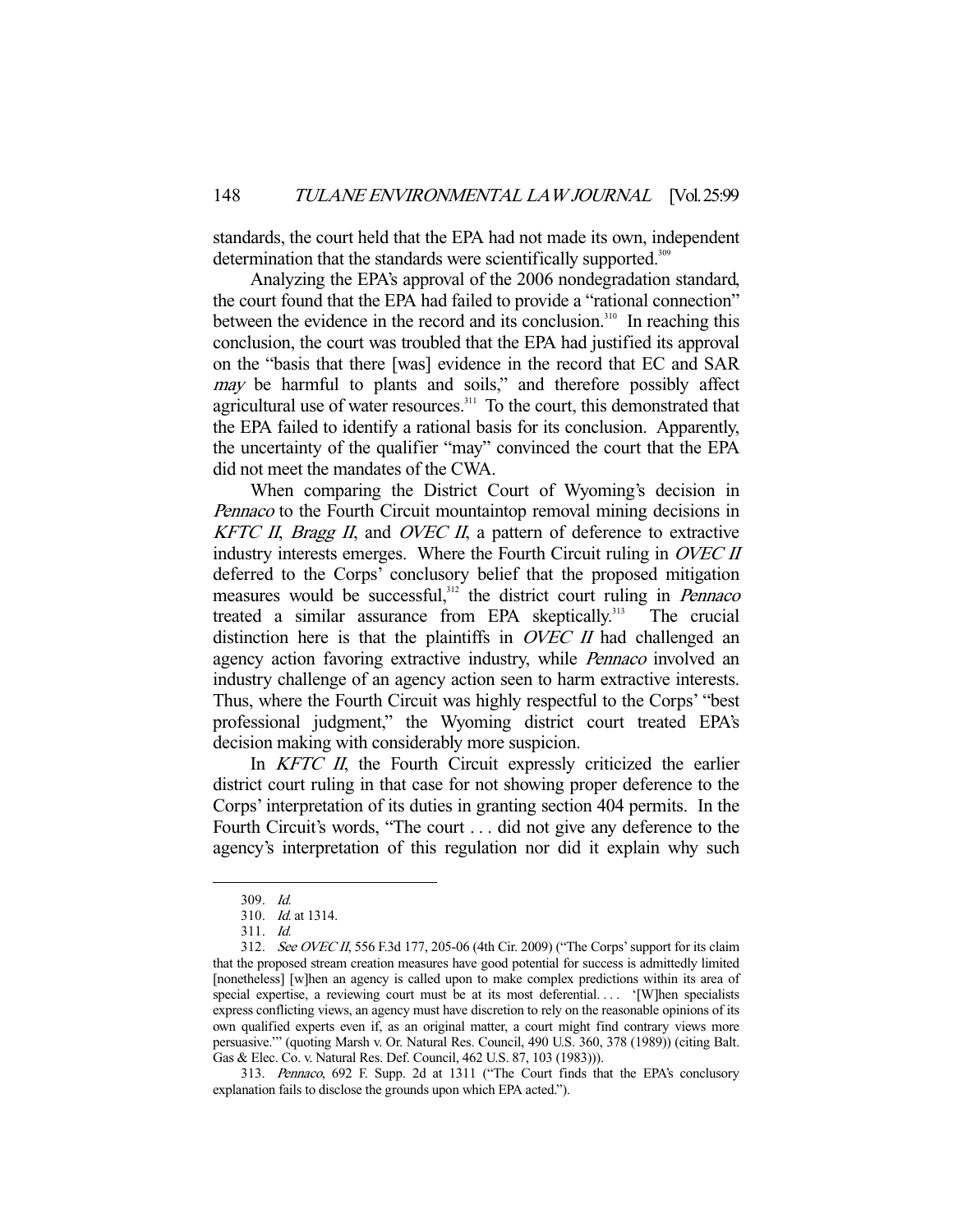deference would be inappropriate."<sup>314</sup> Faced with an ambiguous record, "replete with varying opinions and conclusions as to the effect of coal bed methane water," the district court in *Pennaco* granted no such deference to the EPA's professional judgment that the numeric standards at issue met CWA requirements.<sup>315</sup>

 Perhaps more troubling, the Pennaco court essentially used CWA requirements to upend the purpose of the Act, invalidating stricter discharge limits that had the goal of improving water quality. In this respect, the district court effectively ignored the EPA's argument, based on prior Tenth Circuit case law, that if "state standards are more stringent than necessary to comply with the Clean Water Act, the EPA may approve the standards without reviewing the scientific data."316 Given the intent of the CWA to "restore and maintain the chemical, physical and biological integrity of the Nation's waters,"<sup>317</sup> the EPA's argument here makes intuitive sense. On the other hand, invoking the "sound science" requirement of the CWA<sup>318</sup> to allow higher EC and SAR levels attendant to coal bed methane development demonstrates unwarranted deference to extractive industry, at the expense of the CWA's statutory goals. Similarly, the Fourth Circuit decision in *KFTC II* cited a provision of SMCRA requiring that surface mine operators "minimize disturbances and adverse impacts of the operation on fish, wildlife, and related environmental values, and achieve enhancement of such resources where practicable," as statutory support for the allowance of valley fills. $319$  In each case, the court used language that in its plain meaning evinces an environmentally protective purpose to favor extractive industry practices that threatened environmental values.

 Further illustrating the Pennaco court's deference to industry, the district court displayed much concern that the numeric standards were unfair to industry because the limits on EC and SAR under the standards would, in some instances, be lower than naturally occurring EC and SAR

 <sup>314.</sup> KFTC II, 317 F.3d 425, 444 (4th Cir. 2003).

 <sup>315.</sup> Pennaco, 692 F. Supp. 2d at 1310.

 <sup>316.</sup> Id. at 1312 n.7 (citing City of Albuquerque v. Browner, 97 F.3d 415, 426 (10th Cir. 1996)). The Pennaco court itself even recognized this standard, yet still invalidated EPA's action. Id. at 1312.

 <sup>317. 33</sup> U.S.C. § 1251(a) (2006).

 <sup>318.</sup> See 40 C.F.R. § 131.5(a), (a)(4) (2011) ("Under Section 303(c) of the Act, EPA is to review and to approve or disapprove State-adopted water quality standards. The review involves a determination of . . . [w]hether the State standards . . . are based upon appropriate technical and scientific data and analyses.").

 <sup>319.</sup> KFTC II, 317 F.3d at 443 (quoting SMCRA, 30 U.S.C. § 1265(b)(24)).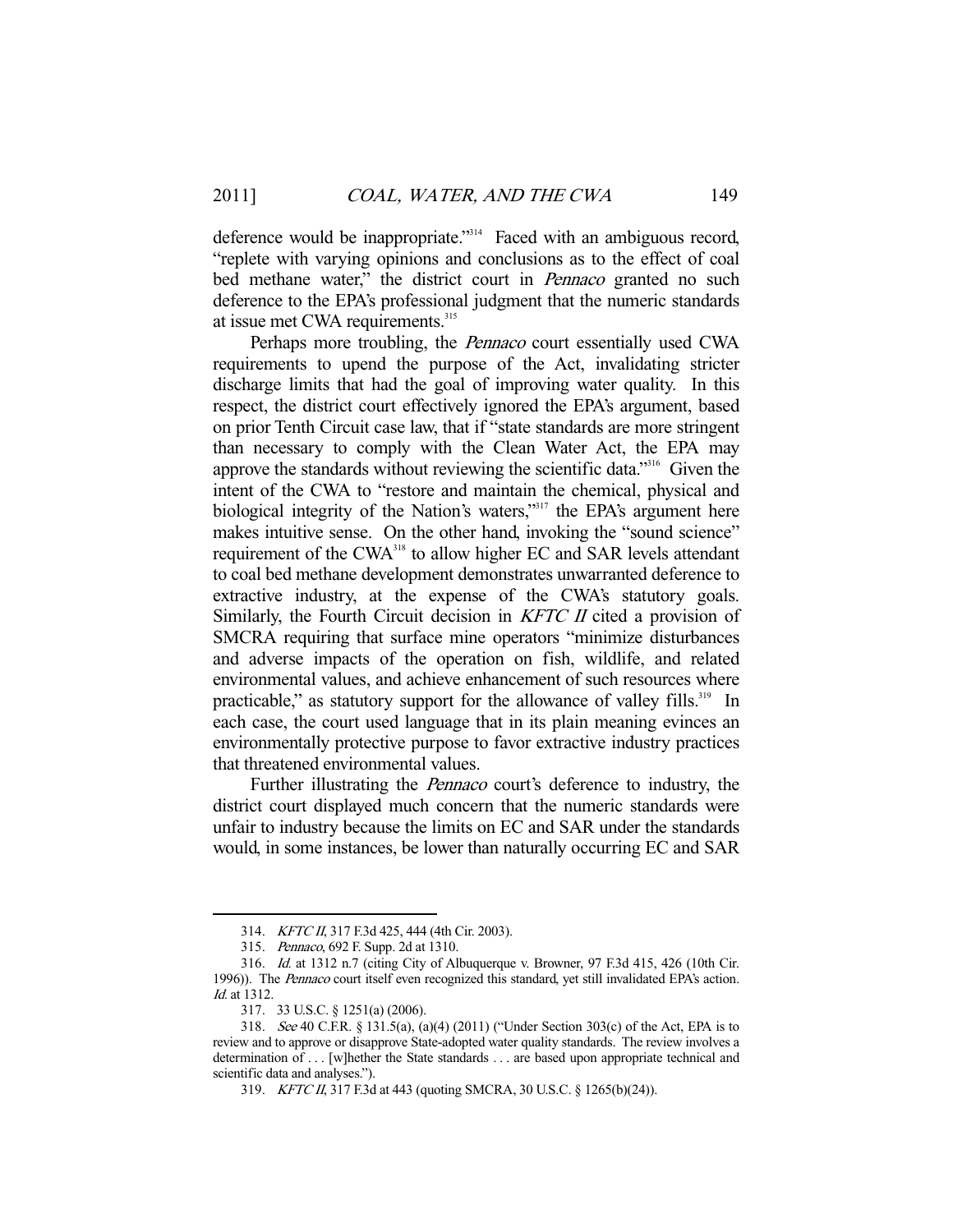levels.320 Of course, this could potentially be interpreted to mean that in light of the elevated natural levels of EC and SAR present, it is even more imperative to limit additional discharges in those rivers that would raise EC and SAR levels even higher. Considering the purpose of the CWA, this alternative view—affording greater protection of water quality—warrants greater deference than industry's claims that the numeric standards were "unreasonable."

In *Pennaco*, the CWA's purpose would have been better served had the district court shown more deference to the EPA's determination, in approving Montana's numeric standards, that EC and SAR may be harmful to soils and plants. Instead, the district court was swayed by industry's argument that the EPA's finding was "arbitrary and capricious,"321 ignoring the stated ideals of the CWA. The EPA's approval of limits to EC and SAR levels was a plausible exercise of agency expertise, under the standard of review used by the district court.<sup>322</sup>

#### VI. DENOUEMENT

There is a part of America which was here long before we arrived, and will be here, if we preserve it, long after we depart: the forests and the flowers, the open prairies and the slope of the hills, the tall mountains, the granite, the limestone, the caliche, the unmarked trails, the winding little streams—well, this is the America that no amount of science or skill can ever recreate or actually ever duplicate.<sup>323</sup>

—Lyndon B. Johnson

 The interplay between energy resource extraction and the CWA has unfolded in the courts as a story of deference. To the detriment of our shared aquatic resources, the deference in this story has been in favor of extractive industry desires. As detailed above, the Fourth Circuit mountaintop removal mining decisions deferred to agency expertise where such expertise struck a permissive chord favoring Appalachian coal extraction. By way of contrast, the District Court of Wyoming in Pennaco overturned an agency decision making resource extraction

<sup>320.</sup> See, e.g., Pennaco, 692 F. Supp. 2d at 1308, 1311. "The testimony expressed concern that the Montana numeric standards are not scientifically sound and impose unreasonable SAR and EC levels in light of the naturally high salinity of the rivers;" and the "EPA failed to identify the scientific basis for approving a standard which oftentimes will be less than the naturally occurring condition." Id. (emphasis omitted).

<sup>321.</sup> *Id.* at 1314.

 <sup>322.</sup> See id. at 1307.

 <sup>323.</sup> Lyndon B. Johnson, Remarks at the Signing of the Highway Beautification Act of <sup>1965</sup>, in AMERICAN EARTH: ENVIRONMENTAL WRITING SINCE THOREAU 395, 396 (Bill McKibben ed., 2008).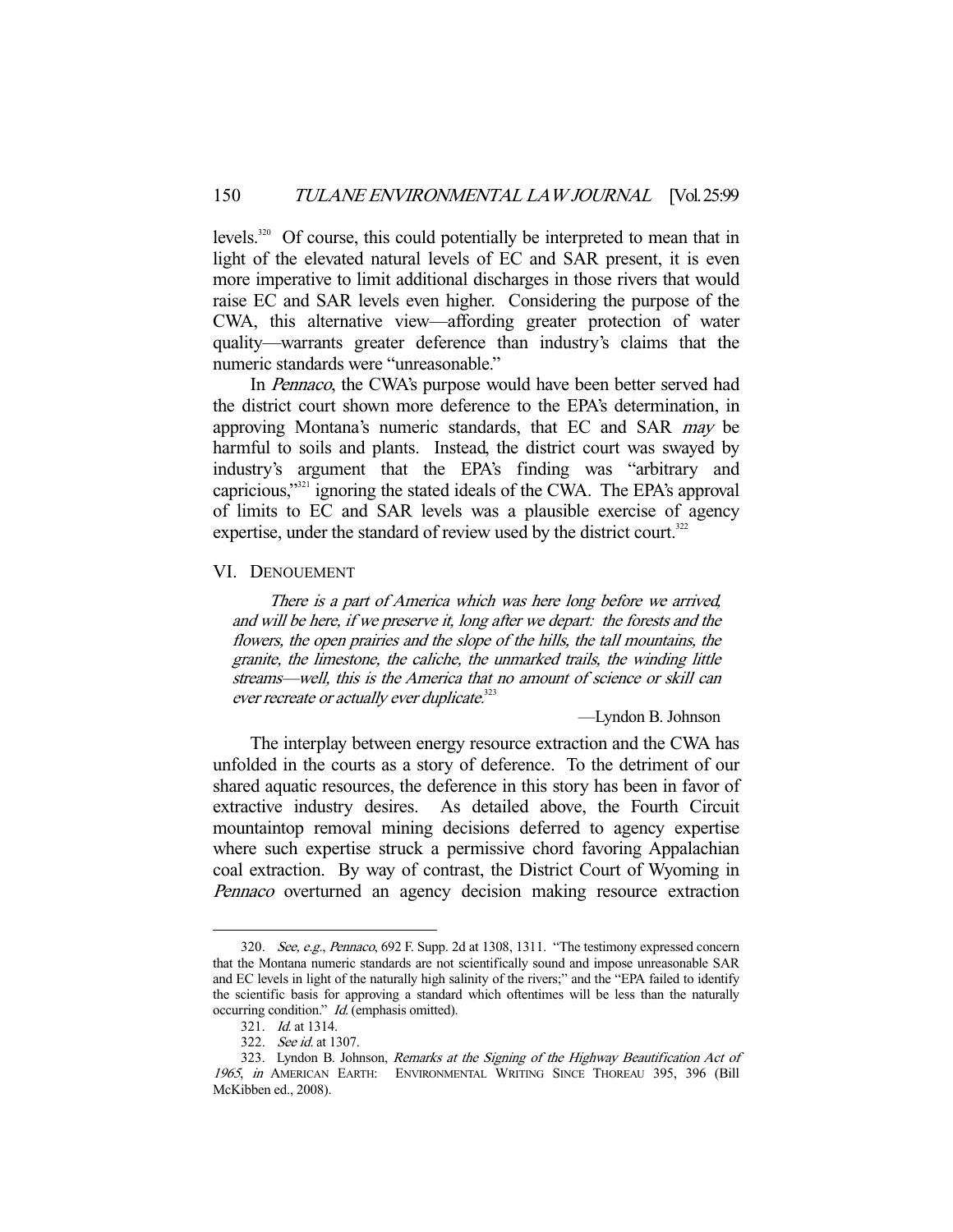tougher for industry. Taken together, a pattern of judicial deference benefiting extractive industry begins to form.

Looking to the APA, the Supreme Court's Chevron decision requires that where statutory ambiguity exists, courts defer to the agency's interpretation unless it is "arbitrary, capricious, or manifestly contrary to the statute."<sup>324</sup> Where Congress has clearly spoken, congressional intent trumps any inconsistent agency interpretation.<sup>325</sup> Thus, the appropriate standard of judicial review to be applied under Chevron is dependent on the intent of the underlying statute applied. Towards this end, courts analyzing the CWA in the context of energy resource extraction must read the APA in conjunction with the CWA's ultimate objective when determining how much deference to grant agency determinations. At base, the purpose of the CWA is to "restore and maintain the chemical, physical, and biological integrity of the Nation's waters."<sup>326</sup> In addition, it is crucial to bear in mind that "[p]art of the concept of protecting the 'biological integrity' of the Nation's waters is protection of the indigenous, naturally occurring community.<sup>3327</sup>

 When reading the APA in conjunction with the purpose of the CWA, there is an imperative disfavoring discharges into our nation's waters that degrade water quality. Consequently, deferring to longstanding Corps practices sanctioning such fills violates the CWA. Likewise, overturning an agency decision that strengthens water quality standards as a violation of the CWA subverts the protective principle animating the CWA.

 As described by both the EPA in the Spruce No. 1 Mine Recommended Determination and the district court in *OVEC I*, extensive Appalachian mountaintop removal mining operations go hand-in-hand with seriously degraded water quality.<sup>328</sup> The EPA's recent initiatives placing greater scrutiny on mountaintop removal mining—culminating in the Recommended Determination to rescind a section 404 permit previously granted by the Corps—should work to re-balance the relationship between extractive industry and the CWA. Such a

 <sup>324.</sup> Chevron, U.S.A., Inc. v. Natural Res. Def. Council, Inc., 467 U.S. 837, 844 (1984) (citing United States v. Morton, 467 U.S. 822, 834 (1984); Schweller v. Gray Panthers, 453 U.S. 34, 44 (1981); Batterton v. Francis, 432 U.S. 416, 424-26 (1977); Am. Tel. & Tel. Co. v. United States, 299 U.S. 232, 235-37 (1936)).

 <sup>325.</sup> Id. at 842.

 <sup>326. 33</sup> U.S.C. § 1251(a) (2006).

<sup>327.</sup> PROPOSED DETERMINATION, *supra* note 206, at 22 (citing Alameda Water & Sanitation Dist. v. EPA, 930 F. Supp. 486 (D. Colo. 1996)).

<sup>328.</sup> See RECOMMENDED DETERMINATION, supra note 204, at 80; see also OVEC I, 479 F. Supp. 2d 607, 658-59 (S.D. W. Va. 2007), rev'd and vacated sub nom. OVEC II, 556 F.3d 177 (4th Cir. 2009).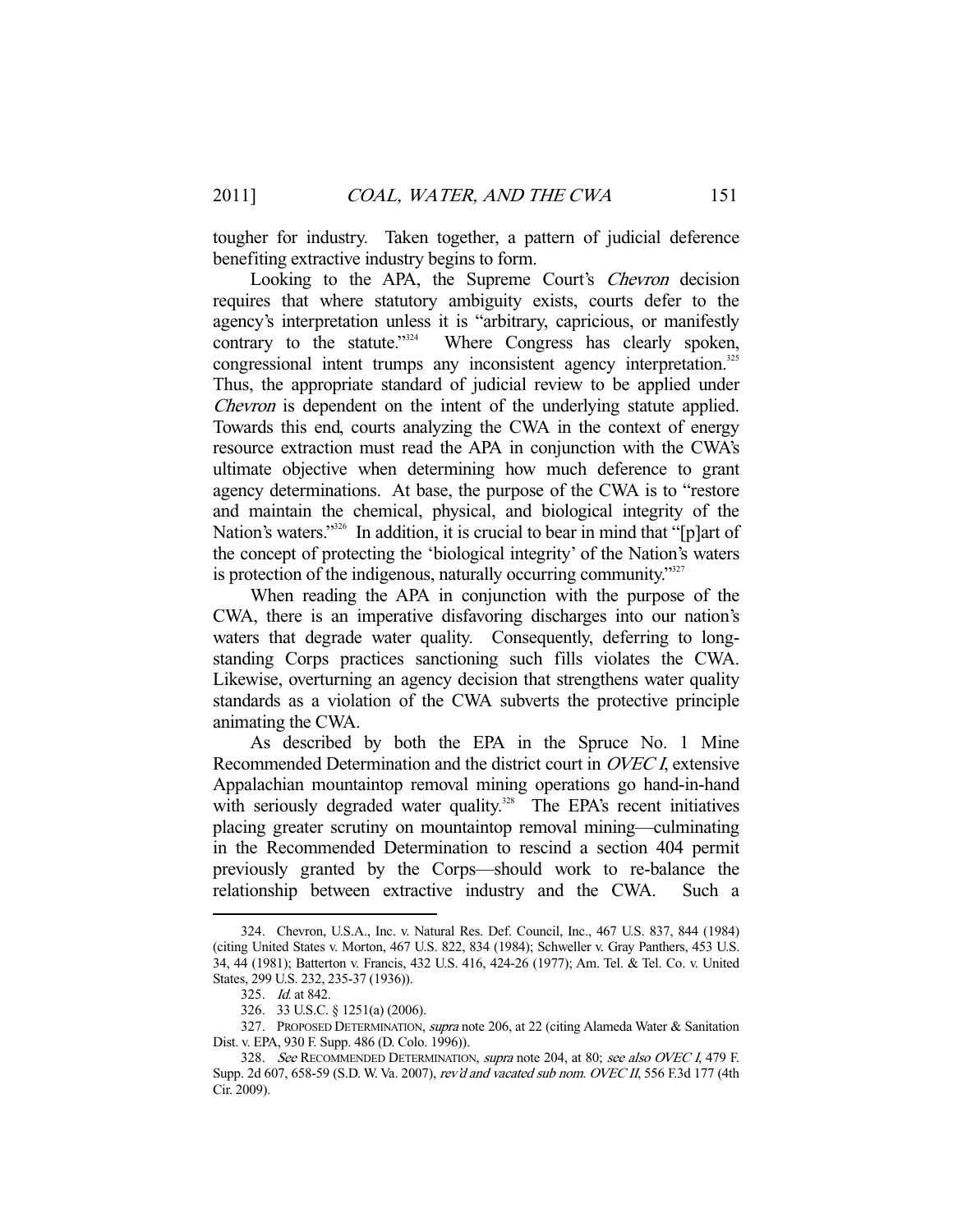rebalancing would do much to restore the CWA's protective intent in the face of degradation-causing activities.

 Congress intended SMCRA to provide the "coal supply essential to the Nation's energy requirements"—but at the same time required limits on surface mining to protect the environment from the adverse effects of resource extraction.<sup>329</sup> In essence, Congress made SMCRA subservient to the CWA through a savings clause, stating that SMCRA would not be "construed as superseding, amending, modifying, or repealing . . . [t]he [Clean Water] Act, the State laws enacted pursuant thereto, or other Federal laws relating to preservation of water quality."<sup>330</sup> In addition, the "buffer zone rule" in SMCRA's implementation regulations prohibits mining disturbances within 100 feet of perennial or intermittent streams, unless mining activities will not "cause or contribute to the violation of applicable State or Federal water quality standards."<sup>331</sup>

 Going forward, striking the proper balance between the CWA, SMCRA, NEPA and the APA should lead to the denial of the various legal challenges to the EPA's Enhanced Coordinating Procedures and Detailed Guidance Memorandum. Insofar as the West Virginia lawsuit alleges that the EPA's new procedures have usurped West Virginia's prerogatives to permit mining under the CWA and SMCRA, it is important to recall that both statutory regimes allow for federal supremacy where a state fails to adequately protect environmental values.<sup>332</sup> As many as eighty percent of the Corps' section 404 permits pending in Appalachia raise concerns over compliance with state narrative water quality standards, with more than half raising concern for potential "significant degradation of aquatic ecosystems," while "nine out of every ten" streams evince impairment of aquatic life downstream from surface mining operations. Thus, it is apparent that the EPA's new enhanced scrutiny of mountaintop removal mining operations is a necessary exercise of federal authority where states have failed to meet their CWA obligations.<sup>333</sup> This is not to say that the EPA's success will be certain or easy. As seen in the lawsuits challenging the EPA's enhanced

 <sup>329. 30</sup> U.S.C. § 1202(a), (d), (f) (2006).

 <sup>330.</sup> Id. § 1292(a), (a)(3) (citation omitted).

 <sup>331. 30</sup> C.F.R. § 816.57 (2011).

<sup>332.</sup> See WVDEP Complaint, supra note 247, at 4; see also 33 U.S.C. § 1313 (2006) (providing states the right to establish, review and revise water quality standards, subject to EPA approval); id. § 1344(c) (providing EPA the right to veto any § 404 permit issued by the Corps that will have an "unacceptable adverse effect" on certain aquatic values); 30 U.S.C. § 1271(b) (providing the Secretary of the Interior with an "enforcement" power to revoke permitting authority from a state whose SMCRA program violates the minimum federal standards).

 <sup>333.</sup> See, e.g., Detailed Guidance, supra note 178, at 2-3, 6.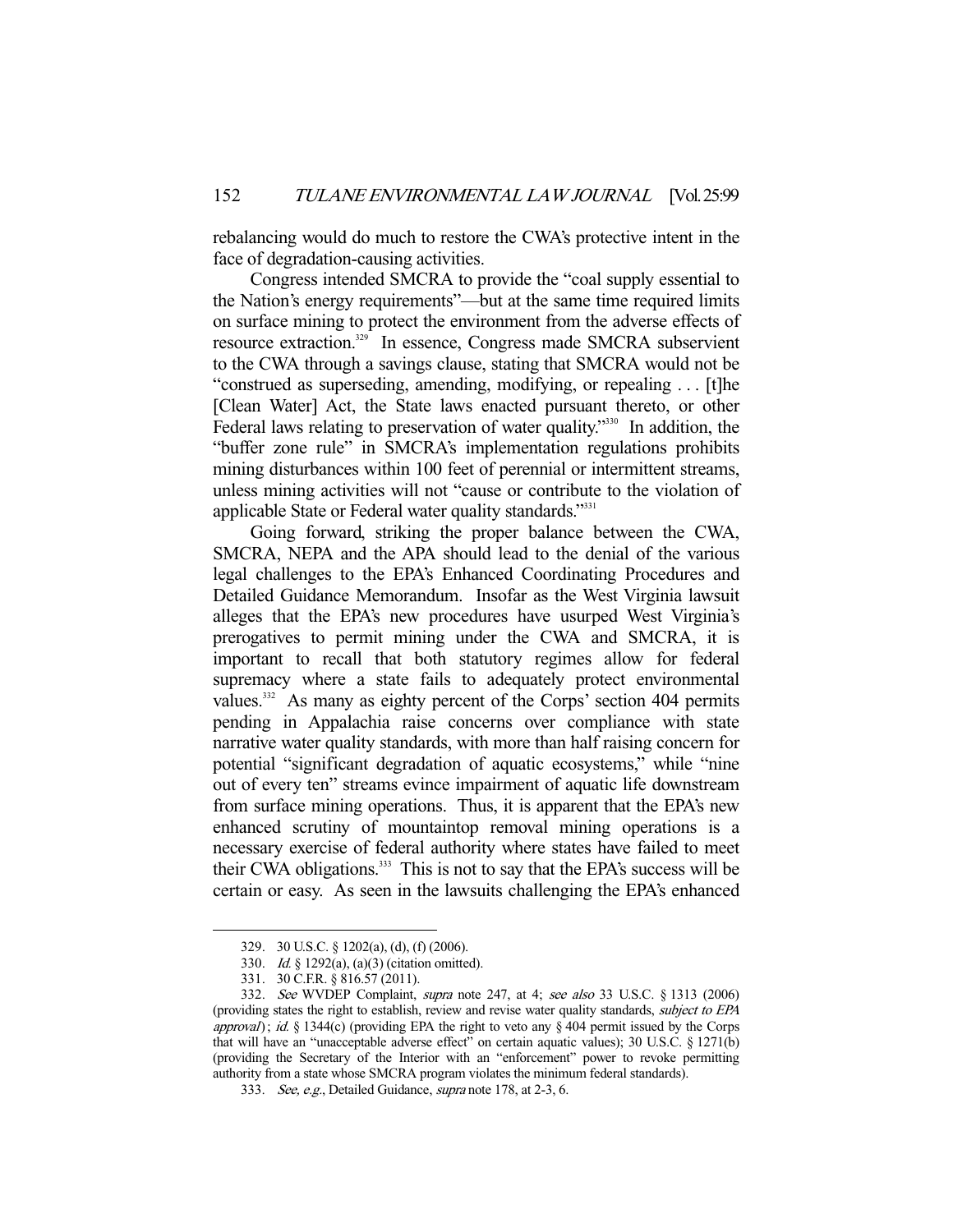approach, industry has grown accustomed to the traditional, deferential permitting process and seems determined to cling to past practices—with the aid of state permitting authorities. The looming question is whether reviewing courts will grant the EPA's current interpretation of CWA requirements the same deference they have historically granted to agency practices that leniently issued mountaintop removal mining permits.

 With NEPA, Congress articulated an ethos fundamentally linking humanity and the natural environment—declaring a national policy to "encourage . . . harmony between man and his environment; [and] to promote efforts which will prevent or eliminate damage to the environment and biosphere."<sup>334</sup> In a similar fashion, the CWA was implicitly based on an ideal holding that nature has its own inherent value.<sup>335</sup> Taken together, we have a fundamental ethical framework declaring that the natural environment, in its purest form, has value in its own right. Unlike coal, which as a commodity has a readily discernible market value, a pristine mountain stream is of incalculable monetary value. It might even be said that to quantify nature in such a way degrades its existential value.

 As a consequence, the EPA must make sure that its discretion to allow degradation of aquatic resources where a state makes a finding that such degradation is "necessary to accommodate important social or economic development in the area in which the waters are located" does not become a loophole for future frustration of CWA principles.<sup>336</sup> The pull to find and develop inexpensive, stable domestic sources of carbonbased energy remains strong. However, these "inexpensive" energy sources do not come without hidden costs, and the degradation of aquatic resources is one such cost.<sup>337</sup> Though not industry's first choice, a ready

 <sup>334. 42</sup> U.S.C. § 4321 (2006).

<sup>335.</sup> See 33 U.S.C. § 1251(a)(1)-(2) (2006) ("[I]t is the national goal that the discharge of pollutants into the navigable waters be eliminated by 1985 [and] that wherever attainable, an interim goal of water quality which provides for the protection and propagation of fish, shellfish, and wildlife and provides for recreation in and on the water be achieved by July 1, 1983."); see also 33 U.S.C. § 1252(a) ("The [EPA] shall . . . prepare or develop comprehensive programs for preventing, reducing, or eliminating the pollution of the navigable waters and ground waters. . . . In the development of such comprehensive programs due regard shall be given to the improvements which are necessary to conserve such waters for the protection . . . of fish and aquatic life and wildlife, [and] recreational purposes.").

 <sup>336.</sup> Detailed Guidance, supra note 178, at 13 (citing 40 C.F.R. § 131.12(a)(2)).

 <sup>337.</sup> See, e.g., MOU, supra note 171, at 1 ("Although [the] scale and efficiency [of mountaintop removal] has enabled the mining of once-inaccessible coal seams, this mining practice often stresses the natural environment and impacts the health and welfare of surrounding human communities. Streams once used for swimming, fishing and drinking water have been adversely impacted, and groundwater resources used for drinking water have been contaminated.").